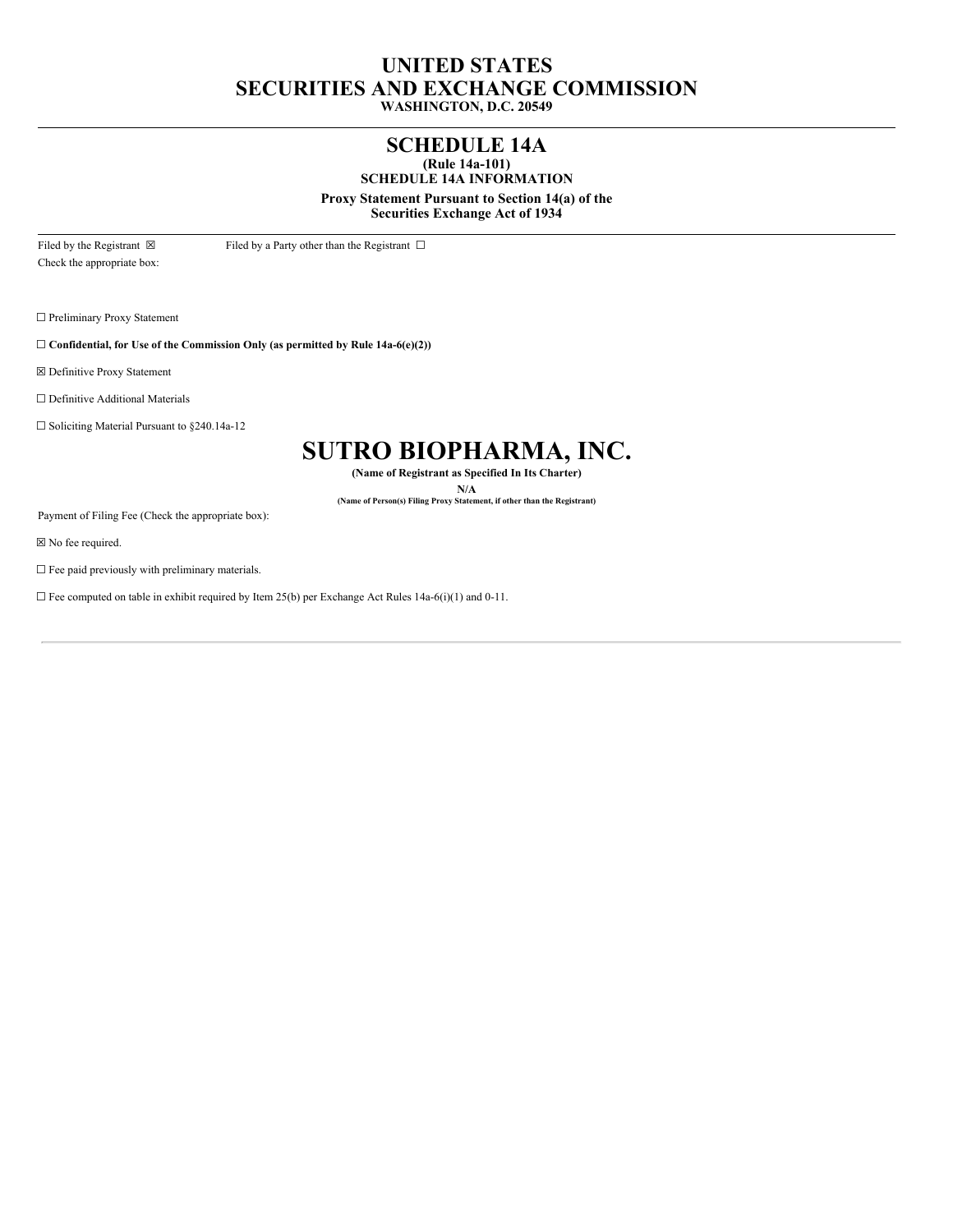# **NOTICE OF ANNUAL MEETING OF STOCKHOLDERS To Be Held June 6, 2022**

To Our Stockholders:

NOTICE IS HEREBY GIVEN that the 2022 Annual Meeting of Stockholders of Sutro Biopharma, Inc. will be held via a virtual meeting. You will be able to participate in the 2022 Annual Meeting and vote during the 2022 Annual Meeting via live webcast by visiting www.virtualshareholdermeeting.com/STRO2022 on Monday, June 6, 2022 at 8:00 a.m. (Pacific Time). We believe that a virtual stockholder meeting provides greater access to those who may want to attend and provides a safer forum in light of the ongoing COVID-19 pandemic, and therefore we have chosen this over an in-person meeting. It is important that you retain a copy of the control number found on the proxy card or voting instruction form, or included in the e-mail to you if you received the proxy materials by e-mail, as such number will be required in order for stockholders to gain access to the virtual meeting.

We are holding the meeting for the following purposes, which are more fully described in the accompanying proxy statement:

1. To elect four Class I directors, each to serve three-year terms through the third annual meeting of stockholders following this meeting and until a successor has been elected and qualified or until earlier resignation or removal.

2.To ratify the appointment of Ernst & Young LLP as our independent registered public accounting firm for the fiscal year ending December 31, 2022.

3.To approve, on a non-binding advisory basis, the compensation of the company's named executive officers as disclosed in the proxy statement for the 2022 Annual

Meeting.

4.To approve, on a non-binding advisory basis, the frequency of future votes on the compensation of the company's named executive officers.

In addition, stockholders may be asked to consider and vote upon such other business as may properly come before the meeting or any adjournment or postponement thereof.

Only stockholders of record at the close of business on April 12, 2022 are entitled to receive notice of, and to vote at, the meeting and any adjournments thereof. This Notice and the accompanying proxy statement are being mailed out to stockholders as of the record date beginning on or about April 22, 2022.

For ten days prior to the meeting, a complete list of the stockholders entitled to vote at the meeting will be available upon request by any stockholder for any purpose relating to the meeting. Stockholders can request the list of stockholders through our investor relations website at https://ir.sutrobio.com/contact-ir.

The stockholder list will also be available during the virtual meeting via www.virtualshareholdermeeting.com/STRO2022.

Your vote as a Sutro Biopharma, Inc. stockholder is very important. Each share of common stock that you own represents one vote.

For questions regarding your stock ownership, you may contact our Vice President and Controller, Regina Cheng at (650) 676-4686 or rcheng@sutrobio.com or, if you are a registered holder, our transfer agent, American Stock Transfer & Trust Company, LLC by email through their website at https://www.astfinancial.com or by phone at (800) 937-5449. Whether or not you expect to attend the meeting, we encourage you to read the proxy statement and vote through the internet or by telephone, or to request, sign and return your proxy card as soon as possible, so that your shares may be represented at the meeting. For specific instructions on how to vote your shares, please refer to the section entitled "General Proxy Information" in the proxy statement.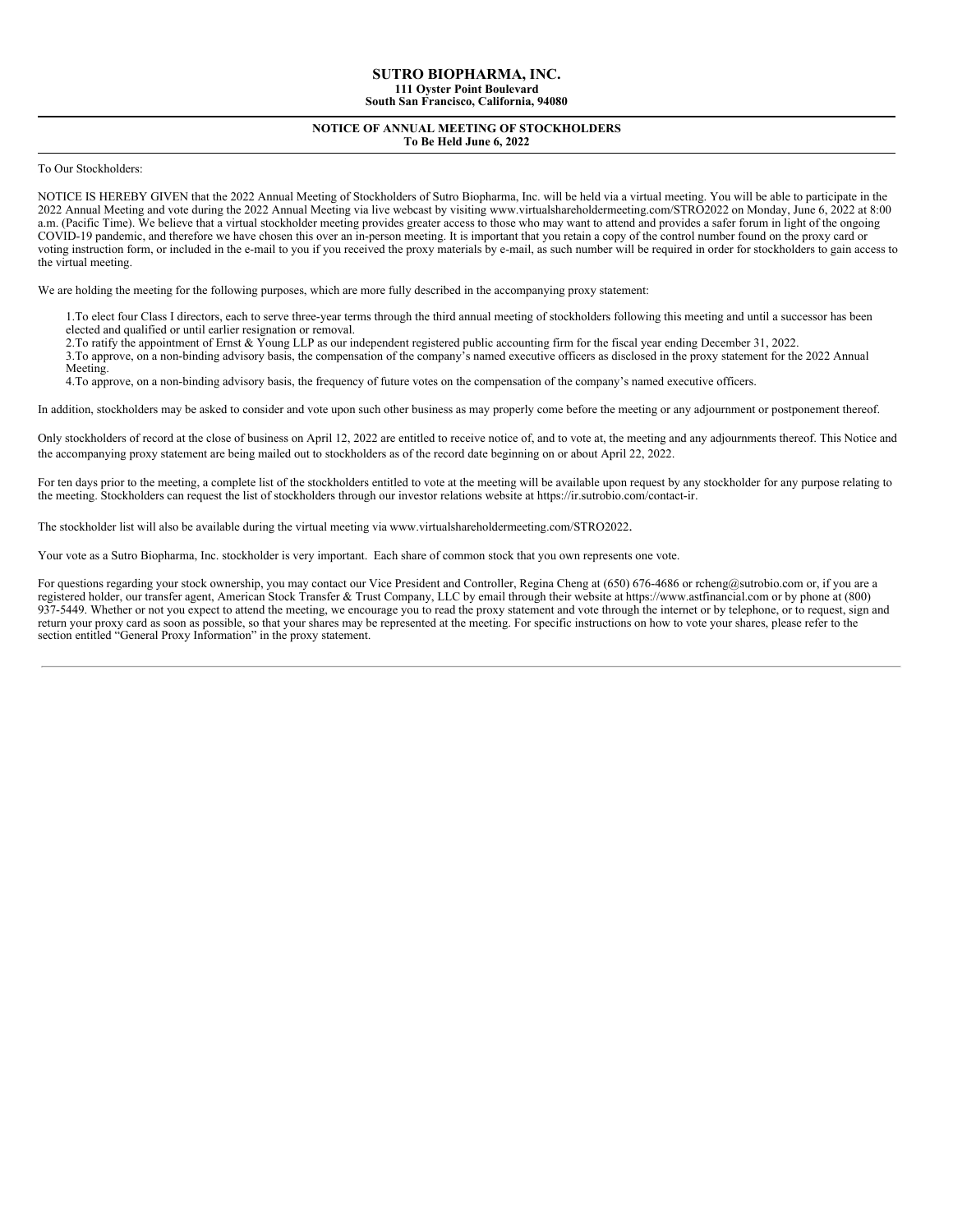By Order of the Board of Directors,

und WE

William J. Newell Chief Executive Officer

South San Francisco, California April 22, 2022

Important Notice Regarding the Availability of Proxy Materials for the virtual Annual Meeting of Stockholders to be held on June 6, 2022: the Proxy Statement and our 2021 Annual Report on Form 10-K are available at http://ir.sutrobio.com. You will need the control number included on your proxy card or voting instruction form, or included in the e-mail to you if you received the proxy materials by e-mail, as such number will be required in order for stockholders to gain access to the **virtual meeting.**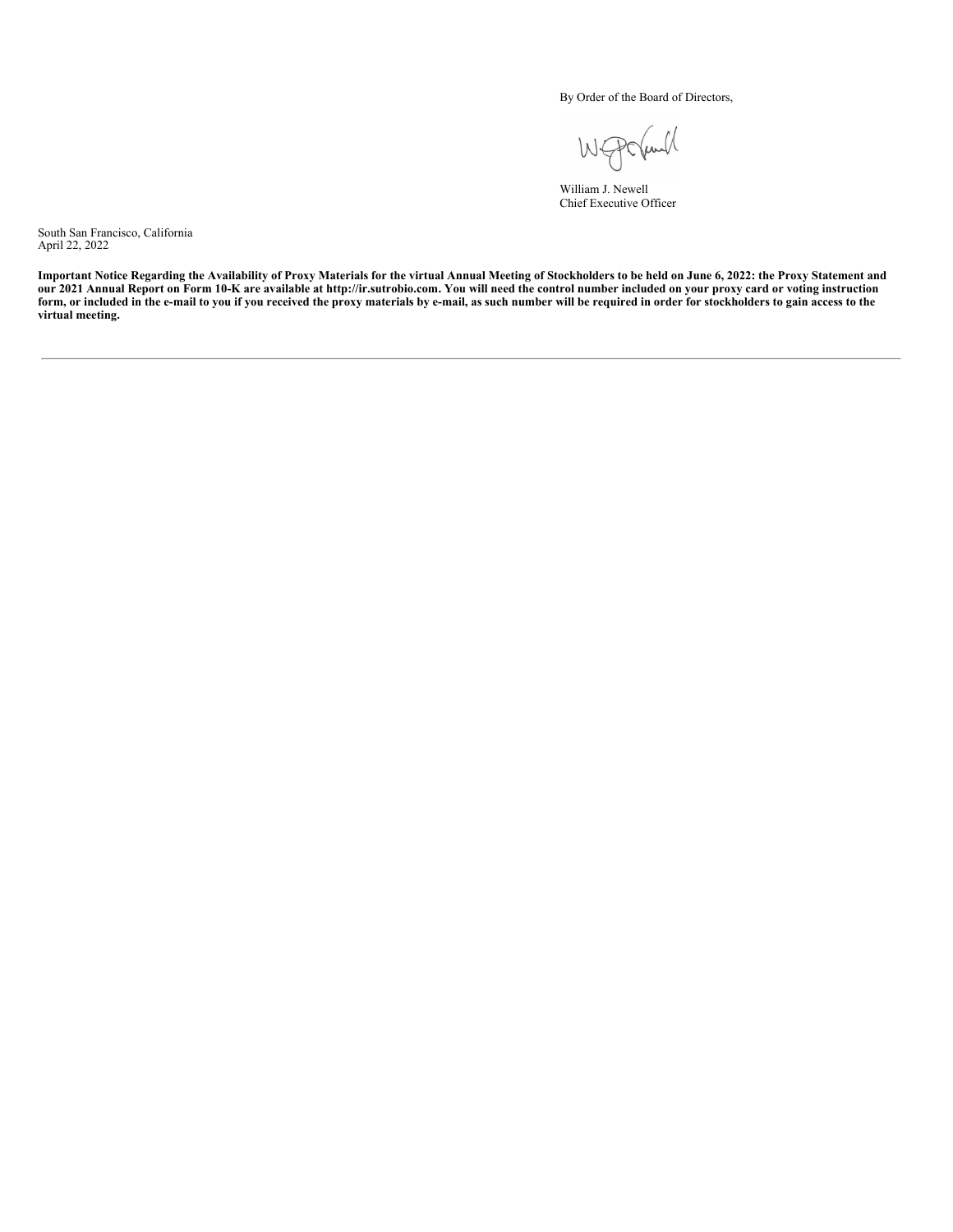# **SUTRO BIOPHARMA, INC.**

# **PROXY STATEMENT FOR 2022 ANNUAL MEETING OF STOCKHOLDERS**

# **TABLE OF CONTENTS**

| <b>INFORMATION ABOUT SOLICITATION AND VOTING</b>                                                                                                             | Page |
|--------------------------------------------------------------------------------------------------------------------------------------------------------------|------|
|                                                                                                                                                              | 1    |
| <b>INTERNET AVAILABILITY OF PROXY MATERIALS</b>                                                                                                              | 1    |
| <b>GENERAL INFORMATION ABOUT THE MEETING</b>                                                                                                                 | 1    |
| <b>GENERAL PROXY INFORMATION</b>                                                                                                                             | 2    |
| <b>CORPORATE GOVERNANCE STANDARDS AND DIRECTOR INDEPENDENCE</b>                                                                                              |      |
|                                                                                                                                                              | 5    |
| PROPOSAL NO. 1 ELECTION OF CLASS III DIRECTORS                                                                                                               | 10   |
| PROPOSAL NO. 2 RATIFICATION OF INDEPENDENT REGISTERED PUBLIC ACCOUNTING FIRM                                                                                 |      |
| REPORT OF THE AUDIT COMMITTEE                                                                                                                                | 15   |
|                                                                                                                                                              | 16   |
| SECURITY OWNERSHIP OF CERTAIN BENEFICIAL OWNERS AND MANAGEMENT                                                                                               | 17   |
| <b>EXECUTIVE OFFICERS</b>                                                                                                                                    |      |
|                                                                                                                                                              | 19   |
| <b>EXECUTIVE COMPENSATION</b>                                                                                                                                | 21   |
| EQUITY COMPENSATION PLAN INFORMATION                                                                                                                         | 36   |
| PROPOSAL NO. 3 NON-BINDING ADVISORY VOTE ON THE COMPENSATION OF OUR NAMED EXECUTIVE OFFICERS                                                                 |      |
|                                                                                                                                                              | 37   |
| PROPOSAL NO. 4 NON-BINDING ADVISORY VOTE ON THE FREQUENCY OF FUTURE NON-BINDING ADVISORY VOTES ON THE<br><b>COMPENSATION OF OUR NAMED EXECUTIVE OFFICERS</b> | 38   |
| <b>CERTAIN RELATIONSHIPS AND RELATED-PARTY TRANSACTIONS</b>                                                                                                  |      |
| <b>ADDITIONAL INFORMATION</b>                                                                                                                                | 38   |
|                                                                                                                                                              | 39   |
| <b>OTHER MATTERS</b>                                                                                                                                         | 40   |
|                                                                                                                                                              |      |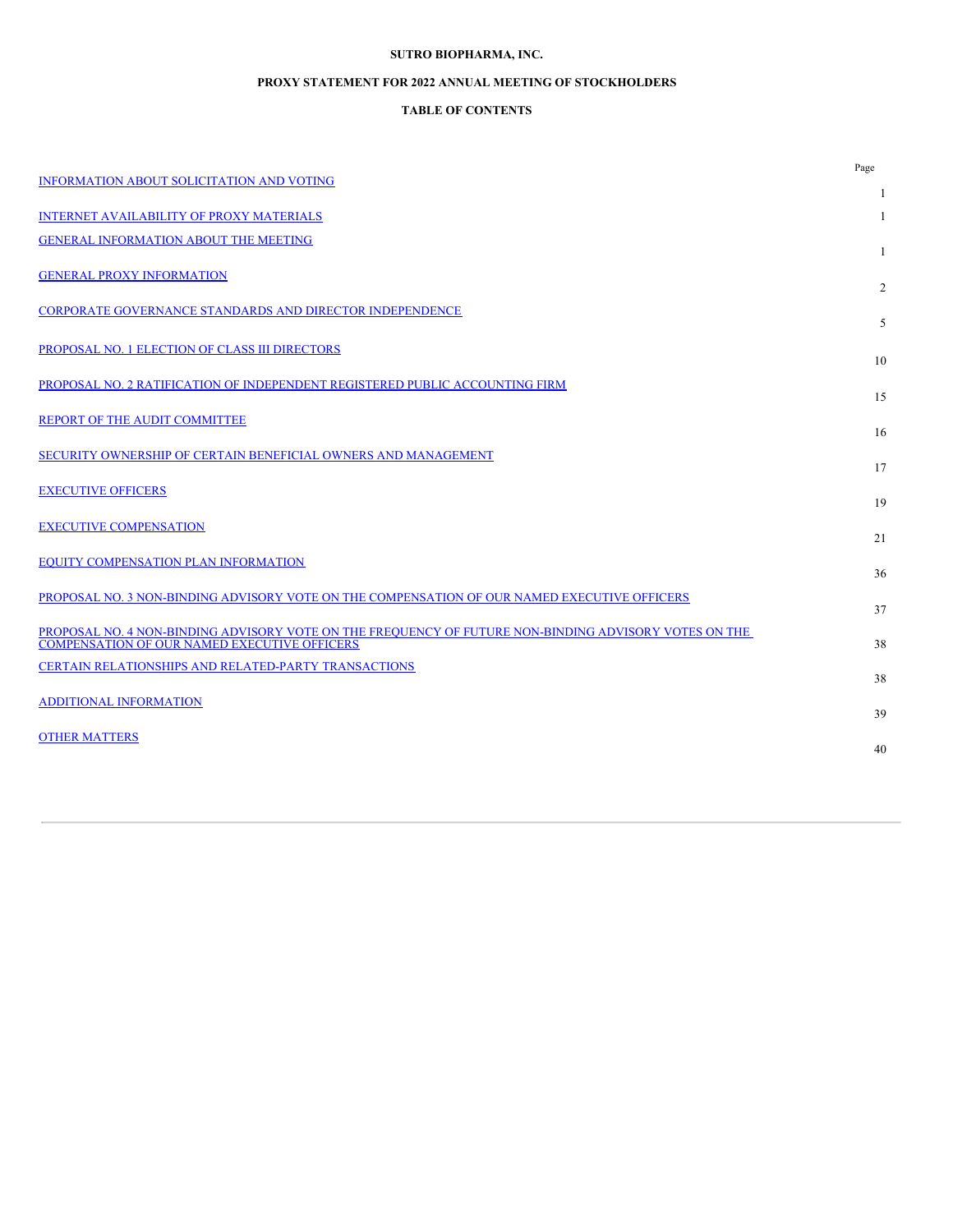### **SUTRO BIOPHARMA, INC. 111 Oyster Point Boulevard South San Francisco, California, 94080**

# **PROXY STATEMENT FOR THE 2022 ANNUAL MEETING OF STOCKHOLDERS**

# **June 6, 2022**

### **INFORMATION ABOUT SOLICITATION AND VOTING**

<span id="page-4-0"></span>The accompanying proxy is solicited on behalf of the Board of Directors of Sutro Biopharma, Inc. (Sutro Biopharma or the Company) for use at Sutro Biopharma's 2022 Annual Meeting of Stockholders (Annual Meeting) to be held via a virtual meeting. You will be able to participate in the Annual Meeting and vote during the Annual Meeting via live webcast by visiting www.virtualshareholdermeeting.com/STRO2022 on Monday, June 6, 2022 at 8:00 a.m. (Pacific Time), and any adjournment or postponement thereof. You will need the control number included on your proxy card or voting instruction form, or included in the e-mail to you if you received the proxy materials by e-mail, as such number will be required in order for stockholders to gain access to the virtual meeting.

# **INTERNET AVAILABILITY OF PROXY MATERIALS**

<span id="page-4-1"></span>Under rules adopted by the Securities and Exchange Commission (the "SEC"), we are furnishing proxy materials to our stockholders primarily via the Internet, instead of mailing printed copies to each stockholder. On or about April 22, 2022, we expect to send to our stockholders a Notice of Internet Availability of Proxy Materials (the "Notice of Internet Availability") containing instructions on how to access our proxy materials, including our proxy statement and our Annual Report on Form 10-K. The Notice of Internet Availability also provides instructions on how to vote and includes instructions on how to receive paper copies of the proxy materials by mail, or an electronic copy of the proxy materials by email.

This process is designed to reduce our environmental impact and lower the costs of printing and distributing our proxy materials while providing our stockholders timely access to this important information. If you would prefer to receive printed proxy materials, please follow the instructions included in the Notice of Internet Availability.

### <span id="page-4-2"></span>**GENERAL INFORMATION ABOUT THE MEETING**

#### **Purpose of the Meeting**

At the meeting, stockholders will act upon the proposals described in this proxy statement. In addition, we will consider any other matters that are properly presented for a vote at the meeting. We are not aware of any other matters to be submitted for consideration at the meeting. If any other matters are properly presented for a vote at the meeting, the persons named in the proxy, who are officers of the company, have the authority in their discretion to vote the shares represented by the proxy.

#### **Record Date; Quorum**

Only holders of record of common stock at the close of business on April 12, 2022, the record date, will be entitled to vote at the meeting. At the close of business on April 12, 2022, 46,929,709 shares of common stock were outstanding and entitled to vote.

The holders of a majority of the voting power of the shares of stock entitled to vote at the meeting as of the record date must be present or represented by proxy at the meeting in order to hold the meeting and conduct business. This presence is called a quorum. Your shares are counted as present at the meeting if you are present and vote online at the virtual meeting or if you have properly submitted a proxy.

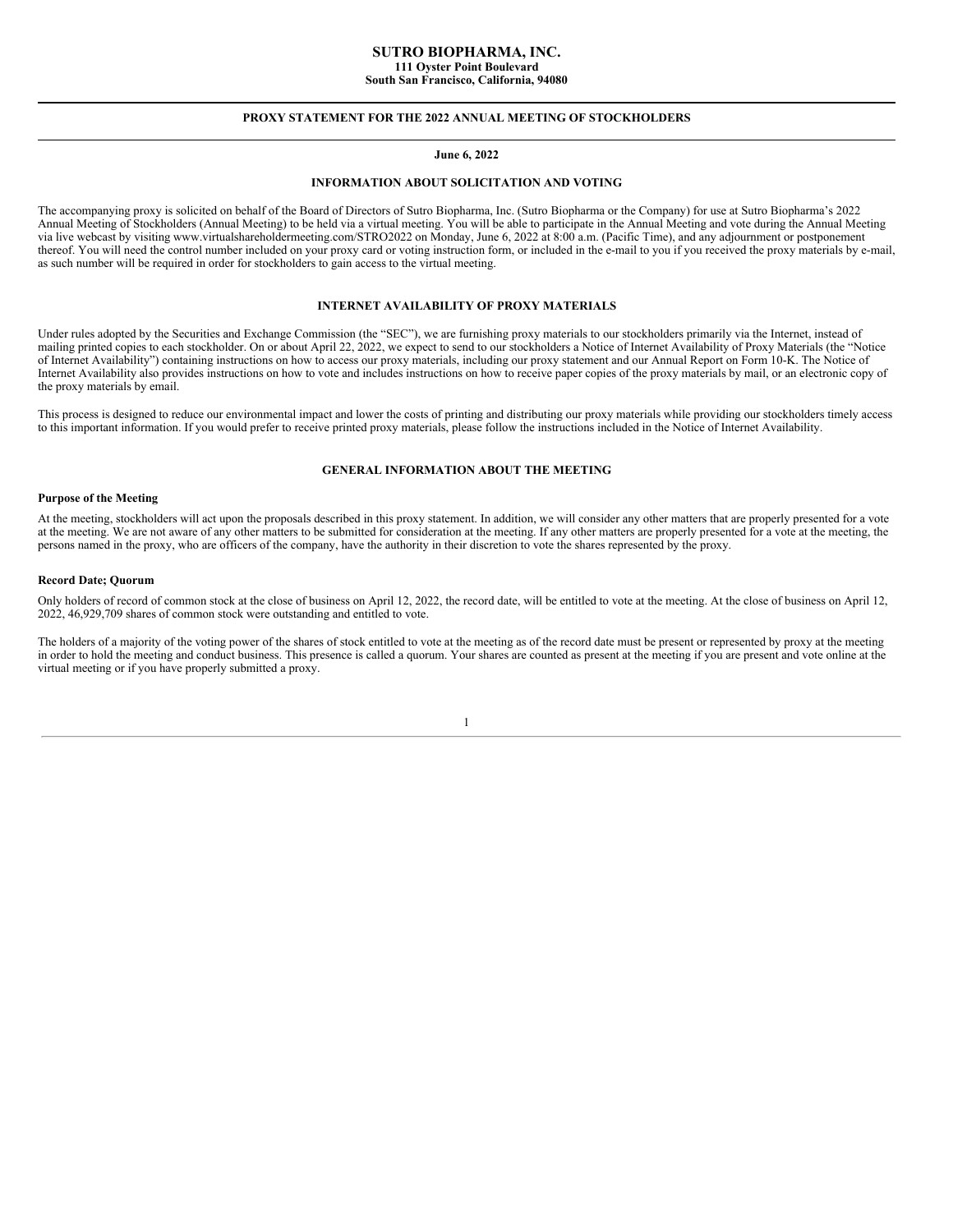# **GENERAL PROXY INFORMATION**

### <span id="page-5-0"></span>**Voting Rights; Required Vote**

Each holder of shares of common stock is entitled to one vote for each share of common stock held as of the close of business on April 12, 2022, the record date. You may vote all shares owned by you at such date, including (1) shares held directly in your name as the stockholder of record and (2) shares held for you as the beneficial owner in street name through a broker, bank, trustee or other nominee. Dissenters' rights are not applicable to any of the matters being voted on.

*Stockholder of Record: Shares Registered in Your Name.* If on April 12, 2022, your shares were registered directly in your name with our transfer agent, American Stock Transfer & Trust Company, LLC, then you are considered the stockholder of record with respect to those shares. As a stockholder of record, you may vote at the meeting, or vote in advance through the internet or by telephone, or if you request to receive paper proxy materials by mail, by filling out and returning the proxy card.

Beneficial Owner: Shares Registered in the Name of a Broker or Nominee. If on April 12, 2022, your shares were held in an account with a brokerage firm, bank or other nominee, then you are the beneficial owner of the shares held in street name. As a beneficial owner, you have the right to direct your broker on how to vote the shares held in your account, and your broker has enclosed or provided voting instructions for you to use in directing it on how to vote your shares. Because the brokerage firm, bank or other nominee that holds your shares is the stockholder of record, if you wish to attend the meeting and vote your shares, you must obtain a valid proxy from the firm that holds your shares giving you the right to vote the shares at the meeting.

Each director will be elected by a plurality of the votes cast by the holders of the shares present in person or represented by proxy at the meeting and entitled to vote on the election of directors. This means that the four individuals nominated for election to the Board of Directors at the meeting receiving the highest number of "FOR" votes will be elected. You may either vote "FOR" one, two, three or all of the nominees or "WITHHOLD" your vote with respect to one, two, three or all of the nominees. You may not cumulate votes in the election of directors. Approval of the ratification of the appointment of our independent registered public accounting firm requires the affirmative vote of the holders of a majority of the voting power of the shares of stock entitled to vote on such matter that are present in person or represented by proxy at the meeting and are voted for or against the matter. Approval, on a non-binding advisory basis, of the compensation of our named executive officers requires the affirmative vote of the holders of a majority of the voting power of the shares of stock entitled to vote on such matter that are present in person or represented by proxy at the meeting and are voted for or against the matter. Stockholders have four options with respect to the non-binding advisory vote on the frequency of future advisory votes on the compensation of our named executive officers. You may vote for holding the non-binding advisory vote to approve the compensation of our named executive officers every "ONE YEAR," "TWO YEARS," or "THREE YEARS," or vote for "ABSTAIN." The frequency receiving the greatest number of votes cast by stockholders will be deemed to be the preferred frequency option of our stockholders.

A proxy submitted by a stockholder may indicate that the shares represented by the proxy are not being voted (stockholder withholding) with respect to a particular matter. In addition, a broker may not be permitted to vote on shares held in street name on a particular matter in the absence of instructions from the beneficial owner of the stock (broker non-vote). The shares subject to a proxy which are not being voted on a particular matter because of either stockholder withholding or broker non-votes will count for purposes of determining the presence of a quorum, but are not treated as votes cast and, therefore, will have no effect on the outcome of the matters voted upon. Abstentions are voted neither "for" nor "against" a matter, and, therefore, will have no effect on the outcome of the matters voted upon, but are counted in the determination of a quorum.

### Recommendations of the Board of Directors on Each of the Proposals Scheduled to be Voted on at the Meeting

The Board of Directors recommends that you vote **FOR** the election of each of the Class I directors named in this proxy statement (Proposal 1); **FOR** the ratification of the appointment of Ernst & Young LLP as our independent registered public accounting firm for the fiscal year ending December 31, 2022 (Proposal 2); **FOR** the approval, on a non-binding advisory basis, of the compensation of our named executive officers, as disclosed in this Proxy Statement (Proposal 3); and to hold future non-binding advisory votes on the compensation of our named executive officers every **ONE YEAR** (Proposal 4).

None of the directors or executive officers has any substantial interest in any matter to be acted upon, other than elections to office with respect to the directors nominated in Proposal 1.

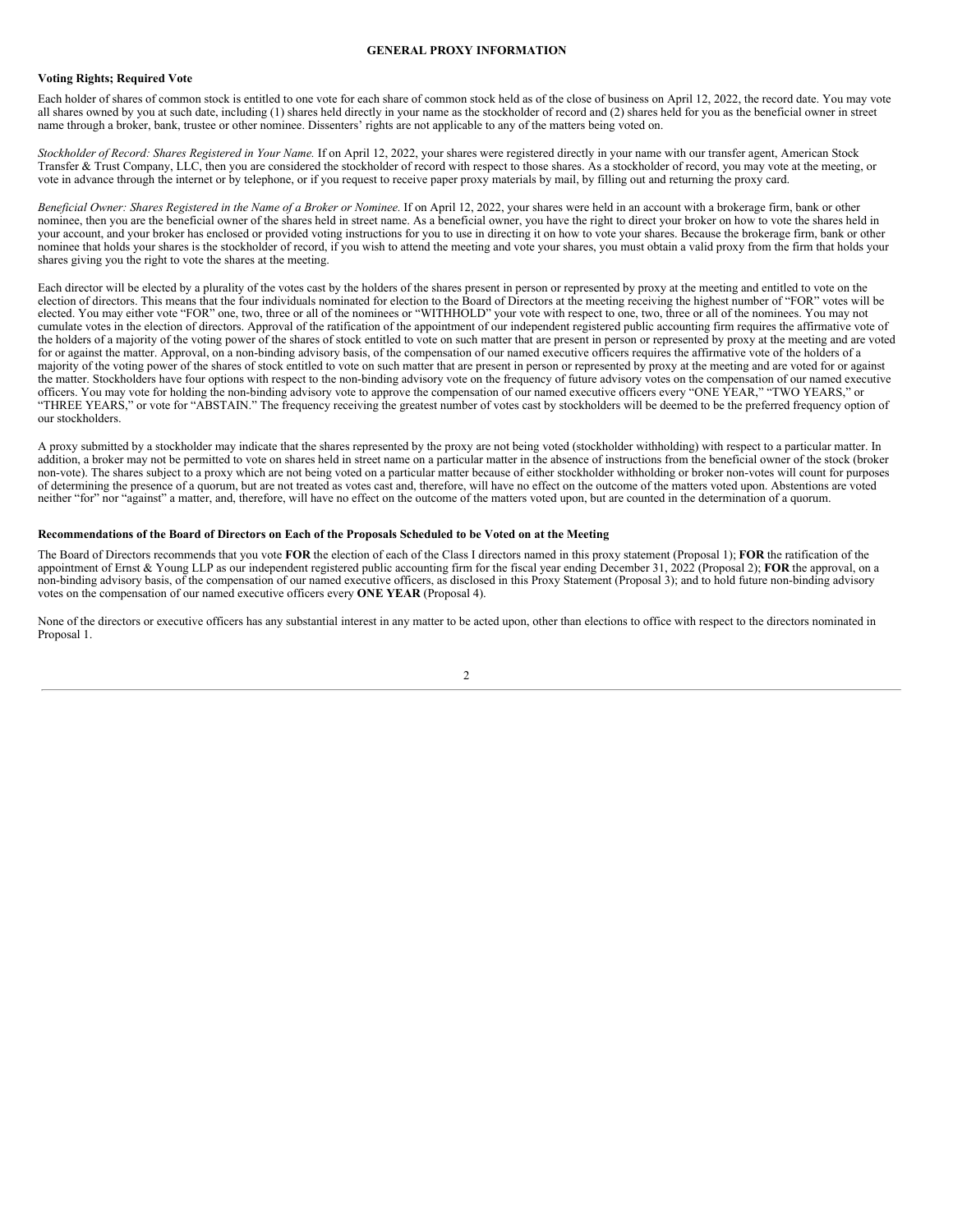### **Voting Instructions; Voting of Proxies**

If you are a stockholder of record, you may:

- •vote online at the Annual Meeting attend the Annual Meeting online and follow the instructions posted at www.virtualshareholdermeeting.com/STRO2022. You will need the control number included on your proxy card or voting instruction form, or included in the e-mail to you if you received the proxy materials by e-mail;
- •vote through the internet or by telephone in order to do so, please follow the instructions shown on your proxy card; or
- •vote by mail if you request or receive a paper proxy card and voting instructions by mail, simply complete, sign and date the proxy card and return it as soon as possible before the meeting in the envelope provided.

Votes submitted through the internet or by telephone must be received by 11:59 p.m., Eastern Time, on June 5, 2022. Submitting your proxy, whether by telephone, through the internet or by mail if you requested or received a paper proxy card, will not affect your right to vote online should you decide to attend the virtual meeting. If you are not the stockholder of record, please refer to the voting instructions provided by your nominee to direct how to vote your shares. For Proposal 1, you may either vote "FOR" all of the nominees to the Board of Directors, or you may withhold your vote from any nominee you specify. For Proposal 2, you may vote "FOR" or "AGAINST" or "ABSTAIN" from voting. For Proposal 3, you may vote "FOR" or "AGAINST" or "ABSTAIN" from voting. For Proposal 4, you may vote "ONE YEAR," "TWO YEARS," or "THREE YEARS" or "ABSTAIN" from voting. Your vote is important. Whether or not you plan to attend the meeting, we urge you to vote by proxy to ensure that your vote is counted.

All proxies will be voted in accordance with the instructions specified on the proxy card. If you sign a physical proxy card and return it without instructions as to how your shares should be voted on a particular proposal at the meeting, your shares will be voted in accordance with the recommendations of our Board of Directors stated above.

If you received a Notice of Internet Availability, please follow the instructions included on the notice on how to access and vote your proxy card. If you do not vote and you hold your shares in street name, and your broker does not have discretionary power to vote your shares, your shares may constitute "broker non-votes" (as described above) and will not be counted in determining the number of shares necessary for approval of the proposals. However, shares that constitute broker non-votes will be counted for the purpose of establishing a quorum for the meeting.

If you receive more than one proxy card or Notice of Internet Availability, your shares are registered in more than one name or are registered in different accounts. To make certain all of your shares are voted, please follow the instructions included on the Notice of Internet Availability on how to access and vote each proxy card. If you requested or received paper proxy materials by mail, please complete, sign, date and return each proxy card to ensure that all of your shares are voted.

### **Expenses of Soliciting Proxies**

We will pay the expenses associated with soliciting proxies. Following the original distribution and mailing of the solicitation materials, we or our agents may solicit proxies by mail, email, telephone, facsimile, by other similar means, or in person. Our directors, officers and other employees, without additional compensation, may solicit proxies personally or in writing, by telephone, email or otherwise. Following the original distribution and mailing of the solicitation materials, we will request brokers, custodians, nominees and other record holders to forward copies of those materials to persons for whom they hold shares and to request authority for the exercise of proxies. In such cases, we, upon the request of the record holders, will reimburse such holders for their reasonable expenses. If you choose to access the proxy materials and/or vote through the internet, you are responsible for any internet access charges you may incur.

### **Revocability of Proxies**

A stockholder of record who has given a proxy may revoke it at any time before the closing of the polls by the inspector of elections at the meeting by:

- •delivering to our Corporate Secretary (by any means, including facsimile) a written notice stating that the proxy is revoked;
- •signing and delivering a proxy bearing a later date;
- •voting again through the internet or by telephone; or

•attending and voting online at the meeting by following the instructions posted at www.virtualshareholdermeeting.com/STRO2022 (although attendance at the meeting will not, by itself, revoke a proxy).

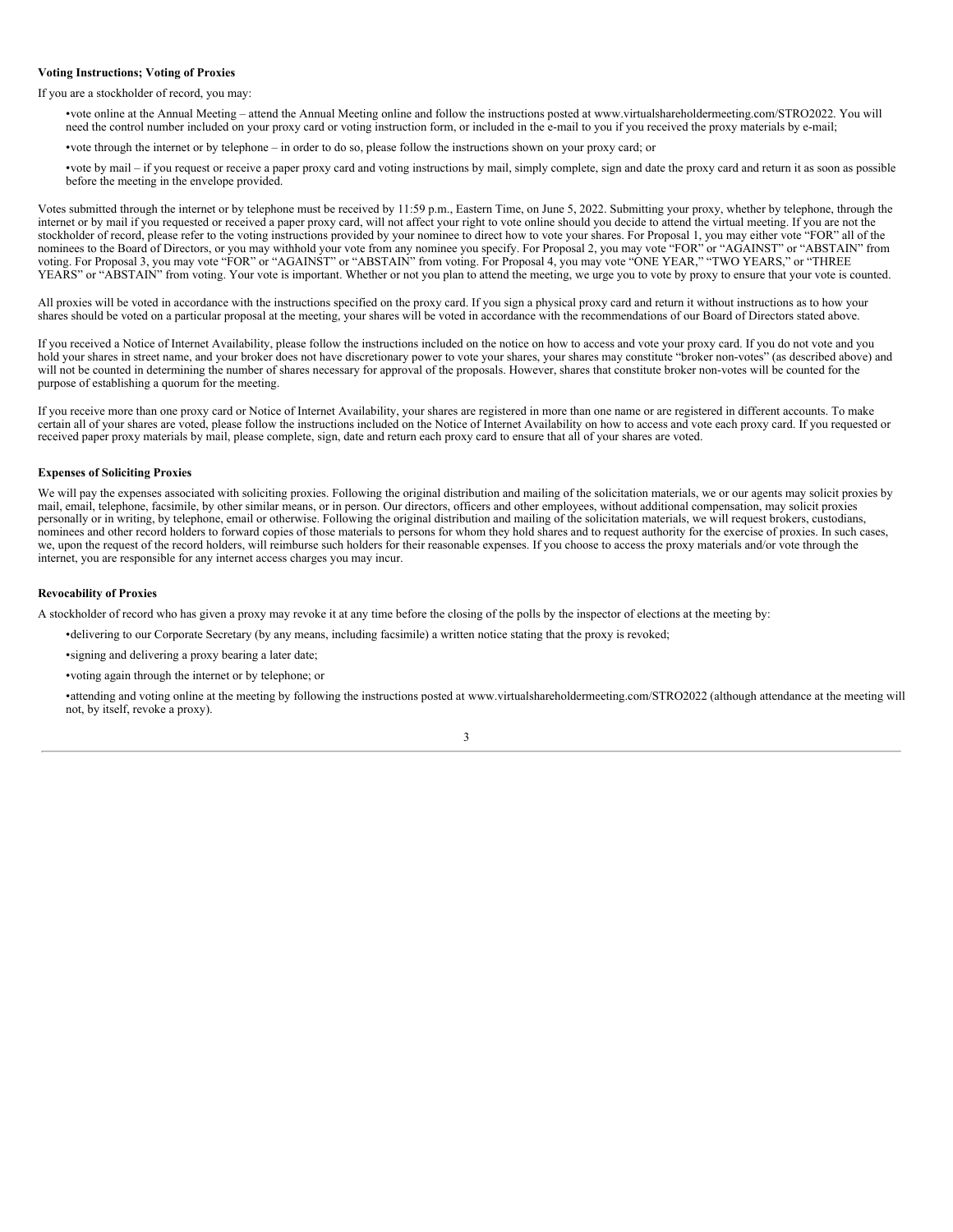Please note, however, that if your shares are held of record by a brokerage firm, bank or other nominee, and you wish to revoke a proxy, you must contact that firm to revoke or change any prior voting instructions.

# **Electronic Access to the Proxy Materials**

The Notice of Internet Availability will provide you with instructions regarding how to:

- •view our proxy materials for the meeting through the Internet;
- •instruct us to mail paper copies of our future proxy materials to you; and
- •instruct us to send our future proxy materials to you electronically by email.

Choosing to receive your future proxy materials by email will reduce the impact of our annual meetings of stockholders on the environment and lower the costs of printing and distributing our proxy materials. If you choose to receive future proxy materials by email, you will receive an email next year with instructions containing a link to those materials and a link to the proxy voting site. Your election to receive proxy materials by email will remain in effect until you terminate it.

#### **Voting Results**

Voting results will be tabulated and certified by the inspector of elections appointed for the meeting. The final results will be tallied by the inspector of elections and filed with the SEC in a Current Report on Form 8-K within four business days of the meeting.

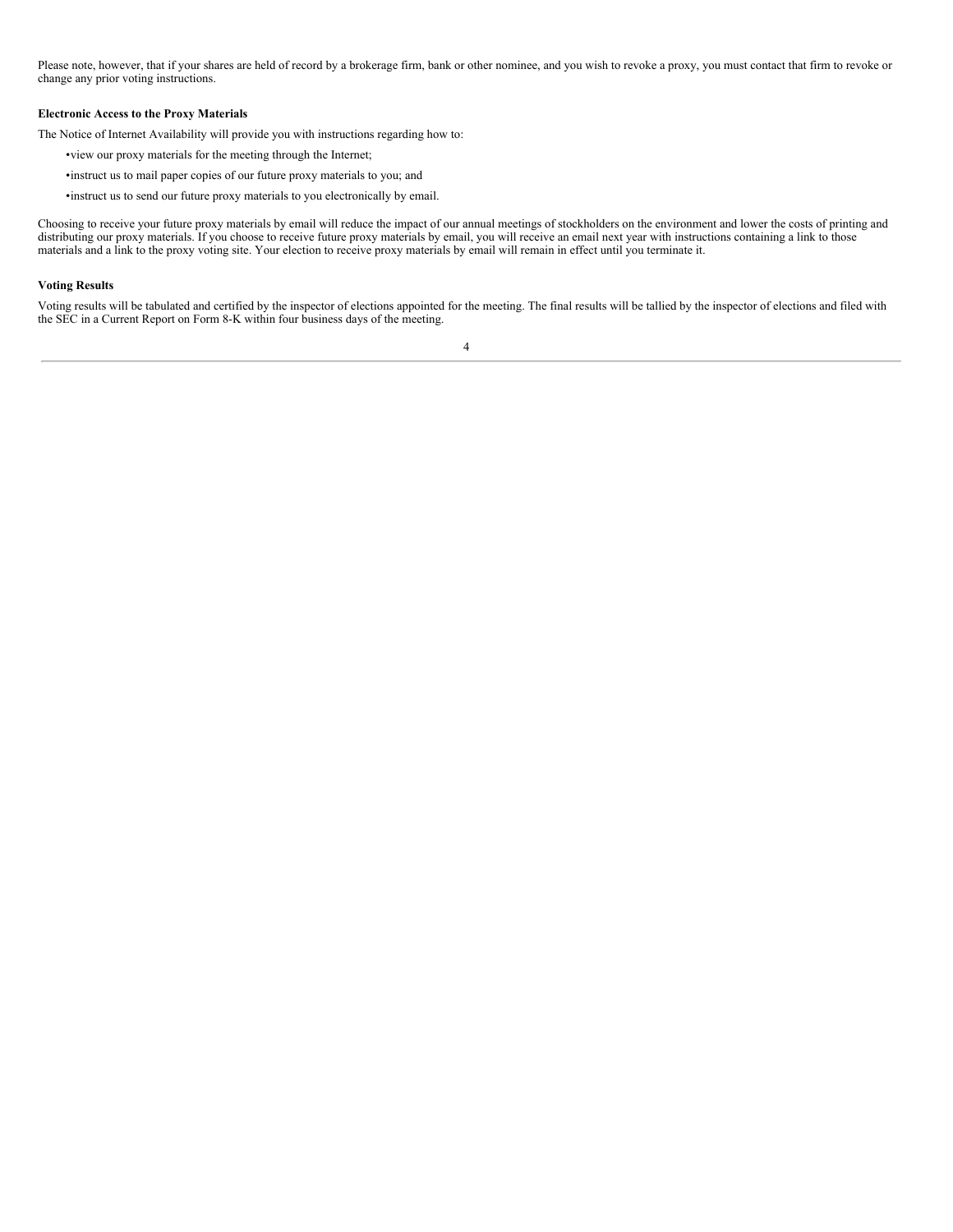### <span id="page-8-0"></span>**CORPORATE GOVERNANCE STANDARDS AND DIRECTOR INDEPENDENCE**

We are committed to good corporate governance practices. These practices provide an important framework within which our Board of Directors and management pursue our strategic objectives for the benefit of our stockholders.

### **Corporate Governance Guidelines**

Our Board of Directors has adopted Corporate Governance Guidelines that set forth expectations for directors, director independence standards, Board Committee structure and functions, and other policies for the governance of the company. Our Corporate Governance Guidelines are available without charge on the investor relations section of our website at https://ir.sutrobio.com/corporate-governance/governance-overview.

### **Board Composition and Leadership Structure**

The positions of Chief Executive Officer and Chair of our Board of Directors are held by two different individuals (William J. Newell and Connie Matsui, respectively). This structure allows our Chief Executive Officer to focus on our day-to-day business while our Chair leads our Board of Directors in its fundamental role of providing advice to and independent oversight of management. Our Board of Directors believes such separation is appropriate, as it enhances the accountability of the Chief Executive Officer to the Board of Directors and strengthens the independence of the Board of Directors from management.

### **Board's Role in Risk Oversight**

Our Board of Directors believes that open communication between management and the Board of Directors is essential for effective risk management and oversight. Our Board of Directors meets with our Chief Executive Officer and other members of the senior management team at regular quarterly Board of Director meetings, and at *ad hoc* meetings when deemed appropriate, where, among other topics, they discuss strategy and risks in the context of reports from the management team and evaluate the risks inherent in significant transactions. While our Board of Directors is ultimately responsible for risk oversight, our Board Committees assist the Board of Directors in fulfilling its oversight responsibilities in certain areas of risk. The Audit Committee assists our Board of Directors in fulfilling its oversight responsibilities with respect to risk management in the areas of internal controls over financial reporting, disclosure controls and procedures, and information security. The Compensation Committee assists our Board of Directors in assessing risks created by the incentives inherent in our compensation policies. The Nominating and Governance Committee assists our Board of Directors in fulfilling its oversight responsibilities with respect to the management of corporate, legal and regulatory risk and environmental, social and governance ("ESG") concerns. The Science and Technology Committee assists our Board of Directors in fulfilling its oversight responsibilities with respect to our research and development and platform programs.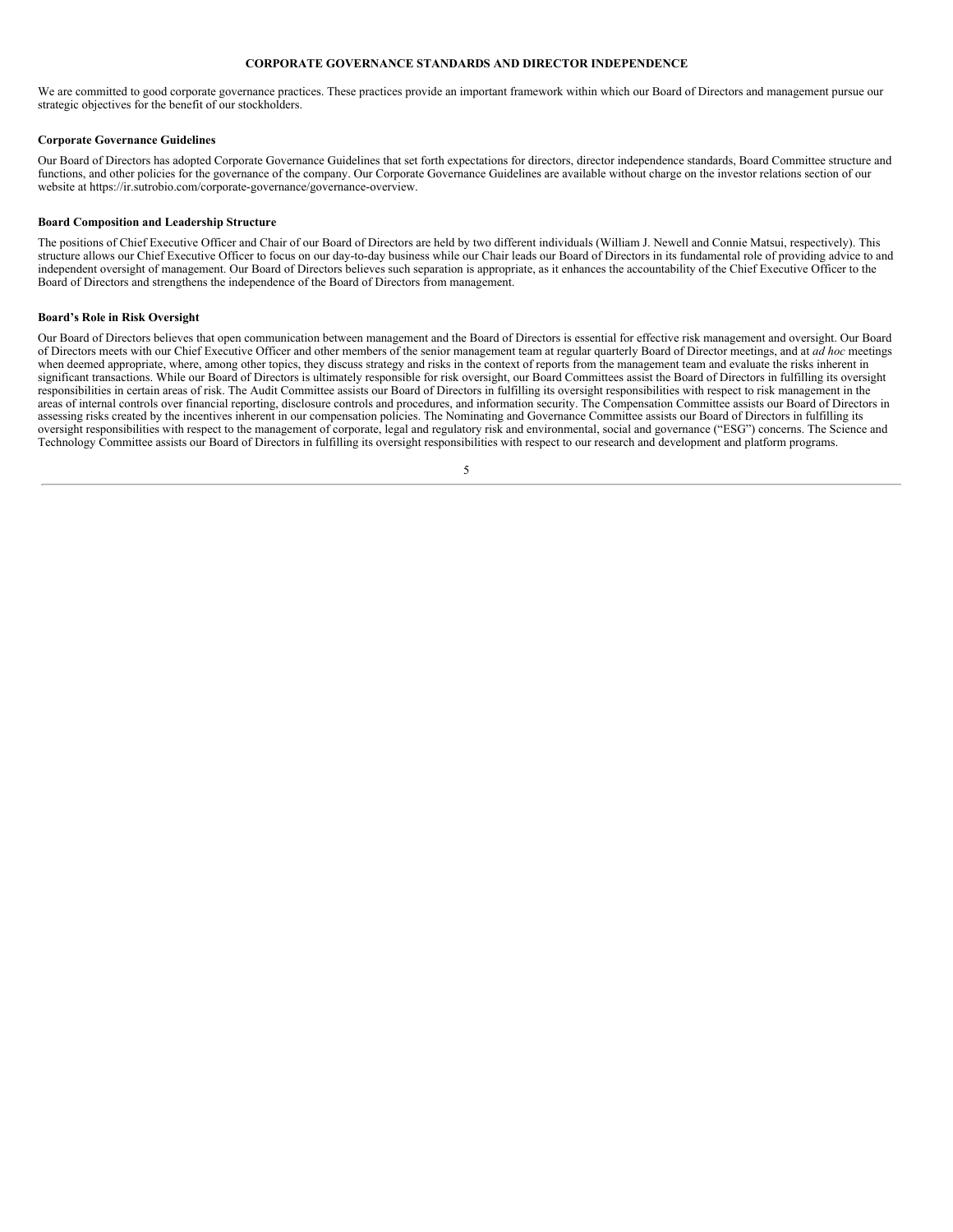# **Director Independence**

Our common stock is listed on the Nasdaq Global Market. Under the rules of the Nasdaq Stock Market, independent directors must constitute a majority of a listed company's Board of Directors. In addition, the rules of the Nasdaq Stock Market require that, subject to specified exceptions, each member of a listed company's Audit, Compensation and Nominating and Governance Committees must be an "independent director". Under the rules of the Nasdaq Stock Market, a director will only qualify as an "independent director" if, in the opinion of that company's Board of Directors, that person does not have a relationship that would interfere with the exercise of independent judgment in carrying out the responsibilities of a director. Additionally, Compensation Committee members must not have a relationship with the listed company that is material to the director's ability to be independent from management in connection with the duties of a Compensation Committee member.

Audit Committee members must also satisfy the independence criteria set forth in Rule 10A-3 under the Securities Exchange Act of 1934, as amended (Exchange Act). In order to be considered independent for purposes of Rule 10A-3, a member of an Audit Committee of a listed company may not, other than in his or her capacity as a member of the Audit Committee, the Board of Directors or any other Board Committee: (i) accept, directly or indirectly, any consulting, advisory or other compensatory fee from the listed company or any of its subsidiaries or (ii) be an affiliated person of the listed company or any of its subsidiaries.

Our Board of Directors has undertaken a review of the independence of each director and considered whether each director has a material relationship with us that could compromise his or her ability to exercise independent judgment in carrying out his or her responsibilities. As a result of this review, our Board of Directors determined that Connie Matsui, Michael Dybbs, John Freund, Heidi Hunter, Joseph Lobacki, James Panek, Daniel Petree, Shalini Sharp, and Jon Wigginton representing nine of our ten incumbent directors, are "independent directors" as defined under the applicable rules and regulations of the SEC and the listing requirements and rules of the Nasdaq Stock Market. In making these determinations, our Board of Directors reviewed and discussed information provided by the directors and us with regard to each directors' business and personal activities and relationships as they may relate to us and our management, including the beneficial ownership of our capital stock by each non-employee director and any affiliates.

# **Committees of Our Board of Directors**

Our Board of Directors has established an Audit Committee, a Compensation Committee, a Nominating and Governance Committee and a Science and Technology Committee, each of which has the composition and responsibilities described below. Members serve on these Committees until their resignation or until otherwise determined by our Board of Directors. Each of these Committees has a written charter, copies of which are available without charge on the investor relations section of our website at https://ir.sutrobio.com/corporate-governance/governance-overview.

### *Audit Committee*

Our Audit Committee is composed of Ms. Sharp, Dr. Freund, Ms. Hunter and Mr. Lobacki. Ms. Sharp is the Chair of our Audit Committee. The composition of our Audit Committee meets the requirements for independence under the current Nasdaq Stock Market and SEC rules and regulations. Each member of our Audit Committee is financially literate. In addition, our Board of Directors has determined that Ms. Sharp is an "Audit Committee financial expert" as defined in Item 407(d)(5)(ii) of Regulation S-K promulgated under the Securities Act. Our Audit Committee is directly responsible for, among other things:

- •selecting and hiring our independent registered public accounting firm;
- •the qualifications, independence and performance of our independent auditors;
- •the preparation of the Audit Committee report to be included in our annual proxy statement;
- •our accounting and financial reporting processes, including our financial statement audits and the integrity of our financial statements;
- •our controls and procedures for mitigating cybersecurity and other information technology risks, including our plans to respond to data breaches; and
- •reviewing and approving related-person transactions.

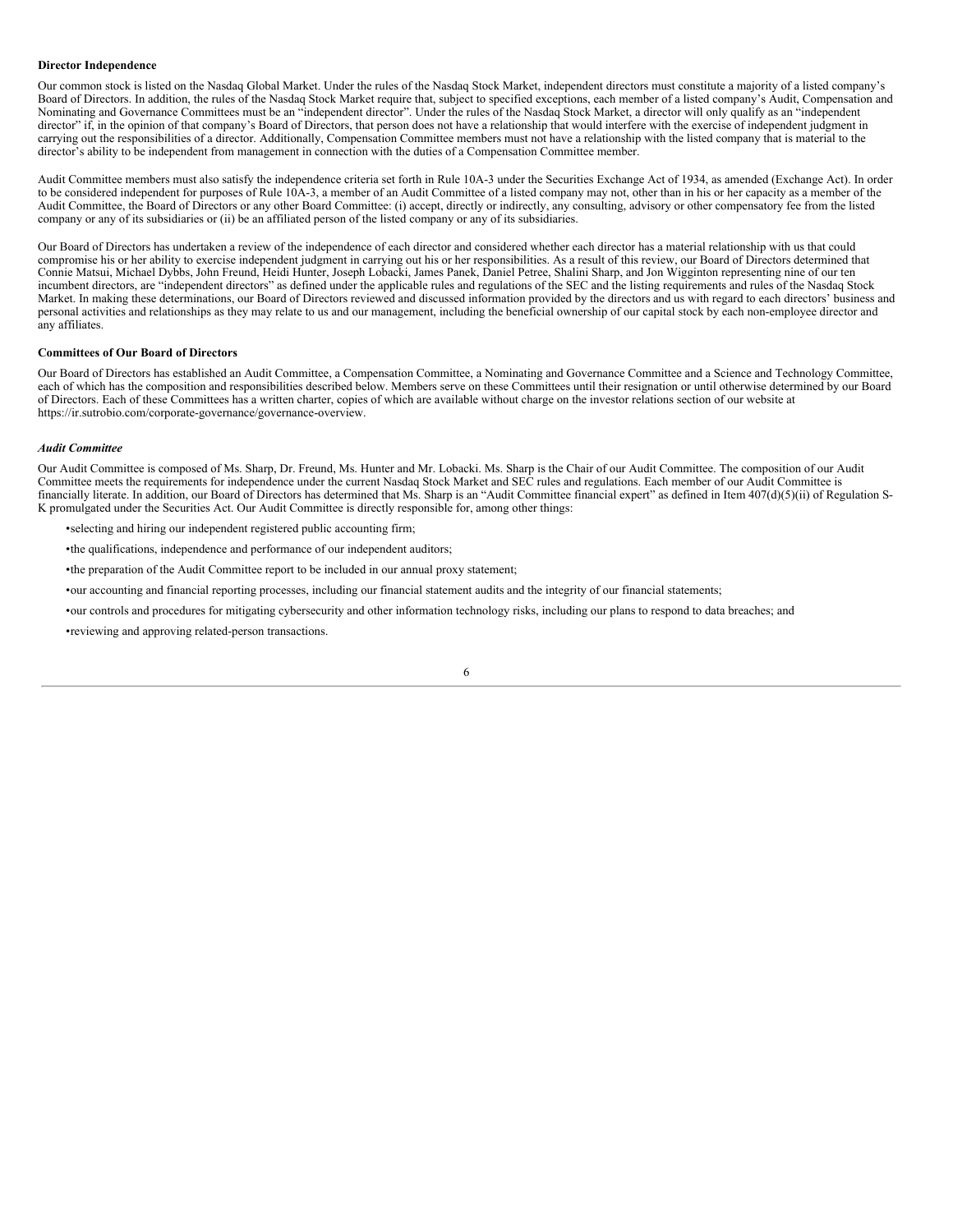### *Compensation Committee*

Our Compensation Committee is composed of Mr. Lobacki, Mr. Petree, and Dr. Wigginton. Mr. Lobacki is the Chair of our Compensation Committee. The composition of our Compensation Committee meets the requirements for independence under the current Nasdaq Stock Market and SEC rules and regulations. Our Compensation Committee is responsible for, among other things:

- •evaluating, recommending, approving and reviewing executive officer compensation arrangements, plans, policies and programs;
- •evaluating and providing input for non-employee director compensation arrangements for approval by our Board of Directors;
- •providing oversight for our cash-based and equity-based compensation plans;
- •succession planning for executive officers of the Company other than the Chief Executive Officer; and
- •compliance with regulatory requirements associated with the compensation of directors, officers and employees.

The Compensation Committee has the sole authority and responsibility, subject to any approval by the Board of Directors which the Compensation Committee or legal counsel determines to be desirable or required by applicable law or the Nasdaq rules, to determine all aspects of executive compensation packages for the Chief Executive Officer and other executive officers. The Compensation Committee also makes recommendations to our Board of Directors regarding the form and amount of compensation of nonemployee directors. The Compensation Committee may take into account the recommendations of the Chief Executive Officer with respect to compensation of the other executive officers, and the recommendations of the Board of Directors or any member of the Board of Directors with respect to compensation of the Chief Executive Officer and other executive officers.

The Compensation Committee engaged an independent executive compensation consulting firm, Frederick W. Cook & Co., Inc. (FW Cook), to evaluate our executive compensation and Board of Directors compensation program and practices and to provide advice and ongoing assistance on these matters for the fiscal year ended December 31, 2021. Specifically, FW Cook was engaged to:

- •provide compensation-related data for a peer group of companies to serve as a basis for assessing competitive compensation practices;
- •review and assess our current Board of Directors, Chief Executive Officer and other executive officer compensation policies and practices and equity profile, relative to market practices;
- •review and assess our current executive compensation program relative to market to identify any potential changes or enhancements to be brought to the attention of the Compensation Committee; and
- •review market practices regarding base salary, bonus and equity programs.

Representatives of FW Cook met informally with the Chair of the Compensation Committee and attended the regular meetings of the Compensation Committee, including executive sessions from time to time without any members of management present. During the fiscal year ended December 31, 2021, FW Cook worked with the Compensation Committee to assist the Committee in satisfying its responsibilities and undertook no projects for management without the Committee's prior approval. The Compensation Committee has determined that none of the work performed by FW Cook during the fiscal year ended December 31, 2021 raised any conflict of interest.

#### *Nominating and Governance Committee*

Our Nominating and Governance Committee is composed of Ms. Matsui, Mr. Panek and Mr. Petree. Ms. Matsui is the Chair of our Nominating and Governance Committee. Our Nominating and Governance Committee is responsible for, among other things:

- •identifying, considering and recommending candidates for membership on our Board of Directors;
- •overseeing the process of evaluating the performance of our Board of Directors;
- •succession planning for the Chief Executive Officer;
- •our compliance with legal and regulatory requirements; and

•advising our Board of Directors on other corporate governance matters, including matters related to environmental, social, and governance concerns.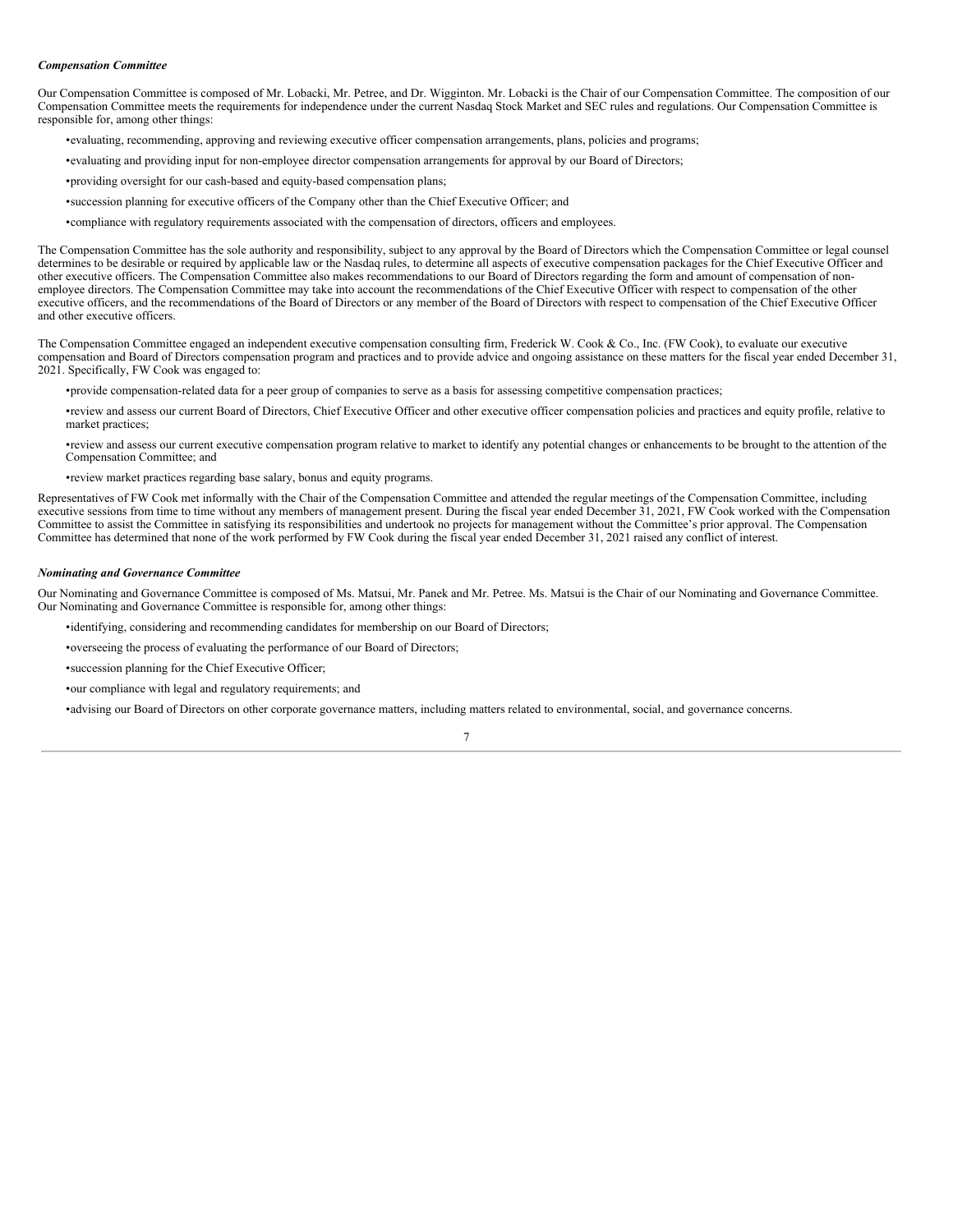### *Science and Technology Committee*

Our Science and Technology Committee is composed of Dr. Wigginton, Dr. Dybbs, Ms. Hunter and Mr. Panek. Wigginton is the Chair of our Science and Technology Committee. Our Science and Technology Committee is responsible for, among other things:

- •reviewing our overall scientific, research and development and platform strategy;
- •overseeing our research and development and platform programs;
- •reviewing external scientific research, discoveries and commercial developments, as appropriate; and
- •evaluating our overall intellectual property strategies.

### **Codes of Conduct and Ethics**

Our Board of Directors has adopted a code of business conduct and ethics that applies to all of our employees, officers and directors, including our Chief Executive Officer, Chief Financial Officer and other executive and senior financial officers. We intend to disclose future amendments to certain provisions of our code of conduct, or waivers of these provisions, on our website or in public filings. The full text of our code of conduct is posted on the investor relations section of our website at https://ir.sutrobio.com/corporate-governance/governance-overview.

### **Anti-hedging**

We have adopted an Insider Trading Policy that applies to all of our employees, officers and directors, including our Chief Executive Officer and other executive officers, which prohibits such individuals from purchasing financial instruments, or otherwise engaging in transactions, that hedge or offset, or are designed to hedge or offset, any decrease in market value of our common stock, such as prepaid variable forward contracts, equity swaps, collars, forward sale contracts and exchange funds.

### **Compensation Committee Interlocks and Insider Participation**

During 2021, Mr. Lobacki, Mr. Petree, Ms. Matsui, Ms. Sharp and Dr. Wigginton served on our Compensation Committee. None of our current executive officers has served as a member of the Board of Directors, or as a member of the Compensation or similar Committee, of any entity that has one or more executive officers who served on our Board of Directors or Compensation Committee during the fiscal year ended December 31, 2021.

### **Board and Committee Meetings and Attendance**

The Board of Directors and its Committees meet regularly throughout the year and also hold special meetings and act by written consent from time to time. During 2021, the Board of Directors held six meetings including videoconference meetings; the Audit Committee held five meetings; the Compensation Committee held seven meetings; the Science and Technology Committee held five meetings; and the Nominating and Governance Committee held four meetings. During 2021, none of the directors attended fewer than 75% of the aggregate of the total number of meetings held by the Board of Directors during his or her tenure and the total number of meetings held by all Committees of the Board of Directors on which such director served during his or her tenure. The independent members of the Board of Directors also meet separately without management directors on a regular basis to discuss such matters as the independent directors consider appropriate.

### **Board Attendance at Annual Stockholders' Meeting**

We invite and encourage each member of our Board of Directors to attend our annual meetings of stockholders. All of our directors attended our 2021 annual meeting of stockholders, which was held virtually. We do not have a formal policy regarding attendance of our annual meetings of stockholders by the members of our Board of Directors.

### **Communication with Directors**

Stockholders and interested parties who wish to communicate with our Board of Directors, non-management members of our Board of Directors as a group, a Committee of the Board of Directors or a specific member of our Board of Directors (including our Chair) may do so by letters addressed to:

> **Sutro Biopharma, Inc. c/o Corporate Secretary 111 Oyster Point Boulevard South San Francisco, California, 94080**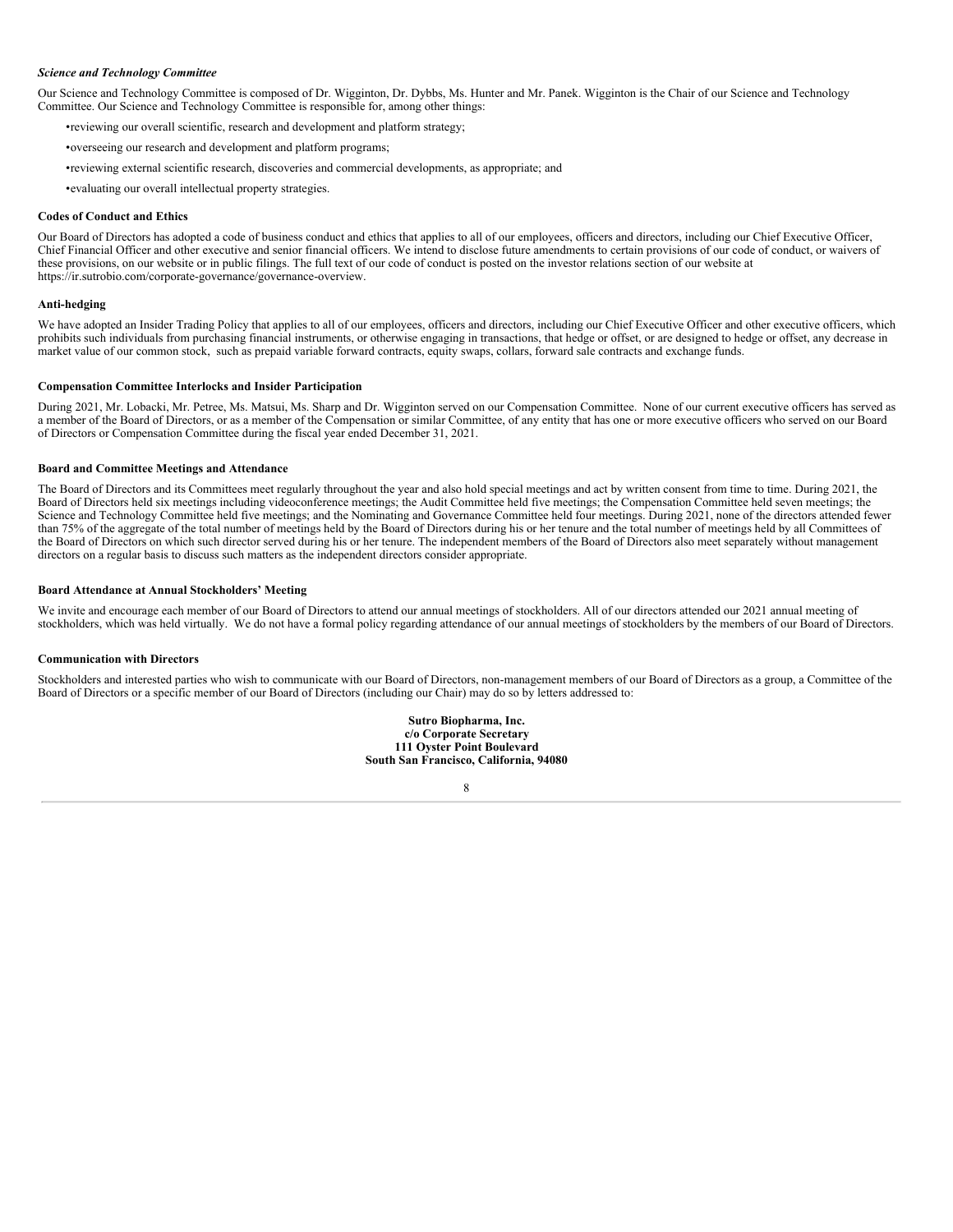All communications by letter addressed to the attention of our Corporate Secretary will be reviewed by the Corporate Secretary and provided to the members of the Board of Directors unless such communications are unsolicited items, sales materials and other routine items and items unrelated to the duties and responsibilities of the Board of **Directors** 

### **Considerations in Evaluating Director Nominees**

The Nominating and Governance Committee is responsible for identifying, considering and recommending candidates to the Board of Directors for Board membership. A variety of methods are used to identify and evaluate director nominees, with the goal of maintaining and further developing a diverse, experienced and highly qualified Board of Directors. Candidates may come to our attention through current members of our Board of Directors, professional search firms, stockholders or other persons.

The Nominating and Governance Committee will recommend to the Board of Directors for selection all nominees to be proposed by the Board of Directors for election by the stockholders, including approval or recommendation of a slate of director nominees to be proposed by the Board of Directors for election at each annual meeting of stockholders, and will recommend all director nominees to be appointed by the Board of Directors to fill interim director vacancies.

Our Board of Directors encourages selection of directors who will contribute to the company's overall corporate goals. The Nominating and Governance Committee may from time to time review and recommend to the Board of Directors the desired qualifications, expertise and characteristics of director candidates, including such factors as business experience, diversity and personal skills in life sciences and biotechnology, finance, marketing, financial reporting and other areas that are expected to contribute to an effective Board of Directors. Exceptional candidates who do not meet all of these criteria may still be considered. In evaluating potential candidates for the Board of Directors, the Nominating and Governance Committee considers these factors in the light of the specific needs of the Board of Directors at that time.

In addition, under our Corporate Governance Guidelines, a director is expected to spend the time and effort necessary to properly discharge such director's responsibilities. Accordingly, a director is expected to regularly attend meetings of the Board of Directors and Committees on which such director sits, and to review prior to meetings material distributed in advance for such meetings. Thus, the number of other public company boards and other boards (or comparable governing bodies) on which a prospective nominee is a member, as well as his or her other professional responsibilities, will be considered. Also, under our Corporate Governance Guidelines, there are no limits on the number of three-year terms that may be served by a director. However, in connection with evaluating recommendations for nomination for reelection, the Nominating and Governance Committee considers director tenure. We value diversity on a company-wide basis but have not yet adopted a specific policy regarding Board diversity, though we plan to comply with applicable legal and listing requirements for director diversity, such as those required by California law and by the NASDAQ exchange listing requirements.

### **Stockholder Recommendations for Nominations to the Board of Directors**

The Nominating and Governance Committee will consider properly submitted stockholder recommendations for candidates for our Board of Directors who meet the minimum qualifications as described above. The Nominating and Governance Committee does not intend to alter the manner in which it evaluates candidates, including the minimum criteria set forth above, based on whether or not the candidate was recommended by a stockholder. A stockholder of record can nominate a candidate for election to the Board of Directors by complying with the procedures in Article I, Section 1.12 of our bylaws. Any eligible stockholder who wishes to submit a nomination should review the

requirements in the bylaws on nominations by stockholders. Any nomination should be sent in writing to our Corporate Secretary, Sutro Biopharma, Inc., 111 Oyster Point Boulevard, South San Francisco, California, 94080. Submissions must include the full name of the proposed nominee, complete biographical information, a description of the proposed nominee's qualifications as a director, other information specified in our bylaws, and a representation that the nominating stockholder is a beneficial or record holder of our stock. Any such submission must be accompanied by the written consent of the proposed nominee to be named as a nominee and to serve as a director if elected. These candidates are evaluated at meetings of the Nominating and Governance Committee and may be considered at any point during the year. If any materials are provided by a stockholder in connection with the recommendation of a director candidate, such materials are forwarded to the Nominating and Governance Committee.

Additional information regarding the process for properly submitting stockholder nominations for candidates for membership on our Board of Directors is set forth below under "Stockholder Proposals to Be Presented at Next Annual Meeting."

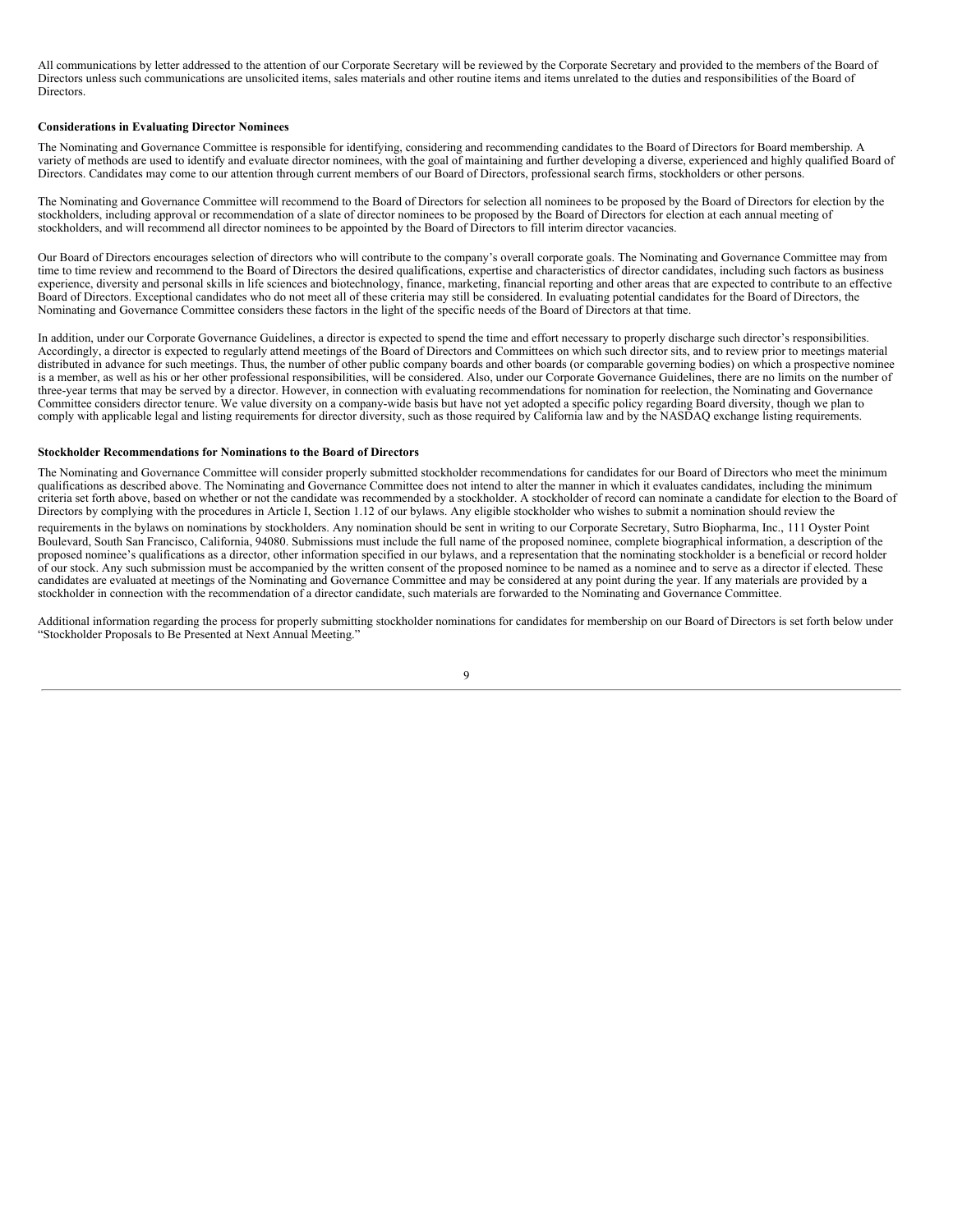### **PROPOSAL NO. 1 ELECTION OF CLASS I DIRECTORS**

<span id="page-13-0"></span>Our Board of Directors is divided into three classes. Each class serves for three years, with the terms of office of the respective classes expiring in successive years. Directors and director nominees in Class I will stand for election at this meeting. The terms of office of directors in Class II and Class III do not expire until the annual meetings of stockholders to be held in 2023 and 2024, respectively. Our Nominating and Governance Committee recommended to our Board of Directors, and our Board of Directors nominated Dr. Dybbs, Dr. Freund, Ms. Hunter and Dr. Wigginton, each an incumbent Class I director, for election as Class I directors at the Annual Meeting. At the recommendation of our Nominating and Governance Committee, our Board of Directors proposes that each of the Class I nominees be elected as a Class I director for a threeyear term expiring at the annual meeting of stockholders to be held in 2025 and until such director's successor is duly elected and qualified or until such director's earlier resignation or removal.

Each director will be elected by a plurality by the holders of the shares present in person or represented by proxy at the meeting and entitled to vote on the election of directors. This means that the four individuals nominated for election to the Board of Directors at the Annual Meeting receiving the highest number of "FOR" votes will be elected. You may either vote "FOR" one, two, three or all of the nominees or "WITHHOLD" your vote with respect to one, two, three or all of the nominees. Shares represented by proxies will be voted "FOR" the election of each of the Class I nominees, unless the proxy is marked to withhold authority to so vote. You may not cumulate votes in the election of directors. If any nominee for any reason is unable to serve, the proxies may be voted for such substitute nominee as the proxy holders, who are officers of our company, might determine. Each nominee has consented to being named in this proxy statement and to serve if elected. Proxies may not be voted for more than four directors.

### **Nominees to the Board of Directors**

The nominees and their ages as of December 31, 2021 are provided in the table below. Additional biographical information for each nominee is set forth in the text below the table.

| Name                                  | Age | <b>Class</b>     |
|---------------------------------------|-----|------------------|
| Michael Dybbs, $Ph.D.(1)$             | 47  | Class I Director |
| John G. Freund, M.D. <sup>(2)</sup>   | 68  | Class I Director |
| Heidi Hunter $(1)(2)$                 | 63  | Class I Director |
| Jon Wigginton, M.D. <sup>(1)(3)</sup> | -60 | Class I Director |

(1) Member of our Science and Technology Committee

(3) Member of our Compensation Committee

*Michael Dybbs*, *Ph.D*., has served as a member of our Board of Directors since July 2018. Dr. Dybbs is currently a partner at Samsara BioCapital, where he has worked since March 2017. Prior to joining Samsara, Dr. Dybbs was a partner at New Leaf Venture Partners, where he worked from May 2009 until September 2016. Before joining New Leaf Venture Partners, L.L.C., Dr. Dybbs was a principal at the Boston Consulting Group. Dr. Dybbs currently serves on the boards of directors of Nkarta Therapeutics (NKTX) and several private companies. Dr. Dybbs previously served on the boards of directors of Versartis, Inc. and Dimension Therapeutics, Inc. Dr. Dybbs received an A.B. in biochemical sciences from Harvard College and a Ph.D. in molecular biology from University of California, Berkeley, where he was awarded a Howard Hughes Medical Institute fellowship. We believe that Dr. Dybbs is qualified to serve on our Board of Directors due to his experience in the life sciences industry and the venture capital industry, and his leadership and management experience.

*John G. Freund, M.D.,* has served as a member of our Board of Directors since February 2014. Dr. Freund founded Skyline Ventures, a venture capital firm, in September 1997, where he served as a Managing Director beginning with its founding. Prior to founding Skyline, Dr. Freund served as Managing Director at Chancellor Capital Management, co-founded Intuitive Surgical, Inc., served in various positions at Acuson Corporation, most recently Executive Vice President, was a general partner at Morgan Stanley Venture Partners and co-founded the Healthcare Group in the Corporate Finance Department of Morgan Stanley. In 2016, Dr. Freund co-founded and was CEO of Arixa Pharmaceuticals, Inc. an antibiotic company, which was acquired by Pfizer in 2020, and co-founded Intuitive Surgical, Inc. in 1995. Dr. Freund currently serves on the boards of directors of Collegium Pharmaceutical, Inc., SI Bone, Inc. and six U.S. registered investment funds managed by affiliates of Capital Group, Inc. Dr. Freund is a member of the Advisory Board for the Harvard Business School Healthcare Initiative. Dr. Freund previously served on the boards of directors of several publicly traded companies, including Proteon Therapeutics, Inc. and XenoPort, Inc., where he was Chairman, Concert Pharmaceuticals, Inc., Tetraphase Pharmaceuticals, Inc., MAP Pharmaceuticals, Inc. and MAKO Surgical Corp. Dr. Freund received an A.B. in History from Harvard College, an M.D. from Harvard Medical School and an M.B.A. from Harvard Business School,

<sup>(2)</sup> Member of our Audit Committee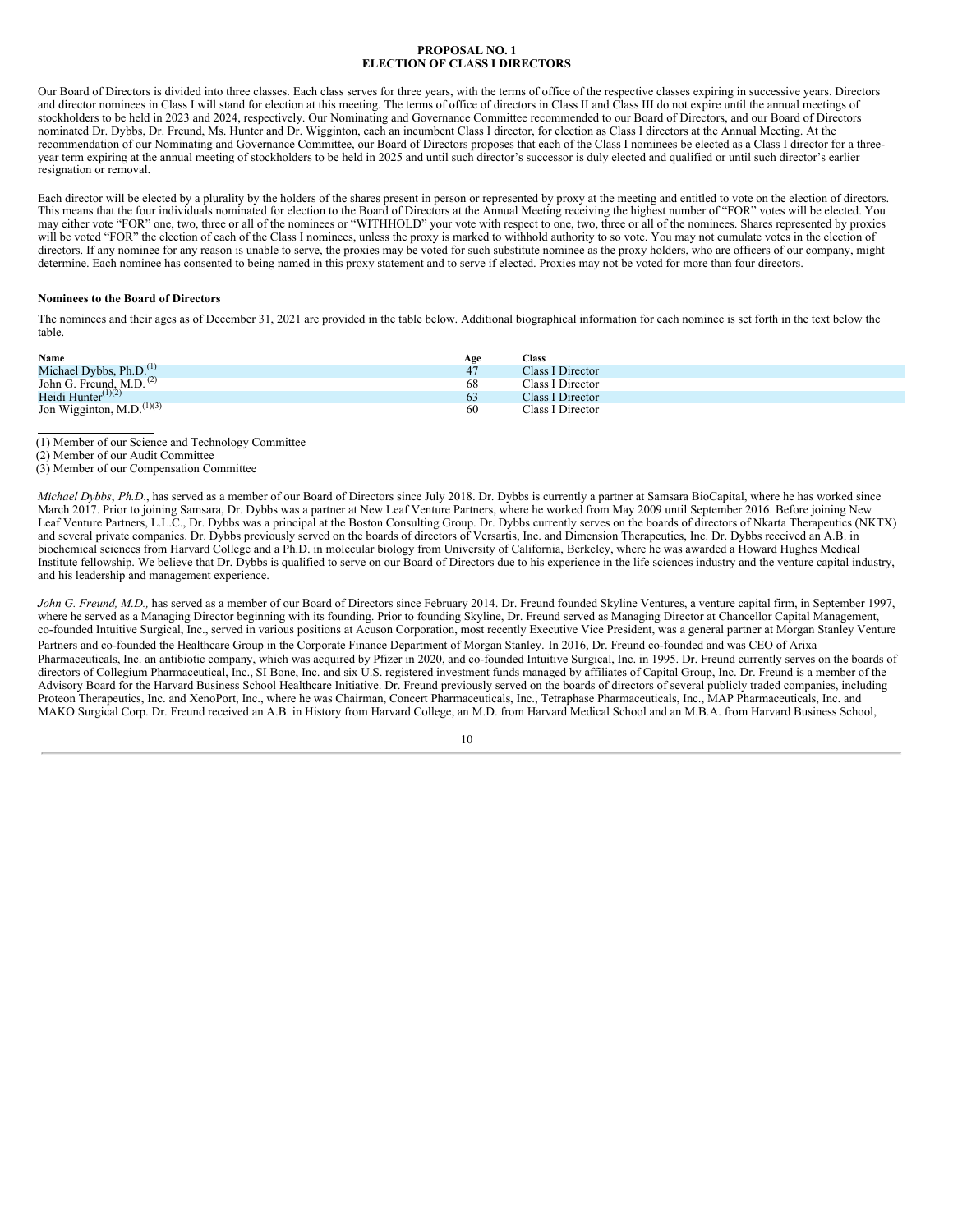where he was a Baker Scholar. We believe that Dr. Freund is qualified to serve on our Board of Directors because of his training as a physician and his extensive investment, business and board experience with public healthcare and biopharmaceutical companies.

*Heidi Hunter* has served as a member of our Board of Directors since November 2021. Ms. Hunter is currently President of Cardinal Health Specialty Solutions, a specialty healthcare business. Prior to Cardinal Health, Ms. Hunter served as Senior Vice President for UCB (Union Chimique Beige), a multinational biopharmaceutical company with a primary focus on neurology and immunology disorders from September 2015 to September 2020. Ms. Hunter also served as Senior Vice President and General Manager of Boehringer lngelheim, a pharmaceutical company, from 2011 to 2015. Prior to Boehringer lngelheim, Ms. Hunter held similar roles in sales and marketing at Ciba-Geigy (today part of Novartis) and Wyeth Pharmaceuticals LLC (today part of Pfizer) where she led their oncology business. Ms. Hunter also serves on the Board of Directors of Vicore Pharma Holding AB. Ms. Hunter received a B.A in Economics from University of Michigan and a M.B.A. from University of Chicago - Booth School of Business. We believe that Ms. Hunter is qualified to serve on our Board of Directors because of her extensive biopharmaceutical managerial and commercial experience, including her expertise with sales and marketing and strategy and operations.

*Jon Wigginton, M.D.*, has served as a member of our Board of Directors since November 2020. Dr. Wigginton currently serves as Senior Advisor and Chairman of the Scientific Advisory Board at Cullinan Oncology, Inc. Dr. Wigginton served previously as Chief Medical Officer for Cullinan Oncology, Inc., focused on investing in and developing oncology therapeutics, and as an advisor for MPM Capital, a healthcare investment firm from 2020 to 2021. From August 2013 to March 2020, Dr. Wigginton served as Senior Vice President, Clinical Development and Chief Medical Officer for MacroGenics, Inc., a clinical-stage biopharmaceutical company focused on discovering and developing innovative monoclonal antibody-based therapeutics. From 2008 to 2013, Dr. Wigginton served as the Therapeutic Area Head, Immuno-Oncology, Early Clinical Research and Executive Director, Discovery Medicine-Clinical Oncology at Bristol-Myers. From 2006 to 2008, Dr. Wigginton served as the Director of Clinical Oncology at Merck Research Laboratories. During his academic career, Dr. Wigginton has held several positions at the National Cancer Institute Center for Cancer Research, including Head of Investigational Biologics Section, Pediatric Oncology Branch. Dr. Wigginton previously served as President and as a member of the Board of directors of the Society for Immunotherapy of Cancer (non-profit). Dr. Wigginton received an M.D. and B.S. in Biology from the University of Michigan. We believe that Dr. Wigginton is qualified to serve on our Board of Directors because of his training as a physician and his extensive experience with clinical development and public healthcare and biopharmaceutical companies.

### **Continuing Directors**

The directors who are serving for terms that end following the Annual Meeting and their ages as of December 31, 2021 are provided in the table below. Additional biographical information for each nominee is set forth in the text below the table.

| Name                                | Age | <b>Class</b>       |
|-------------------------------------|-----|--------------------|
| William J. Newell                   | 64  | Class II Director  |
| Connie Matsui <sup>(1)</sup>        | 68  | Class II Director  |
| James Panek $(1)(4)$                | 69  | Class II Director  |
| Joseph M. Lobacki <sup>(2)(3)</sup> | 63  | Class III Director |
| Daniel H. Petree $(1)(2)$           | 66  | Class III Director |
| Shalini Sharp $(3)$                 | 46  | Class III Director |

(1) Member of our Nominating and Governance Committee

(2) Member of our Compensation Committee

(3) Member of our Audit Committee

(4) Member of our Science and Technology Committee

*Joseph M. Lobacki* has served as a member of our Board of Directors since February 2017. Mr. Lobacki is currently CEO of Artax, a private biopharmaceutical company developing treatments for autoimmune and inflammatory diseases focused on modulating the T-Cell Receptor response to antigen stimulation. Previously, Mr. Lobacki served as Executive Vice President and Chief Commercial Officer for Verastem, Inc., a biopharmaceutical company focused on the development and commercialization of therapies for the treatment of hematologic malignancies. From November 2016 to December 2017, Mr. Lobacki served as Chief Operating Officer for Crestovo, a clinical-stage biopharmaceutical company focused on microbiome therapies. From 2014 to 2016, Mr. Lobacki served as Chief Commercial Officer at Medivation, Inc., a biopharmaceutical company focused on development of novel therapies for the treatment of serious diseases. From 2012 to 2014, Mr. Lobacki also served as General Manager of Oncology and an independent biotechnology consultant at Idera Pharmaceuticals, Inc., a biopharmaceutical company focused on therapies for cancer and rare diseases. Previously, Mr. Lobacki served as Senior Vice-President and Chief Commercial Officer at Micromet, Inc., Senior Vice-President and General Manager of US Transplant and Oncology at Genzyme Corporation and in various other positions at SangStat Medical Corporation, Cell Pathways, Inc., Rhone-Poulenc Rorer and Lederle Laboratories. Mr. Lobacki previously served on the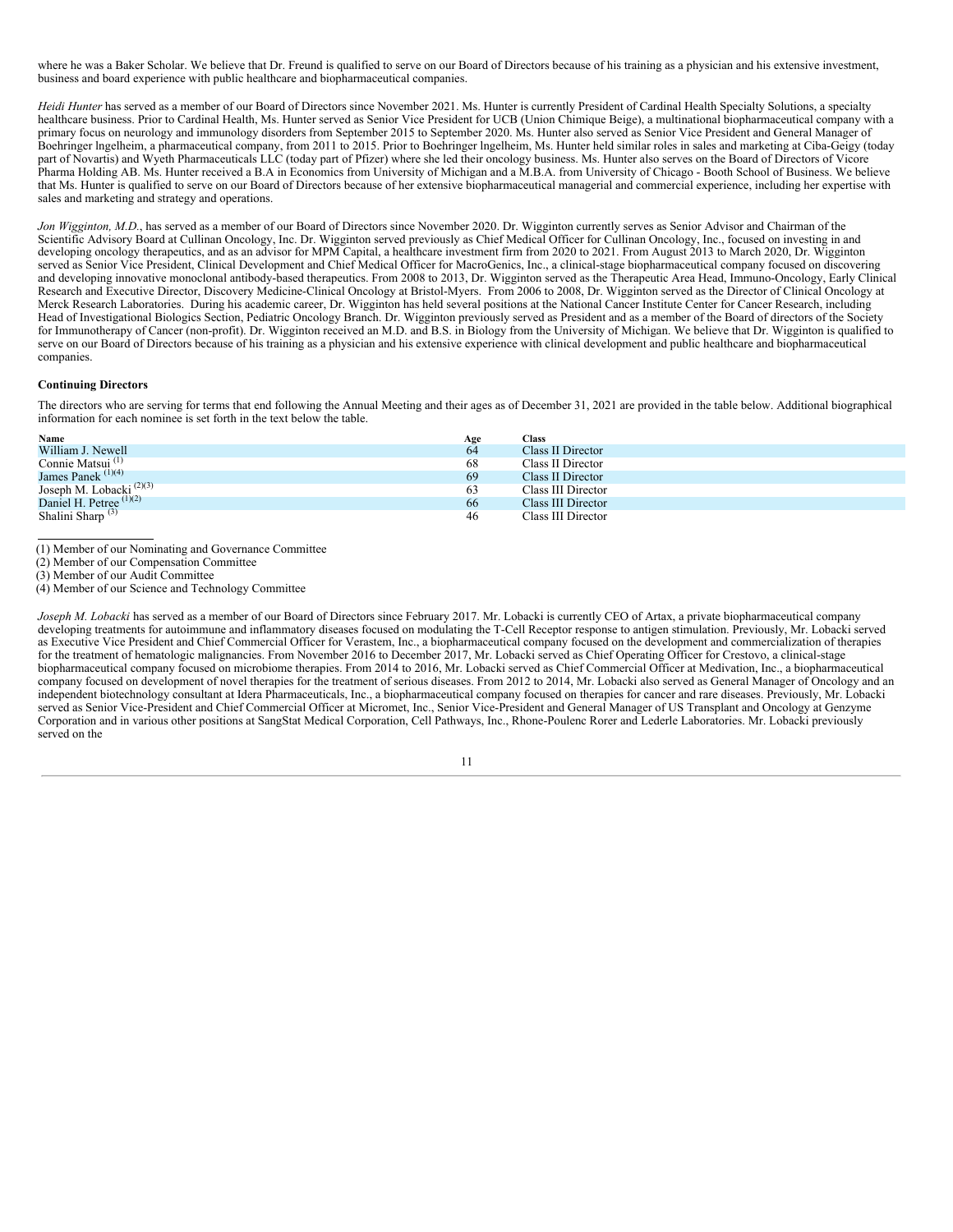Board of Directors of Celator Pharmaceuticals Inc. Mr. Lobacki received a B.S. in Biology from Boston College and a B.S. in Pharmacy from the Massachusetts College of Pharmacy. We believe that Mr. Lobacki is qualified to serve on our Board of Directors because of his strong biopharmaceutical managerial and commercial experience, including his expertise with biopharmaceutical research and development, sales and marketing and strategy and operations.

William *J. Newell* has served as our Chief Executive Officer and a member of our Board of Directors since January 2009. Previously, he served as the President of Aerovance, Inc., a biotechnology company focused on respiratory diseases, from 2006 to 2007. Mr. Newell has also served as the Chief Business Officer and Senior Vice President at QLT Inc., in several senior management positions at Axys Pharmaceuticals, Inc., and has experience as a corporate lawyer. He currently serves on the boards of directors of the Biotechnology Innovation Organization's Health and Emerging Company Sections and the California Life Sciences Association, where he also serves as a member of the Executive Committee. Mr. Newell was previously a member of the Board of Directors of Vaxcyte, Inc. from 2013 to 2021. Mr. Newell received an A.B. in Government from Dartmouth College and a J.D. from the University of Michigan Law School. We believe that Mr. Newell is qualified to serve on our Board of Directors because of his managerial experience with various biotechnology companies, including working with and serving in various executive positions in life sciences companies.

*Connie Matsui* has served as a member, and Chair, of our Board of Directors since June 2019 and brings over 17 years of general management experience in the biotechnology industry. From 2004 to 2009, Ms. Matsui served in various leadership positions at Biogen Idec, Inc., including as Executive Vice President, Knowledge and Innovation Networks and Executive Committee member. Prior to that, Ms. Matsui served in various leadership positions at IDEC Pharmaceuticals, a predecessor of Biogen Idec, including Senior Vice President; Collaboration Chair for the late-stage development and commercialization of rituximab (tradenames: Rituxan® and MabThera®) in partnership with Roche and Genentech; and Project Leader for Zevalin®, the first radioimmunotherapy approved by the U.S. FDA. Prior to entering the biotechnology industry, Ms. Matsui worked for Wells Fargo Bank in general management, marketing and human resources. Ms. Matsui currently serves on the boards of directors of Halozyme Therapeutics, Inc. and Artelo Biosciences, Inc., and has served on not-for-profit boards at the local, national and global level. Ms. Matsui received a B.A. and an M.B.A. from Stanford University. We believe that Ms. Matsui is qualified to serve on our Board of Directors because of her strong biotechnology managerial and commercial experience, including her expertise with biopharmaceutical product development, sales and marketing and strategy and operations.

*James Panek* has served as a member of our Board of Directors since January 2020. Since 2011, Mr. Panek has served as an Independent Consultant for various biopharmaceutical companies. From 2010 to 2011, Mr. Panek served as interim President, Chief Executive Officer and Principal Financial Officer at DiaDexus, Inc. From 2007 to 2010, Mr. Panek served as President, Chief Executive Officer and Principal Financial Officer for VaxGen, Inc., now a subsidiary of DiaDexus, Inc. From 2002 to 2006, Mr. Panek served as Senior and Executive Vice President of VaxGen, Inc., and Co-Chief Executive Officer and Chairman of the Board for Celltrion Inc., then a VaxGen manufacturing joint venture in Inchon, Korea. In his role with Celltrion, Mr. Panek was responsible for the development and FDA licensure of the first large scale biopharmaceutical manufacturing facility in Asia. From 1982 to 2001, Mr. Panek served in various capacities with Genentech, Inc., including Senior Vice President, Product Operations, and Vice President, Manufacturing, Engineering and Facilities, where he led the development of the world's largest biotechnology manufacturing facility and was responsible for all operations involved in supplying products for preclinical, clinical, and commercial use. Prior to joining Genentech, Mr. Panek spent six years with Eli Lilly in a variety of engineering and development positions. Mr. Panek previously served on the boards of directors of DiaDexus, Inc., VaxGen, Inc. and Celltrion Inc. Mr. Panek received a B.S. and an M.S. in Chemical Engineering from the University of Michigan. We believe that Mr. Panek is qualified to serve on our Board of Directors due to his extensive experience in operations, engineering, manufacturing and process and product development.

*Daniel H. Petree*, has served as a member of our Board of Directors since August 2009. In April 2012, Mr. Petree co-founded Four Oaks Partners Consulting, LLC, which provided transaction advisory services to small and medium-sized life science companies until 2021 and in 2000, Mr. Petree co-founded P2 Partners, LLC, Four Oaks' predecessor in the same business. Before co-founding P2 Partners, Mr. Petree served as President and Chief Operating Officer of Axys Pharmaceuticals, Inc., Executive Vice President and Chief Financial Officer of Arris Pharmaceuticals, Incorporated and Vice President of Business Development at TSI Corporation and was a corporate and securities lawyer. Mr. Petree previously served on the boards of directors of Lpath, Inc., Biocept, Inc. and Cypress Bioscience, Inc. along with a number of privately held biotechnology companies. Mr. Petree received an A.B. in History and Political Science from Stanford University and a J.D. from the University of Michigan Law School. We believe that Mr. Petree is qualified to serve on our Board of Directors because of his experience in the biotechnology industry, including structuring and negotiating pharmaceutical partnering arrangements and strategic transactions.

*Shalini Sharp*, has served as a member of our Board of Directors since November 2018. In addition, Ms. Sharp currently serves on the Board of Directors of Organon & Co., Neurocrine Biosciences, Precision Biosciences and the TB Alliance. Ms. Sharp previously served as a Strategic Advisor to Ultragenyx Pharmaceutical Inc., a biopharmaceutical company focused on rare genetic diseases, where she held the positions of Chief Financial Officer and Executive Vice President from May 2012 to October 2020. Prior to

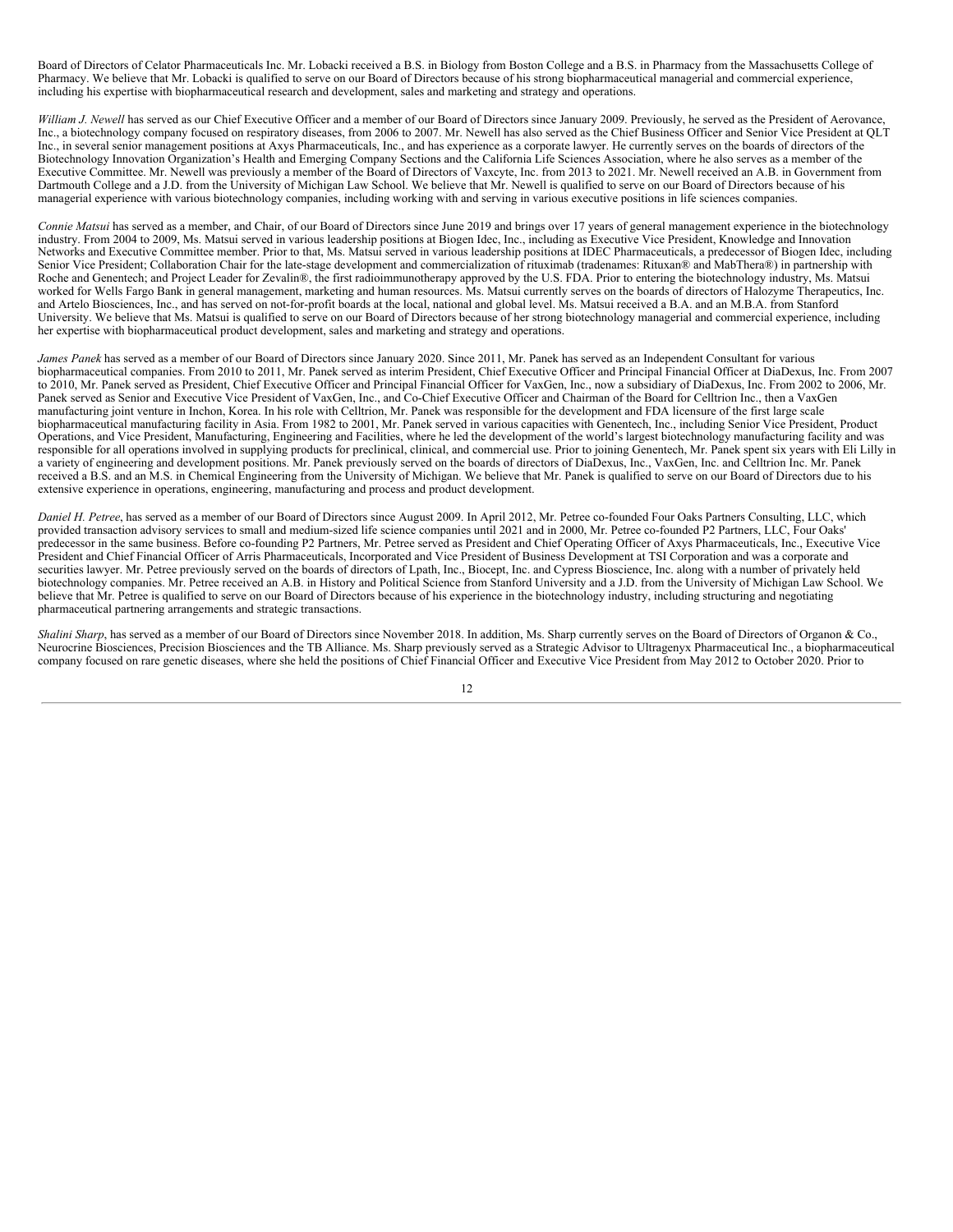Ultragenyx, Ms. Sharp served as Chief Financial Officer of Agenus Inc., a publicly traded biotechnology company focused on cancer immunotherapies, from 2006 to 2012, and from 2003 to 2006 held increasing roles of responsibility at Agenus spanning strategy, finance and business development. Prior to Agenus, Ms. Sharp held similar roles at Elan Pharmaceuticals, Inc. Ms. Sharp also previously served as a management consultant at McKinsey & Company as well as an investment banker at Goldman Sachs, specializing in pharmaceuticals and medical devices. Ms. Sharp previously served on the boards of directors of Array Biopharma Inc,. Agenus, and Panacea Acquisition Corp. Ms. Sharp received a B.A. from Harvard College and an M.B.A. from Harvard Business School. We believe that Ms. Sharp is qualified to serve on our Board of Directors because of her financial expertise and extensive experience in the biotechnology industry and extensive service as a director or officer of other life sciences companies.

# **Family Relationships**

There are no familial relationships among any of our directors and executive officers.

# **Board Diversity Matrix**

Each of the Standing Committees of our Board of Directors has diverse representation. In addition, on our Board of Directors there are two directors who hold medical doctorates, one director who holds a doctorate in a scientific field, three directors who hold a Masters of Business Administration, and two directors who hold a juris doctorate. The table below provides certain highlights of the composition of our Board of Directors as disclosed by each current director. Each of the categories listed in the table below has the meaning set forth in Nasdaq Rule 5605(f).

|                                         | <b>Board Diversity Matrix</b> |                 |                   |                                   |
|-----------------------------------------|-------------------------------|-----------------|-------------------|-----------------------------------|
| <b>Total Number of Directors</b>        |                               |                 |                   |                                   |
|                                         | Female                        | Male            | <b>Non-Binary</b> | <b>Did Not Disclose</b><br>Gender |
| Part I: Gender Identity                 |                               |                 |                   |                                   |
| <b>Directors</b>                        | 3                             | $7\phantom{.0}$ |                   |                                   |
| Part II: Demographic Background         |                               |                 |                   |                                   |
| African American or Black               |                               |                 |                   |                                   |
| Alaskan Native or Native American       |                               |                 |                   |                                   |
| Asian                                   | $\overline{c}$                |                 |                   |                                   |
| Hispanic or Latinx                      |                               |                 |                   |                                   |
| Native Hawaiian or Pacific Islander     |                               |                 |                   |                                   |
| White                                   | $\mathbf{1}$                  | $\overline{7}$  |                   |                                   |
| Two or More Races or Ethnicities        |                               |                 |                   |                                   |
| LGBTQ+                                  |                               |                 |                   |                                   |
| Did Not Disclose Demographic Background |                               |                 |                   |                                   |

# **Non-Employee Director Compensation**

Our compensation arrangements for non-employee directors are reviewed periodically by our Compensation Committee and our Board of Directors. In addition, at the Compensation Committee's direction, FW Cook, the Compensation Committee's independent compensation consultant, provided a competitive analysis of director compensation levels, practices and design features as compared to the general market as well as our compensation peer group.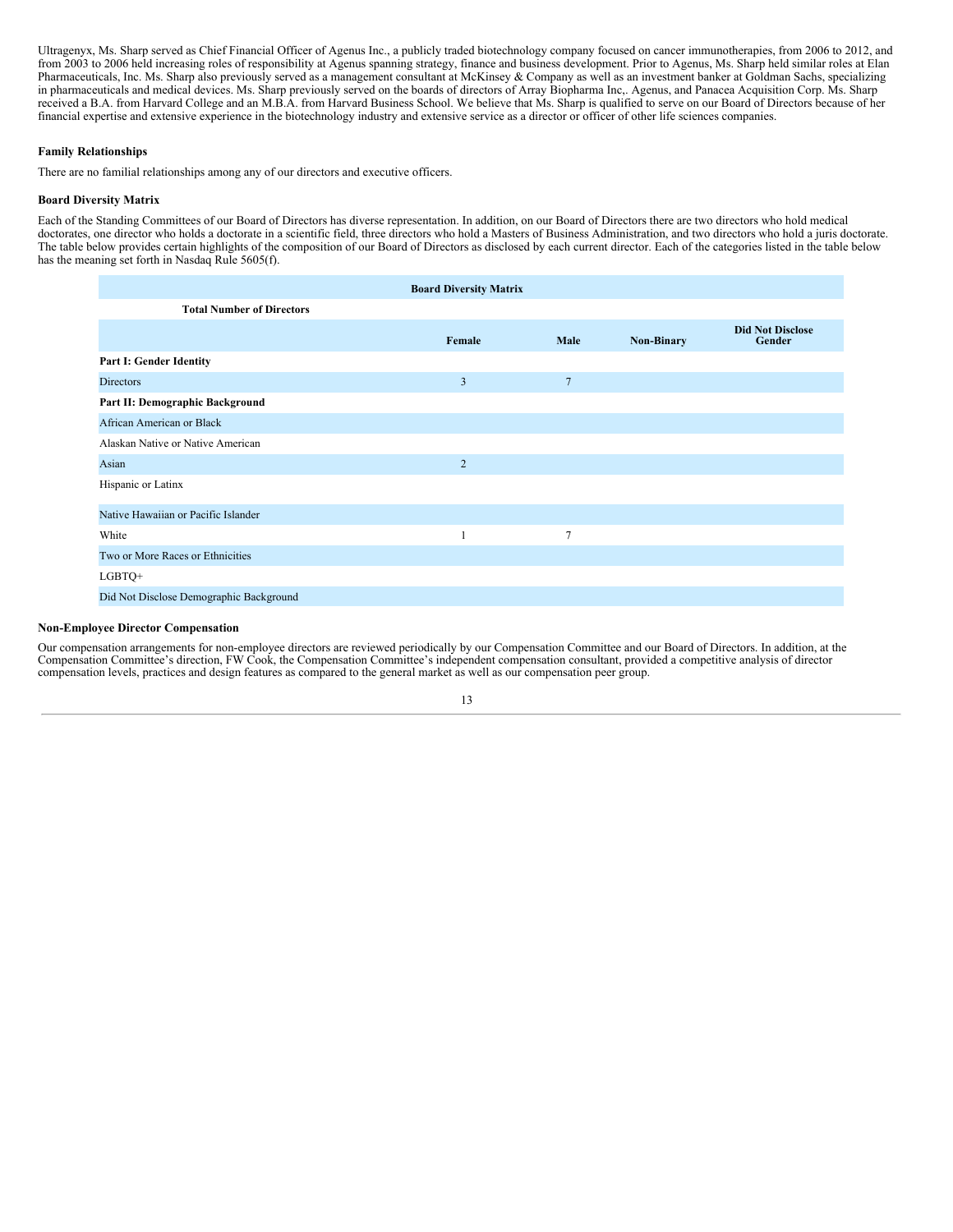Our non-employee directors received the following compensation pursuant to a program adopted by our Board of Directors in May 2021, which is paid quarterly in arrears and pro-rated for partial quarters served:

•*Cash Compensation.* The program provides an annual cash retainer of \$40,000 to each non-employee director. Additionally, the Chair of our Board of Directors receives an additional annual payment of \$35,000; the Chair of our Audit, Compensation, Nominating and Governance and Science and Technology Committees receive an additional annual payment of \$20,000, \$14,000, \$10,000 and \$10,000 respectively; and the members of our Audit, Compensation, Nominating and Governance and Science and Technology Committees receive an additional annual payment of \$10,000, \$7,000, \$5,000 and \$5,000, respectively.

•*Equity Compensation.* On the date of each annual meeting of stockholders, each non-employee director who continues to serve on our Board of Directors immediately following such meeting will receive an option grant to acquire 18,500 shares of our common stock, vesting monthly until the earlier of the next annual meeting of stockholders and the one-year anniversary of grant. Each new non-employee director who joins our Board of Directors will receive an initial option grant to acquire 24,000 of shares of our common stock vesting monthly over three years from the date of joining as well as a pro-rated annual grant, vesting monthly from the date of grant to the following annual meeting of stockholders.

Non-employee directors are also reimbursed for reasonable expenses incurred in serving as a director, including travel expenses for attending meetings of our Board of Directors.

The following table sets forth the compensation earned by or paid to our non-employee directors for services provided during the year ended December 31, 2021. Mr. Newell, our Chief Executive Officer, received no compensation for his service as a director during 2021.

|                      | <b>Fees Earned or</b> |                           |   |            |
|----------------------|-----------------------|---------------------------|---|------------|
| Name                 | Paid in Cash (\$)     | Option Awards $(S)^{(1)}$ |   | Total (\$) |
| Connie Matsui        | 88.432                | 229,030                   | S | 317,462    |
| Michael Dybbs, Ph.D. | 50,103                | 229,030                   |   | 279,133    |
| John Freund, M.D.    | 48,750                | 229,030                   |   | 277,780    |
| Heidi Hunter(2)      | 6,427                 | 403,208                   |   | 409,635    |
| Joseph Lobacki       | 60,750                | 229,030                   |   | 289,780    |
| James Panek          | 48,063                | 229,030                   |   | 277,093    |
| <b>Daniel Petree</b> | 44,402                | 229,030                   |   | 273,432    |
| Shalini Sharp        | 61,563                | 229,030                   |   | 290,593    |
| Jon Wigginton, M.D.  | 48.253                | 229,030                   |   | 277,283    |

(1)The amounts reported in this column represent the aggregate grant date fair value of the stock options granted to our directors during the year ended December 31, 2021 as computed in accordance with Financial Accounting Standards Board Accounting Standards Codification (FASB ASC) Topic 718. The assumptions used in calculating the aggregate grant date fair value of the stock options reported in this column are set forth in Note 11 to our financial statements included in our Annual Report on Form 10-K for the year ended December 31, 2021. The amounts reported in this column reflect the accounting cost for these stock options, and do not correspond to the actual economic value that may be received by our directors from the stock options. For information regarding the number of stock options held by each non-employee director as of December 31, 2021, see the table below.

| Name                 | <b>Option Awards</b> |
|----------------------|----------------------|
| Connie Matsui        | 53,576               |
| Michael Dybbs, Ph.D. | 68,143               |
| John Freund M.D.     | 68,143               |
| Heidi Hunter(2)      | 33,884               |
| Joseph Lobacki       | 84,488               |
| James Panek          | 54,500               |
| Daniel Petree        | 86,303               |
| Shalini Sharp        | 68,143               |
| Jon Wigginton M.D.   | 42,500               |

(2)Ms. Hunter was granted options to purchase 33,884 shares in connection with her appointment to the Board of Directors on November 19, 2021.

# OUR BOARD OF DIRECTORS RECOMMENDS A VOTE "FOR" THE ELECTION OF EACH OF THE NOMINATED CLASS I DIRECTORS.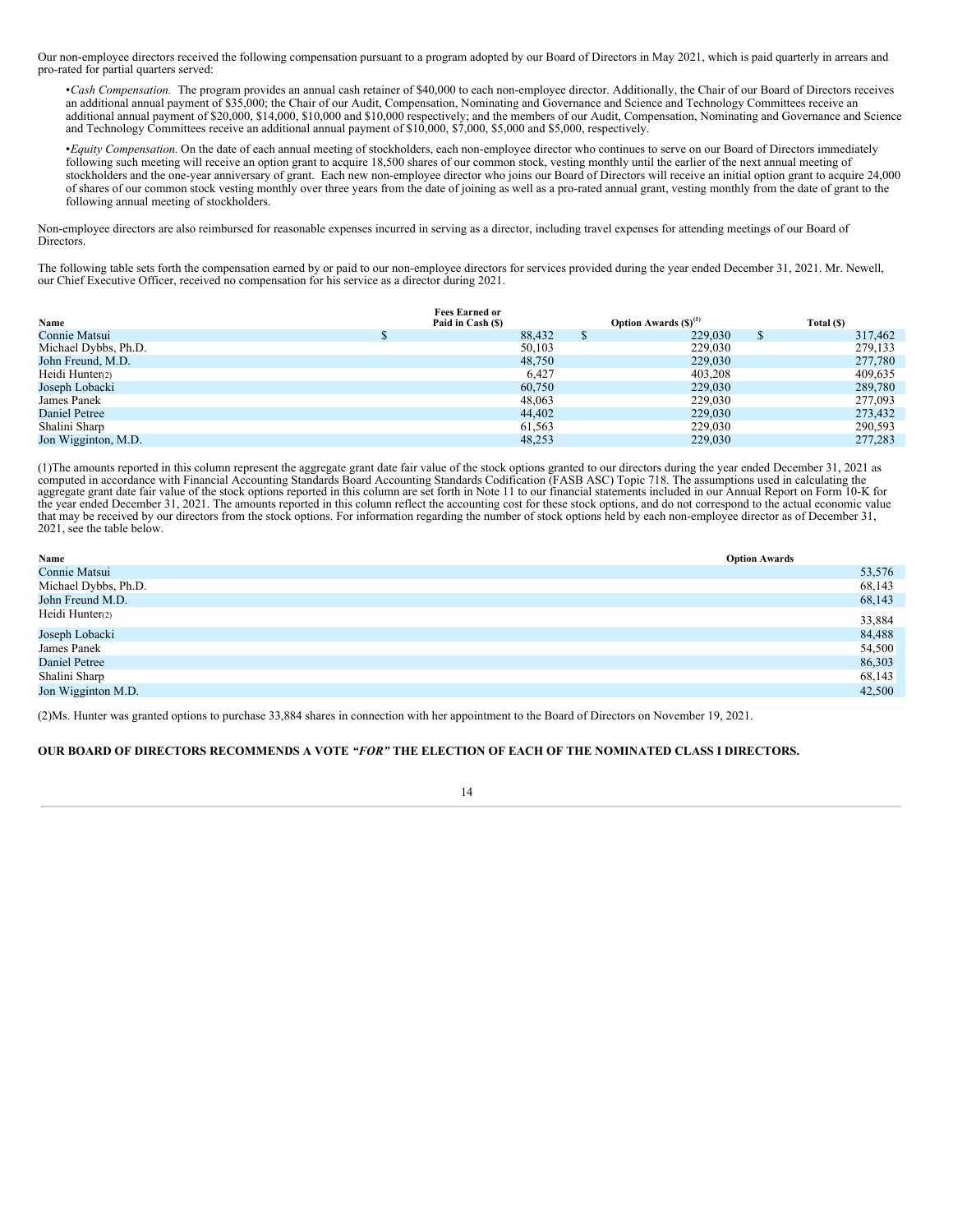### **PROPOSAL NO. 2 RATIFICATION OF INDEPENDENT REGISTERED PUBLIC ACCOUNTING FIRM**

<span id="page-18-0"></span>Our Audit Committee has selected Ernst & Young LLP as our principal independent registered public accounting firm to perform the audit of our financial statements for the fiscal year ending December 31, 2022. Ernst & Young LLP audited our financial statements for the fiscal years ended December 31, 2021 and 2020. We expect that representatives of Ernst & Young LLP will be present at the Annual Meeting, will be able to make a statement if they so desire and will be available to respond to appropriate questions.

At the Annual Meeting, the stockholders are being asked to ratify the appointment of Ernst & Young LLP as our independent registered public accounting firm for the fiscal year ending December 31, 2022. Although ratification by stockholders is not required by law, our Audit Committee is submitting the selection of Ernst & Young LLP to our stockholders because we value our stockholders' views on our independent registered public accounting firm and as a matter of good corporate governance. If this proposal does not receive the affirmative approval of a majority of the votes cast on the proposal, the Audit Committee would reconsider the appointment. Notwithstanding its selection and even if our stockholders ratify the selection, our Audit Committee, in its discretion, may appoint another independent registered public accounting firm at any time during the year if the Audit Committee believes that such a change would be in our best interests and the interests of our stockholders.

The following table presents fees for professional audit services rendered by Ernst & Young LLP for the audit of our annual financial statements for the years ended December 31, 2021 and 2020.

# **Principal Accountant Fees and Services**

| <b>Fees Billed</b>                         |   | <b>Fiscal Year 2021</b>  | <b>Fiscal Year 2020</b> |
|--------------------------------------------|---|--------------------------|-------------------------|
| Audit fees <sup><math>(1)</math></sup>     | w | 1,718,959                | 1,092,500               |
| Audit-related fees <sup>(2)</sup>          |   | 40,000                   | 35,000                  |
| Tax fees $^{(3)}$                          |   | 108,150                  | 149,500                 |
| All other fees <sup><math>(4)</math></sup> |   | $\overline{\phantom{a}}$ |                         |
| <b>Total</b> fees                          |   |                          |                         |
|                                            |   | 1,867,109                | 1.277.000               |

(1)"*Audit fees*" include fees for professional services provided by Ernst & Young LLP in connection with the audit of our financial statements, review of our quarterly financial statements, and related services that are typically provided in connection with registration statements, including the registration statement for our public offerings. Included in the 2020 Audit Fees are \$350,000 of fees billed in connection with our public offerings and at-the-market program in 2020.

(2)"*Audit-related fees*" include fees billed for assurance and related services reasonably related to the performance of the audit or review of our financial statements for fiscal years 2021 and 2020.

(3)"Tax fees" include fees for tax compliance and advice. Tax advice fees encompass a variety of permissible services, including technical tax advice related to federal and state income tax matters, assistance with sales tax, and assistance with tax audits.

(4)There were no other fees incurred in 2021 or 2020.

# Policy on Audit Committee Pre-Approval of Audit and Permissible Non-Audit Services of Independent Registered Public Accounting Firm

Our Audit Committee generally pre-approves all audit and permissible non-audit services provided by the independent registered public accounting firm. These services may include audit services, audit-related services, tax services and other services. Pre-approval is detailed as to the particular service or category of services and is generally subject to a specific budget. The independent registered public accounting firm and management are required to periodically report to the Audit Committee regarding the extent of services provided by the independent registered public accounting firm in accordance with this pre-approval, and the fees for the services performed to date. Our Audit Committee may also pre-approve particular services on a case-by-case basis. All of the services relating to the fees described in the table above were approved by our Audit Committee.

# **OUR BOARD OF DIRECTORS RECOMMENDS A VOTE** *"FOR"* **APPROVAL OF PROPOSAL NO. 2.**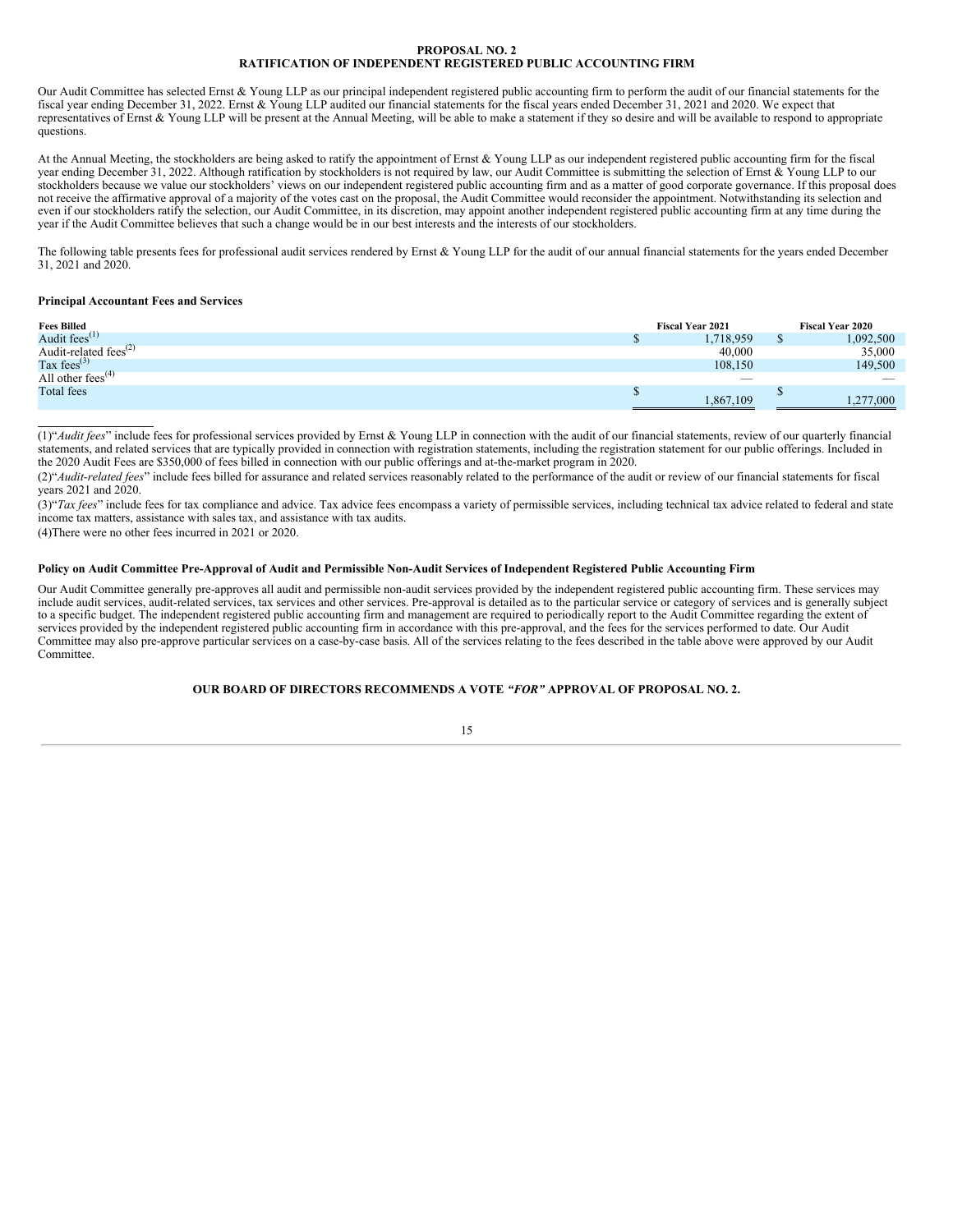# **REPORT OF THE AUDIT COMMITTEE**

<span id="page-19-0"></span>The information contained in the following report of the Audit Committee is not considered to be "soliciting material," "filed" or incorporated by reference in any past or future filing by us under the Securities Exchange Act of 1934, as amended, or the Securities Act of 1933, as amended, unless and only to the extent that we specifically *incorporate it by reference.*

The Audit Committee has reviewed and discussed with our management and Ernst & Young LLP our audited financial statements as of and for the year ended December 31, 2021. The Audit Committee has also discussed with Ernst & Young LLP the matters required to be discussed by the applicable requirements of the Public Company Accounting Oversight Board (United States) and the U.S. Securities and Exchange Commission.

The Audit Committee has received and reviewed the written disclosures and the letter from Ernst & Young LLP required by applicable requirements of the Public Company Accounting Oversight Board regarding the independent accountant's communications with the Audit Committee concerning independence and has discussed with Ernst & Young LLP its independence.

Based on the review and discussions referred to above, the Audit Committee recommended to our Board of Directors that the audited financial statements as of and for the year ended December 31, 2021 be included in our Annual Report on Form 10-K for the year ended December 31, 2021 for filing with the U.S. Securities and Exchange Commission.

> **Submitted by the Audit Committee** Shalini Sharp, Chair John Freund Heidi Hunter Joseph Lobacki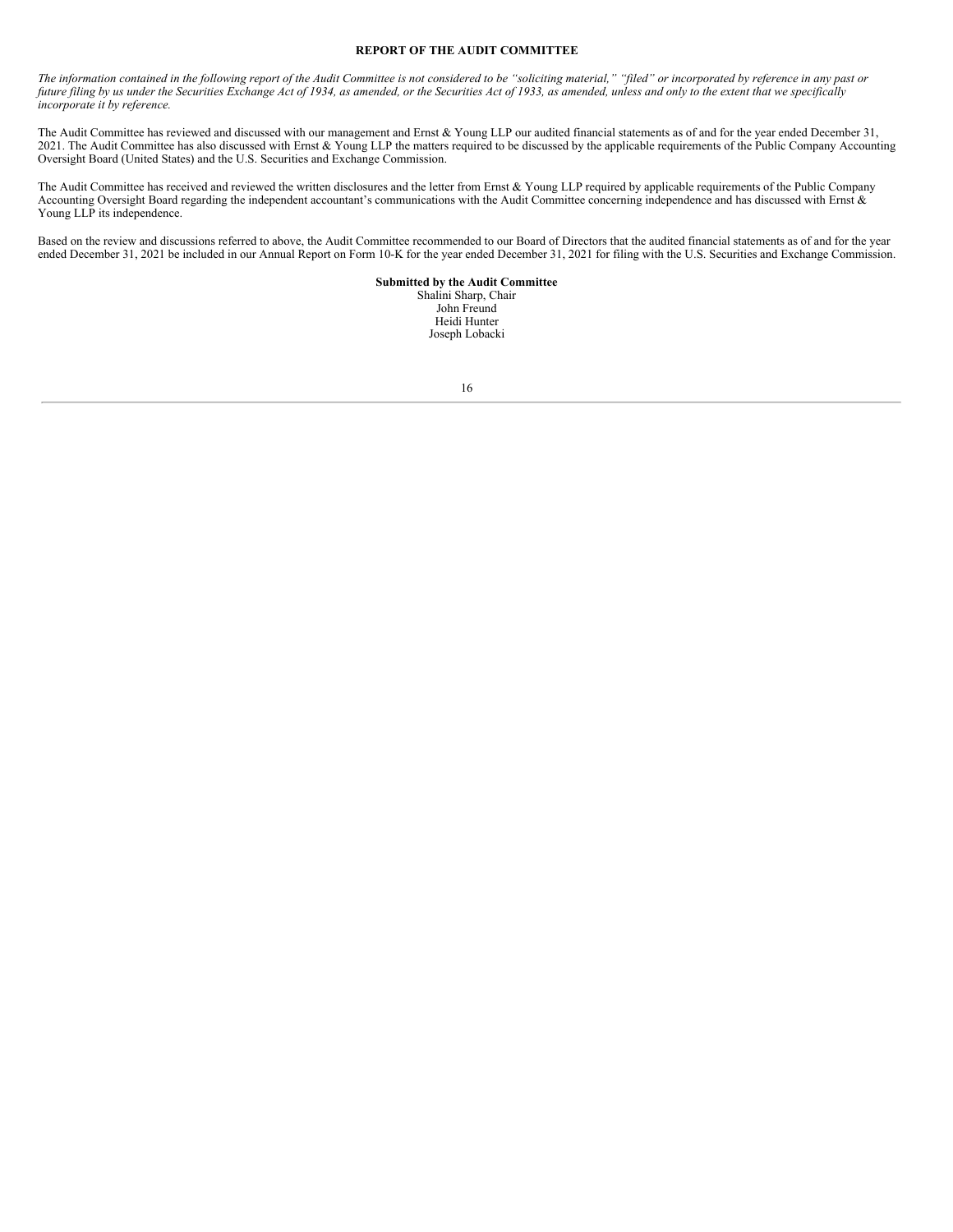# **SECURITY OWNERSHIP OF CERTAIN BENEFICIAL OWNERS AND MANAGEMENT**

<span id="page-20-0"></span>The following table sets forth certain information with respect to the beneficial ownership of our common stock as of March 31, 2022, by:

- each stockholder known by us to be the beneficial owner of more than 5% of our common stock;
- each of our directors or director nominees;
- each of our named executive officers; and
- all of our directors and executive officers as a group.

Percentage ownership of our common stock is based on 46,926,859 shares of our common stock outstanding on March 31, 2022. We have determined beneficial ownership in accordance with the rules of the SEC, and thus it represents sole or shared voting or investment power with respect to our securities, and the information is not necessarily indicative of beneficial ownership for any other purpose. Unless otherwise indicated below, to our knowledge, the persons and entities named in the table have sole voting and sole investment power with respect to all shares that they beneficially owned, subject to community property laws where applicable. We have deemed all shares of common stock subject to options or other convertible securities held by that person or entity that are currently exercisable or that will become exercisable within 60 days of March 31, 2022 to be outstanding and to be beneficially owned by the person or entity holding the option for the purpose of computing the percentage ownership of that person or entity but have not treated them as outstanding for the purpose of computing the percentage ownership of any other person or entity. Unless otherwise indicated, the address of each beneficial owner listed in the table below is c/o Sutro Biopharma, Inc., 111 Oyster Point Boulevard, South San Francisco, California 94080.

|                                                                                             | <b>Beneficial Ownership</b> |          |
|---------------------------------------------------------------------------------------------|-----------------------------|----------|
| <b>Name of Beneficial Owner</b>                                                             | Number                      | Percent  |
| <b>5% Stockholders</b>                                                                      |                             |          |
| Blackrock, Inc. (1)                                                                         | 3,700,043                   | $7.9\%$  |
| Franklin Resources Inc. (2)                                                                 | 3,267,947                   | $7.0\%$  |
| BVF Inc. $(3)$                                                                              | 3,160,416                   | 6.7 $\%$ |
| Merck Sharp & Dohme Corp., a subsidiary of Merck & Co., Inc., Kenilworth, NJ <sup>(4)</sup> | 2,723,509                   | 5.8 %    |
| Eventide Asset Management, LLC <sup>(5)</sup>                                               | 2,708,975                   | 5.8 %    |
| Suvretta Capital Management, LLC <sup>(6)</sup>                                             | 2,473,795                   | 5.3 $%$  |
| <b>Directors and Named Executive Officers:</b>                                              |                             |          |
| Connie Matsui <sup>(7)</sup>                                                                | 51,393                      | $\ast$   |
| Michael Dybbs, Ph.D. <sup>(8)</sup>                                                         | 66,601                      | $*$      |
| John G. Freund, M.D. <sup>(9)</sup>                                                         | 122,928                     | $\ast$   |
| Heidi Hunter <sup>(10)</sup>                                                                | 13,246                      | *        |
| Joseph Lobacki <sup>(11)</sup>                                                              | 82,946                      | $\ast$   |
| James Panek <sup>(12)</sup>                                                                 | 47,624                      | $\ast$   |
| Daniel Petree <sup>(13)</sup>                                                               | 92,941                      | $\ast$   |
| Shalini Sharp <sup>(14)</sup>                                                               | 66,601                      | $\ast$   |
| Jon M. Wigginton, M.D. <sup>(15)</sup>                                                      | 28,958                      | $\star$  |
| William J. Newell <sup>(16)</sup>                                                           | 1,239,064                   | $2.6\%$  |
| Trevor Hallam, Ph.D. <sup>(17)</sup>                                                        | 420,220                     | $\ast$   |
| Edward Albini <sup>(18)</sup>                                                               | 311,316                     | *        |
| Jane Chung, RPh <sup>(19)</sup>                                                             | 4,250                       | $\ast$   |
| Arturo Molina, M.D., M.S., FACP <sup>(20)</sup>                                             | 364,807                     | $\ast$   |
| All executive officers and directors as a group $(17 \text{ persons})^{(21)}$               | 3,708,499                   | 7.4 $\%$ |

\* Represents beneficial ownership of less than one percent.

(1)Based solely on a Schedule 13G/A filed by BlackRock, Inc. (BlackRock) on February 3, 2022 with the SEC. Represents shares of common stock beneficially owned by various subsidiaries of BlackRock. BlackRock has sole voting power over 3,558,267 shares and sole dispositive power over 3,700,043 shares. The address of BlackRock is 55 East 52nd Street, New York, NY 10055.

(2)Based solely on a Schedule 13G filed by Franklin Resources, Inc. (Franklin) on February 4, 2022 with the SEC. Represents shares of common stock beneficially owned by various subsidiaries of Franklin. The applicable subsidiaries of Franklin have sole voting

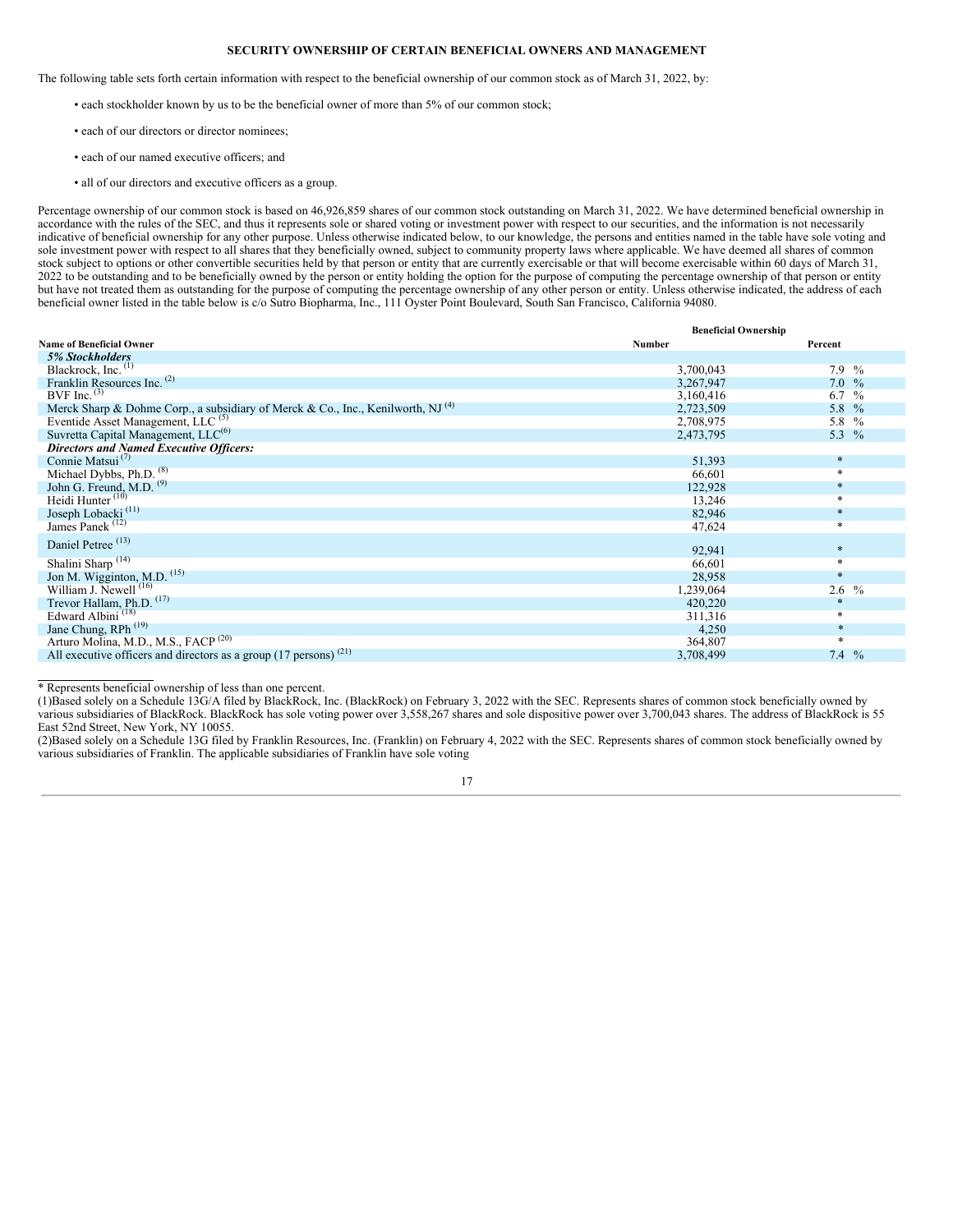power and sole dispositive power over an aggregate of 3,267,947 shares. The address of Franklin is One Franklin Parkway, San Mateo, CA 94403-1906. (3)Based solely on a Schedule 13G filed by BVF, Inc. (BVF) on January 18, 2022 with the SEC. Represents shares of common stock beneficially owned by various subsidiaries of BVF. BVF has shared voting power and dispositive power over an aggregate of 3,160,416 shares owned by its subsidiaries. The address of BVF is 44 Montgomery St., 40th Floor, San Francisco, California 94104.

(4)Based solely on a Schedule 13G filed by Merck & Co., Inc. Kenilworth NJ (Merck) on October 4, 2018 with the SEC. Represents shares of common stock held by Merck Sharp & Dohme Corp., a subsidiary of Merck. The address of Merck is 2000 Galloping Hill Road, Kenilworth, New Jersey 07033.

(5)Based solely on a Schedule 13G/A filed by Eventide Asset Management, LLC on February 14, 2022 with the SEC. Represents shares of common stock beneficially owned by Eventide Asset Management, LLC. on behalf of Eventide Healthcare & Life Sciences Fund. Eventide Asset Management, LLC has sole voting and dispositive power over the shares. The address of Eventide Asset Management, LLC is One International Place, Suite 4210, Boston, Massachusetts 02110.

(6)Based solely on a Schedule 13G/A filed by Suvretta Capital Management, LLC (Suvretta) on February 11, 2022 with the SEC. Represents shares of common stock beneficially owned by various subsidiaries of Suvretta. The address of Suvretta is 540 Madison Avenue, 7th Floor, New York, New York 10022.

(7)Represents (i) no shares of common stock and (ii) 51,393 shares underlying options to purchase common stock that are exercisable within 60 days of March 31, 2022. (8)Represents (i) no shares of common stock and (ii) 66,601 shares underlying options to purchase common stock that are exercisable within 60 days of March 31, 2022. (9)Represents (i) 56,327 shares of common stock held John Freund Family Partnership IV LP, and (ii) 66,601 shares underlying options to purchase common stock that are exercisable within 60 days of March 31, 2022 held by Dr. Freund.

(10)Represents (i) no shares of common stock and (ii) 13,246 shares underlying options to purchase common stock that are exercisable within 60 days of March 31, 2022.

(11)Represents (i) no shares of common stock and (ii) 82,946 shares underlying options to purchase common stock that are exercisable within 60 days of March 31, 2022.  $(12)$ Represents (i) no shares of common stock and (ii) 47,624 shares underlying options to purchase common stock that are exercisable within 60 days of March 31, 2022.

(13)Represents (i) 22,265 shares of common stock, (ii) 70,484 shares underlying options to purchase common stock that are exercisable within 60 days of March 31, 2022 and (iii) 192 shares of common stock held by Daniel Petree & Susan Toeniskoetter Trust Dtd 7/25/97 D. Petree TTE (Petree Trust). Mr. Petree is the trustee of Petree Trust.

(14)Represents (i) no shares of common stock and (ii) 66,601 shares underlying options to purchase common stock that are exercisable within 60 days of March 31, 2022.

(15)Represents (i) no shares of common stock and (ii) 28,958 shares underlying options to purchase common stock that are exercisable within 60 days of March 31, 2022. (16)Represents (i) 124,037 shares of common stock, (ii) 998,502 shares underlying options to purchase common stock that are exercisable within 60 days of March 31, 2022,

(iii) 116,525 shares of common stock held by William J Newell Trust Dtd 3/15/2019 (Newell Trust). Mr. Newell is the trustee of the William J Newell Trust.

(17)Represents (i) 77,817 shares of common stock and (ii) 342,403 shares underlying options to purchase common stock that are exercisable within 60 days of March 31, 2022. (18)Represents (i) 27,598 shares of common stock and (ii) 283,718 shares underlying options to purchase common stock that are exercisable within 60 days of March 31, 2022. (19)Represents (i) 2,500 shares of common stock and (ii) 1,750 shares underlying options to purchase common stock that are exercisable within 60 days of March 31, 2022. (20)Represents (i) 37,736 shares of common stock and (ii) 327,071 shares underlying options to purchase common stock that are exercisable within 60 days of March 31, 2022.  $(21)$ Represents (i) 551,456 shares of common stock and (ii) 3,157,043 shares underlying options to purchase common stock that are exercisable within 60 days of March 31, 2022.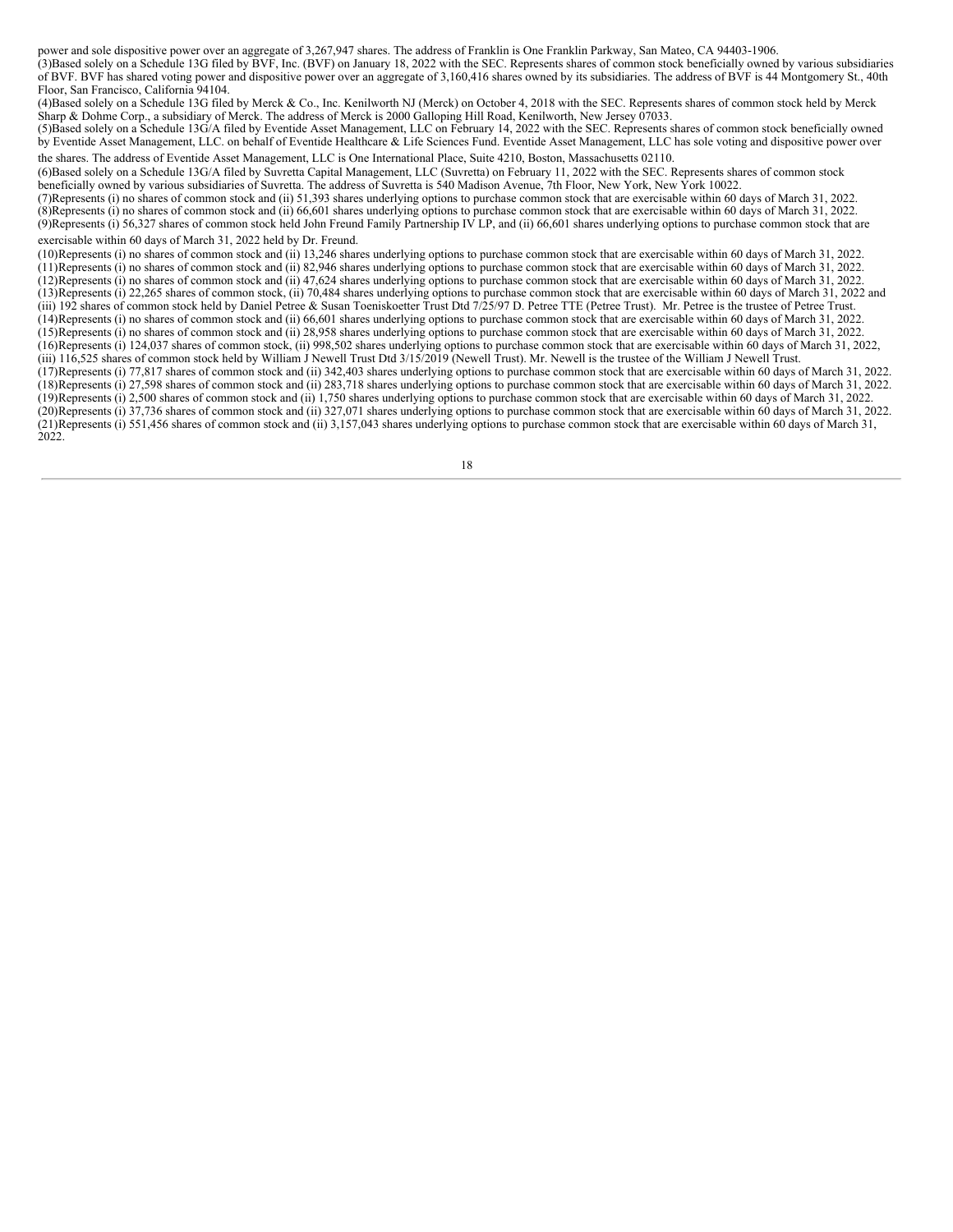# **EXECUTIVE OFFICERS**

<span id="page-22-0"></span>The following table provides information regarding our executive officers as of March 31, 2022:

| Name                            | Age | Position(s)                                        |
|---------------------------------|-----|----------------------------------------------------|
| William J. Newell               | 64  | Chief Executive Officer and Director               |
| Trevor J. Hallam, Ph.D.         | 63  | President of Research and Chief Scientific Officer |
| Edward Albini                   | 64  | Chief Financial Officer                            |
| Shabbir T. Anik, Ph.D.          | -69 | Chief Technical Operations Officer                 |
| Jane Chung, RPh                 | -51 | Chief Commercial Officer                           |
| Linda Fitzpatrick               | 65  | Chief People and Communications Officer            |
| Arturo Molina, M.D., M.S., FACP | 63  | <b>Chief Medical Officer</b>                       |
| Nicki Vasquez, Ph.D.            | 59  | Chief Portfolio Strategy & Alliance Officer        |

*William J. Newell* has served as our Chief Executive Officer and a member of our Board of Directors since January 2009. Mr. Newell's biographical information is set forth above under the heading "Proposal No. 1 Election of Class III Directors – Continuing Directors."

*Trevor J. Hallam, Ph.D.*, has served as our Chief Scientific Officer since December 2010. He was promoted to President of Research and Chief Scientific Officer in 2021. Prior to joining us, Dr. Hallam was Executive Vice President of Research & Development at Palatin Technologies, Inc., and held several senior management positions in various pharmaceutical companies, including AstraZeneca PLC, SmithKline & French Laboratories, Ltd., Glaxo Group Research Ltd., Roche Research and Rhone-Poulenc Rorer. Dr. Hallam received a BSc (Hons) in Biochemistry from the University of Leeds and a Ph.D. in Biochemistry from Kings College, University of London. He then conducted postdoctoral training at the Physiological Laboratory, University of Cambridge.

*Edward Albini* has served as our Chief Financial Officer since January 2013. During 2012, Mr. Albini served as a consulting Chief Financial Officer for Carbylan Biosurgery, a company focused on the development and commercialization of advanced biomaterial-based joint therapies. From 2011 to 2016, Mr. Albini also served as Chief Financial Officer and Secretary for Itero Holdings, LLC, a successor entity to Itero Biopharmaceuticals, Inc., a company focused on the development and commercialization of protein therapeutics, at which Mr. Albini served as Chief Financial Officer and Senior Vice President from 2009 to 2011. Previously, Mr. Albini served as Chief Financial Officer of Novacea, Inc. and Lynx Therapeutics, Inc., both biopharmaceutical companies. Mr. Albini received a B.S.C. in Accounting from Santa Clara University and an M.B.A. from the Walter A. Haas School of Business at the University of California, Berkeley. Mr. Albini is also a certified public accountant (inactive status) in California.

*Shabbir T. Anik, Ph.D.*, has served as our Chief Technical Operations Officer since March 2016. From August 2011 to December 2015, Dr. Anik served as Senior Vice President of Technical Operations at Onyx Pharmaceuticals, Inc., a pharmaceutical company focused on developing medicines for the treatment of cancer. Previously, Dr. Anik served as President and Chief Executive Officer of Althea Technologies Inc., President of Global Pharmaceutical Development Services and Chief Scientific Officer for Patheon Inc. and in various leadership positions at Neurex Corporation and Syntex Inc. Dr. Anik received a B.S. in Pharmacy from the University of Bombay, a Ph.D. in Pharmaceutical Sciences from the University of Wisconsin, Madison and an M.B.A. from Santa Clara University.

*Jane Chung, RPh* has served as our Chief Commercial Officer since August 2021. From May 2015 to August 2021, Ms. Chung served in several leadership roles at AstraZeneca pie, including as President and General Manager of AstraZeneca Canada, Vice President of Sales and Marketing of U.S. lmmuno-Oncology, and Senior Commercial Business Director. Prior to that, from May 2013 to May 2015, Ms. Chung served as a Regional Sales Director and Director of Sales Productivity and Effectiveness for Onyx Pharmaceuticals Inc. From October 2003 to May 2013, she served in various roles for Genentech, Inc., including as Commercial Operations Manager, Division Manager and Senior Marketing Manager. Ms. Chung also serves on non-profit boards in the science, education and community development arenas. Ms. Chung received a B.S. in Pharmacy from St. John's University and a B.A. in Psychology from Columbia University.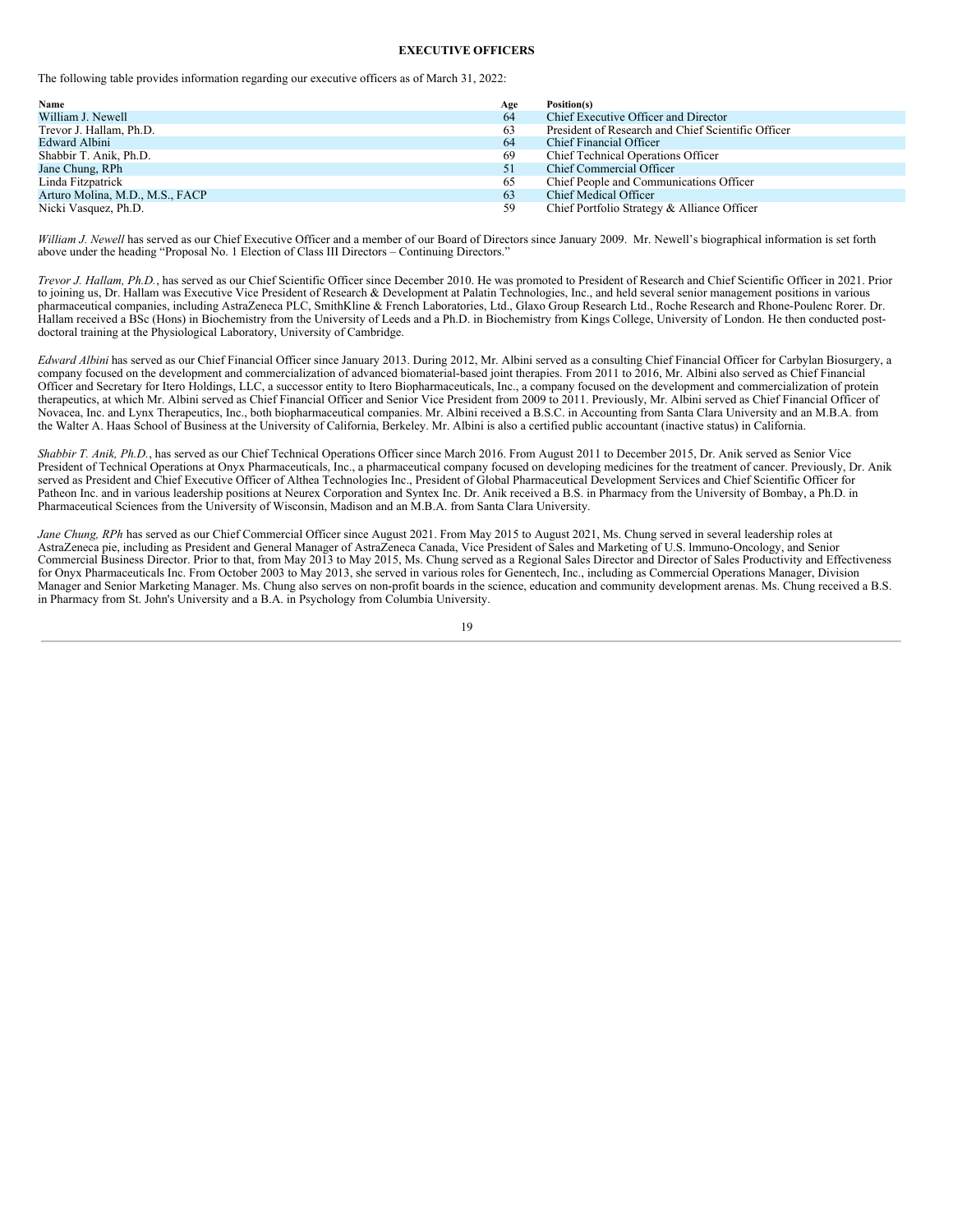*Linda Fitzpatrick* has served as our Chief People and Communications Officer since August 2018. From January 2008 to August 2018, Ms. Fitzpatrick served as our VP of Human Resources and Communications in the capacity of Senior Advisor. In addition to her strategic consulting practice, she co-founded Parallax Venture Partners, an early stage health care venture fund in April 2002. From October 1992 to March 2002, Ms. Fitzpatrick served as Vice President of Human Resources, Corporate Communications and Operations for Gilead Sciences, Inc. and from February 1985 to September 1992 she served as Director of Investor Relations and Director of Compensation, Benefits and Systems for Genentech, Inc., in addition to heading the human resources and corporate communications strategy for a variety of publicly held biotechnology companies. Ms. Fitzpatrick also serves on a variety of non-profit boards, including board chair roles, in the science, education and community development arenas. Ms. Fitzpatrick received a B.A. in Psychology and Sociology from San Francisco State University.

*Arturo Molina, M.D., M.S.*, *FACP*, has served as our Chief Medical Officer since February 2016. From February 2013 to February 2016, Dr. Molina served as Vice President of Oncology Scientific Innovation at Johnson & Johnson's California Innovation Center, an organization focused on building early stage collaborations with emerging companies. Previously, Dr. Molina served as Chief Medical Officer and Vice President of Clinical Development for Johnson and Johnson's Ortho Biotech Oncology Research and Development, a unit of Cougar Biotechnology, Inc., Chief Medical Officer of Cougar Biotechnology, Inc., Senior Director and Interim Head of Oncology/Hematology in the Department of Medical Research and Clinical Development at Biogen Idec, Inc., and Senior Director of Medical Affairs at IDEC Pharmaceuticals Corporation. Since 2006, Dr. Molina has served as a National Advisory Committee Member for the Harold Amos Medical Faculty Development Program of the Robert Wood Johnson Foundation. From 1991 to 2002, Dr. Molina was a faculty staff physician in the Department of Hematology/Bone Marrow Transplantation and Department of Medical Oncology/Therapeutics Research at City of Hope Comprehensive Cancer Center and Adjunct Professor from 2004 to 2007. Dr. Molina was also on the Board of Directors of the City of Hope Medical Group. Dr. Molina received a B.S. in Zoology and B.A. in Psychology from the University of Texas at Austin and an M.S. in Physiology and M.D. from Stanford University School of Medicine. He is board certified in internal medicine and medical oncology, has an active California medical license and is a staff physician (volunteer) in the Oncology Clinic at the Veterans Affairs Palo Alto Health Care System. Since January 2019, Dr. Molina has been an Adjunct Clinical Associate Professor (volunteer) in the Department of Medicine, Division of Oncology, Stanford University School of Medicine.

*Nicki Vasquez, Ph.D.* has served as Chief Portfolio Strategy & Alliance Officer since July 2021. Prior to that, from January 2017 to July 2021, Dr. Vasquez served as Senior Vice President of Alliance and Portfolio Management and from May 2015 to January 2017, Dr. Vasquez served as Vice President of alliance and portfolio management. Prior to joining Sutro, from January 2013 to December 2014, Dr. Vasquez was Vice President of Program & Portfolio Management at StemCells, Inc., where she was responsible for establishing project management of research and clinical stage programs exploring HuCNS-SC stem cell therapy for Alzheimer's Disease, spinal cord injury and dry AMD. Prior to that she was at Elan Pharmaceuticals (now acquired by Perrigo), from 1998 to 2012, where she held positions of increasing responsibility from roles related to Alzheimer's Disease and autoimmune discovery research to Vice President Research Operations & Program Management, and Vice President Development Program & Portfolio Management. Dr. Vasquez obtained her doctoral degree in immunology from the University of California, San Diego, and received her post-doctoral training at Genentech.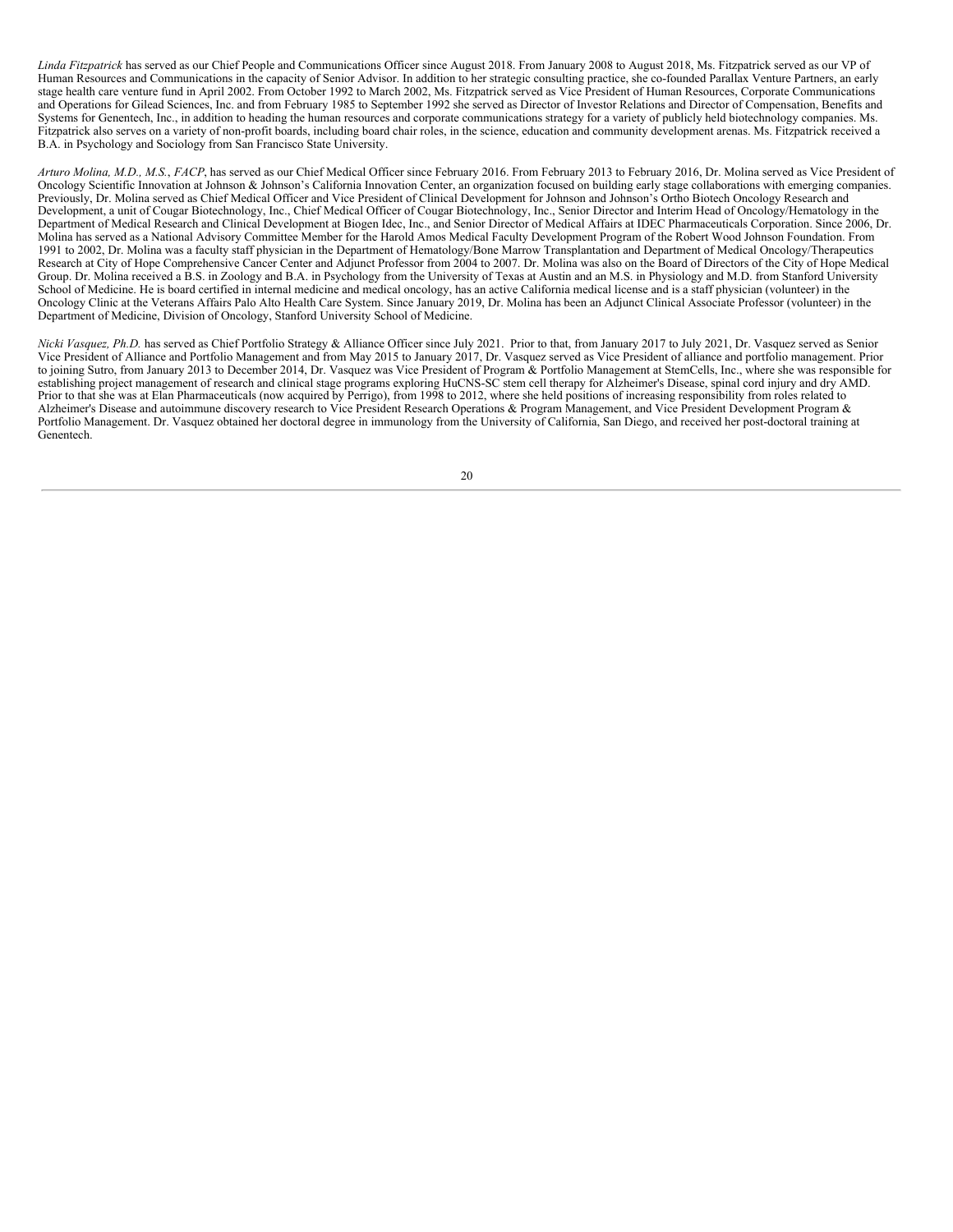# **EXECUTIVE COMPENSATION**

### <span id="page-24-0"></span>**Compensation Discussion and Analysis**

Our executive compensation programs are designed to attract, motivate and retain qualified and talented executives, incentivize them to achieve our business objectives, and reward them for superior short- and long-term performance and results. This Compensation Discussion and Analysis describes the key elements of our executive compensation program and compensation decisions for our named executive officers, or NEOs, for 2021. The Compensation Committee of the Board of Directors, with input from its independent compensation consultant, oversees these programs and determines compensation for our NEOs.

Our 2021 NEOs were:

| <b>NEO</b>                      | Class                                              |
|---------------------------------|----------------------------------------------------|
| William J. Newell               | Chief Executive Officer                            |
| Trevor Hallam, Ph.D.            | President of Research and Chief Scientific Officer |
| Edward Albini                   | Chief Financial Officer and Corporate Secretary    |
| Jane Chung, RPh <sup>(1)</sup>  | Chief Commercial Officer                           |
| Arturo Molina, M.D., M.S., FACP | Chief Medical Officer                              |

(1) Ms. Chung joined the Company on August 9, 2021.

### **Executive Summary**

We are a clinical-stage drug discovery, development and manufacturing company focused on deploying our proprietary integrated cell-free protein synthesis platform, XpressCF®, and our site-specific conjugation platform, XpressCF+®, to create a broad variety of optimally designed, next-generation protein therapeutics, initially for cancer. Our proprietary, internally developed pipeline includes multiple potentially first- or best-in-class assets with broad clinical utility.

Our NEO compensation program in 2021 was designed to be aligned with industry practices and align executive compensation with our performance, with an emphasis on longterm equity compensation in the form of stock options and restricted stock units, or RSUs.

### **Business Highlights**

Since 2009, our leadership team has built the Company focusing on our pipeline and platform, delivering on key milestones, furthering our capabilities with strong partner relationships, building the organization, and ensuring the financial strength of the Company.

We have a broad pipeline with multiple clinical stage assets deployed across multiple oncology indications. Based on our proprietary XpressCF® and XpressCF+® platforms, we have also entered into multi-target, product-focused collaborations with leaders in the field of oncology. We have advanced multiple ongoing global trials for our lead product candidates and continue to support the development of partnered product candidates in clinical trials and expect to advance additional potential product candidates towards the clinic.

Key 2021 achievements reflected strong scientific, clinical, and business performance, which we believe will create long-term value for our stockholders. Among our 2021 results were the following achievements:

- •Generated initial dose expansion clinical data for STRO-002 which supports decision to commence Phase 2 study in ovarian cancer •Enrolled the first patient in our STRO-002 endometrial study
- •Initiated a combination study for STRO-002 with bevacizumab in ovarian cancer
- •Entered into a partnership in Greater China for STRO-002 with Tasly Biopharmaceuticals
- •Obtained Fast Track Designation for STRO-002
- •Continued dose escalation for STRO-001
- •Entered into partnership in Greater China for STRO-001 with BioNova Pharmaceuticals
- •Advanced multiple preclinical programs to optimized lead status
- •Achieved meaningful progress in clinical and preclinical development with our programs partnered with Bristol Myers Squibb, EMD Serono and Merck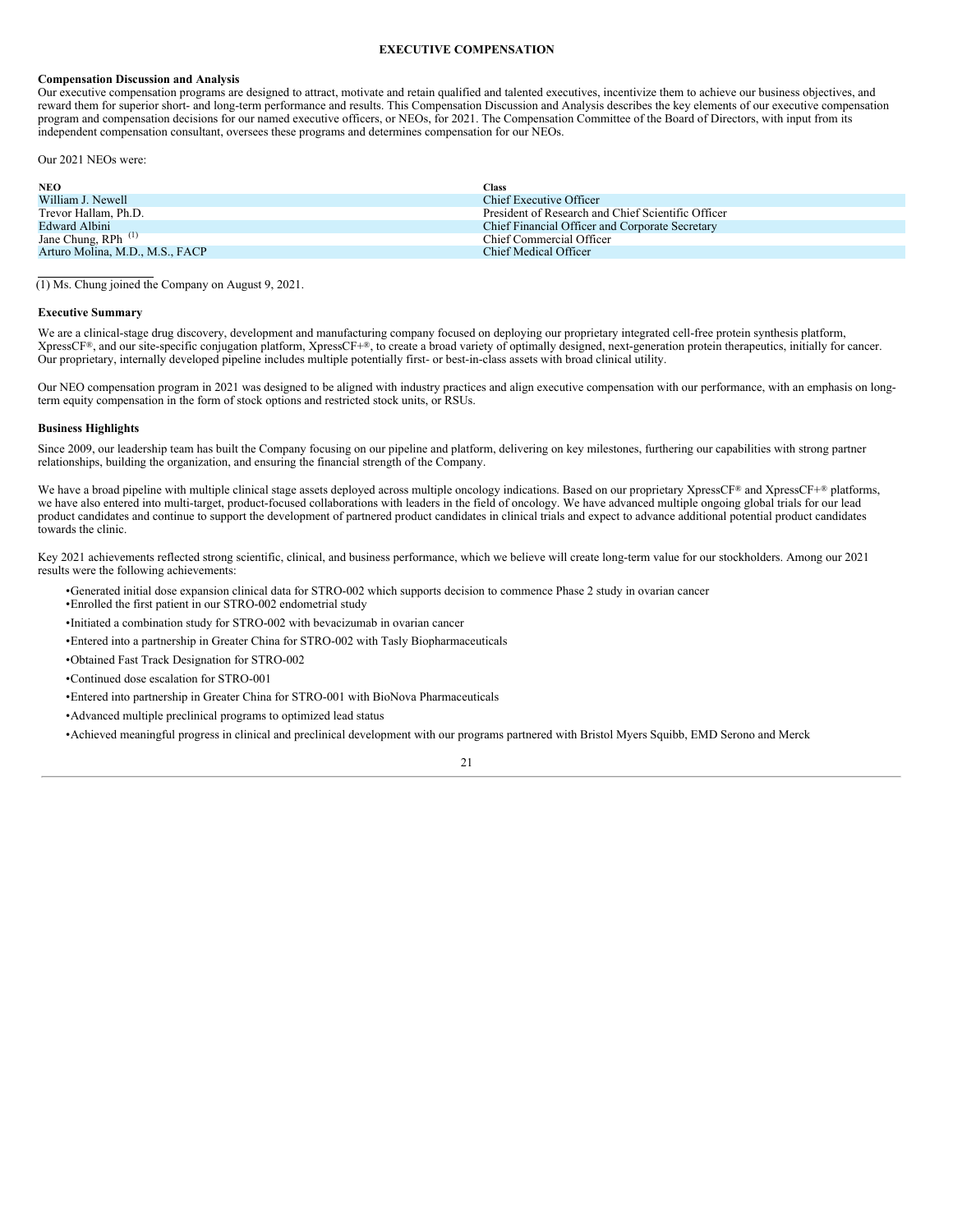•Achieved key manufacturing milestones for STRO-002, STRO-001 and partnered programs, including meeting ex-US manufacturing standards for clinical studies

•Ended 2021 with a cash balance sufficient for at least 18 months cash runway

| <b>Compensation Practices and Governance Highlights</b> |                                                                                                                                                                                                                                                                                                                                                                                         |
|---------------------------------------------------------|-----------------------------------------------------------------------------------------------------------------------------------------------------------------------------------------------------------------------------------------------------------------------------------------------------------------------------------------------------------------------------------------|
| Pay for Performance                                     | Significant link between the compensation of our NEOs and the achievement of our short- and<br>long-term business objectives through annual cash incentives that are tied to key annual<br>scientific, clinical, development, manufacturing and business milestones and with long-term<br>equity compensation that rewards creation of stockholder value through stock options and RSUs |
| Stockholder Alignment                                   | Alignment of the interests of our NEOs with those of our stockholders through the use of long-<br>term equity incentives, the value of which is dependent on our stock price performance                                                                                                                                                                                                |
| <b>Compensation Governance</b>                          | Independent directors on the Compensation Committee                                                                                                                                                                                                                                                                                                                                     |
|                                                         | Compensation Committee meets regularly in executive session without management present                                                                                                                                                                                                                                                                                                  |
|                                                         | Independent compensation consultant, Frederic W. Cook & Co., reports directly to the<br><b>Compensation Committee</b>                                                                                                                                                                                                                                                                   |
|                                                         | Compensation Committee regularly considers risks related to compensation policies and<br>practices                                                                                                                                                                                                                                                                                      |
| Change in Control Provisions                            | No excessive change in control payments                                                                                                                                                                                                                                                                                                                                                 |
|                                                         | Change in control payments contingent upon "double-trigger"                                                                                                                                                                                                                                                                                                                             |
|                                                         | No tax gross-ups on severance or change in control benefits                                                                                                                                                                                                                                                                                                                             |
| Post-termination/Retirement Benefits                    | No post-termination retirement or pension benefits                                                                                                                                                                                                                                                                                                                                      |
| Prohibition on Hedging, Margin Loans and Pledging       | Prohibit hedging, purchases on margin, and pledging of our common stock by all employees and<br>directors                                                                                                                                                                                                                                                                               |

### **Stockholder Advisory Vote**

At our annual meeting of stockholders on June 6, 2022, we will conduct our first non-binding stockholder advisory vote on the compensation of our named executive officers (commonly known as a "Say-on-Pay" vote). Sutro was previously an Emerging Growth Company as defined by the Jumpstart Our Business Startups Act, or JOBS Act, and not required to hold a Say-on-Pay vote. We value the opinions of our stockholders and the Compensation Committee and the Board of Directors will consider the outcome of these advisory votes, including the vote which will take place at the 2022 annual meeting, when making compensation decisions for the NEOs.

# **Compensation Philosophy, Objectives and Development**

Our 2021 compensation strategy emphasizes pay for performance by using both performance-based annual incentives and long-term equity awards in the form of stock options and RSUs. Stock options are utilized because they only provide value if the stock price increases. RSUs are also used to retain talent, align with long-term value (both increases and reductions), and because RSUs are less dilutive than stock options. They are less dilutive because fewer RSUs are granted as compared to options, since a RSU share is considered to have greater value than an option share. Our stock options have a ten-year horizon before expiration. Our stock options generally vest monthly over four years; with a one-year cliff vesting associated with a new hire grant, and our RSUs generally vest annually over four years (with 25% vesting annually), to align with long-term value creation as well as our clinical development and commercialization timeline.

Consistent with our pay-for-performance philosophy, and the long product development life cycles in the biopharmaceuticals industry, the Compensation Committee links the compensation of our executive officers to performance by emphasizing equity compensation opportunities for long-term performance and cash incentives for near-term goal alignment. Thus, the total compensation provided to our executive officers will vary from year to year and will vary between executive officers based on corporate performance, including performance against annual goals that are pre-established by the Compensation Committee, as well as individual performance. The

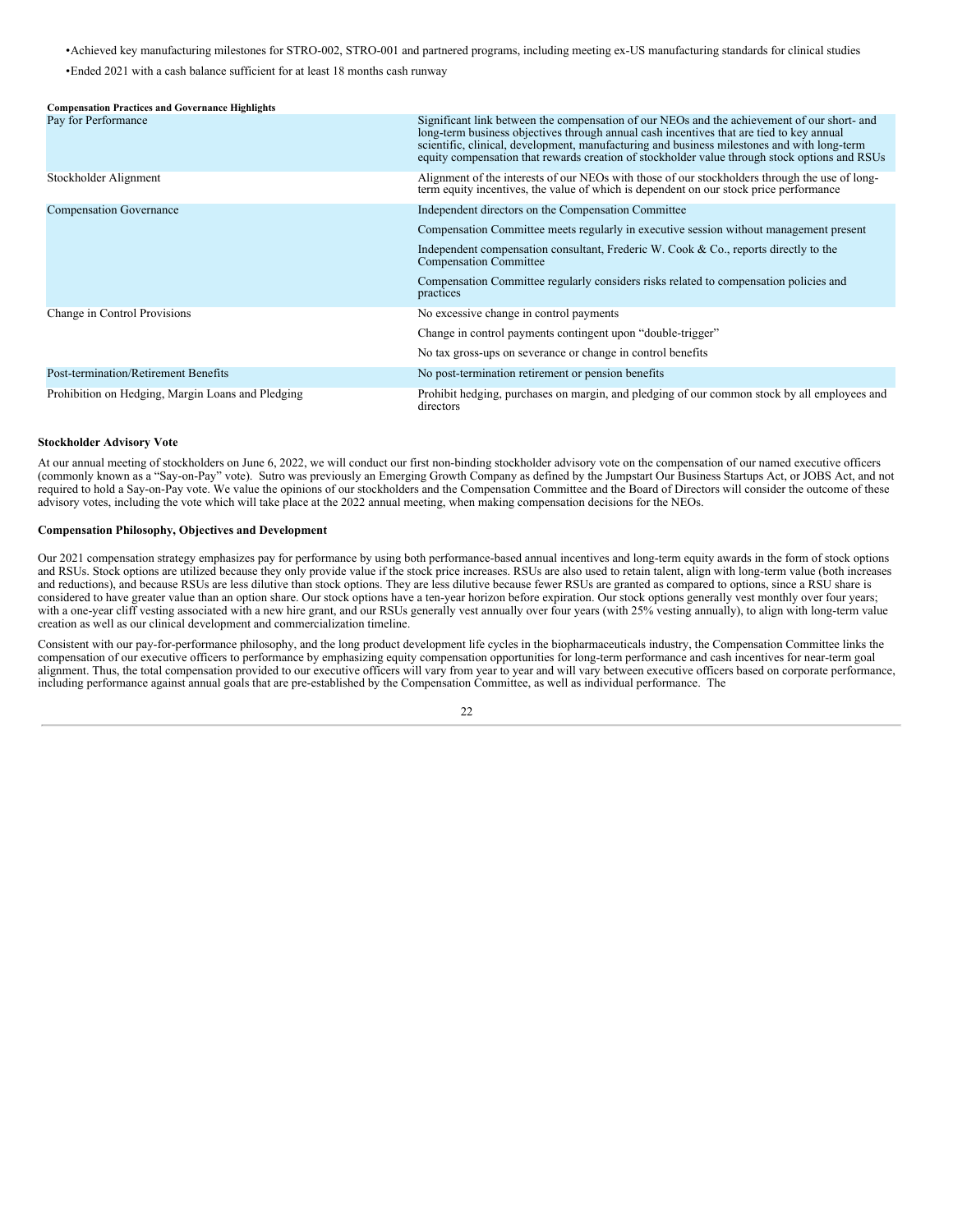Compensation Committee's 2021 compensation decisions reflected, among other things, the level of goal achievement related to the potential for long-term value creation from our platform and clinical, manufacturing and business achievements. The Compensation Committee will continue to consider scientific and business achievements and market capitalization, among the many factors considered, when making compensation decisions.

Our NEOs are also provided market-competitive health and welfare benefits, and, as described below, they may be entitled to receive additional benefits if certain criteria are met at termination of employment.

We will continue to refine the design of our compensation program and implement one that is appropriate for our company given our business, industry, growth, and other factors.

### **Program Development and Role of Compensation Committee, Compensation Consultant and Management**

*Role of Compensation Committee.* Our Compensation Committee is responsible for overseeing the total compensation of our executive officers, including the underlying philosophy and related policies. As such, the Compensation Committee designs, implements, reviews and approves all compensation for our CEO and our other executive officers. From time to time, and in conjunction with our Compensation Committee, the independent members of our Board of Directors, including our Chairperson, may also be involved in setting the compensation of our CEO and other executive officers and determining the corporate objectives upon which our short-term incentives are based and assessed. Our Compensation Committee's decisions and recommendations regarding executive compensation are based on the Compensation Committee's assessment of the performance of our company and each individual executive officer, as well as other factors, such as prevailing industry trends, retention, and the competitive market for executive talent.

The Compensation Committee consults with its compensation consultant, legal counsel and other advisors in designing our compensation program, including in evaluating the competitiveness of individual compensation and in relation to our performance goals. The Compensation Committee also considers peer company data and factors such as the past, current and expected contributions of each NEO, our corporate performance and strategic focus, global economic conditions, the mix of compensation that would be most appropriate for each NEO, and such officer's particular responsibilities, experience, level of accountability and decision authority.

*Role of CEO and Management.* As part of the process for setting the compensation of our NEOs, our Chief Executive Officer, working with our Chief People and Communications Officer, provides the Compensation Committee with his performance assessments of the Company and of the individual NEOs and recommends to the Compensation Committee base salaries, target annual cash incentives (as a percentage of base salary), annual cash incentive payouts (actual incentive paid based on performance against goals), and stock-based compensation for our NEOs (other than for himself). The Compensation Committee considers our Chief Executive Officer's input and can accept, reject or modify these recommendations in its discretion.

The Compensation Committee meets in executive session without management. Various members of management may attend Committee meetings, and they and other employees, as well as outside advisors or consultants, may be invited by the Compensation Committee to make presentations, provide financial, competitive market, or other background information or advice. None of our NEOs were present during the Compensation Committee's determinations regarding his or her own compensation.

*Role of Independent Compensation Consultant & Market Data*. The Compensation Committee has retained FW Cook as its compensation consultant. FW Cook reports directly to the Compensation Committee and takes its direction from the Chair of the Compensation Committee, working with management on select issues under the Compensation Committee's oversight. The Compensation Committee retained FW Cook in 2021 to provide data, context, and advice regarding executive officer compensation and our peer group, and to assist with compensation risk assessments.

### **Peer Groups Used in Program Development and Compensation Decisions**

Our Compensation Committee considers peer data as one factor in its overall compensation analysis and for purposes of assessing the competitiveness of the executive compensation program. An individual NEO may earn more or less than the peer group median depending on factors described below under the heading "2021 Compensation Decisions," including the individual's experience, role, and past and expected future performance.

### **2020 Peer Group**

In the third quarter of 2020, the Compensation Committee reviewed our peer group to include the group of companies set forth below based on, among other considerations, objective size criteria, including industry, 2019 average market capitalization value (the value of the peers when they generally made their compensation decisions disclosed in 2020 proxy statements), headcount, location, scope

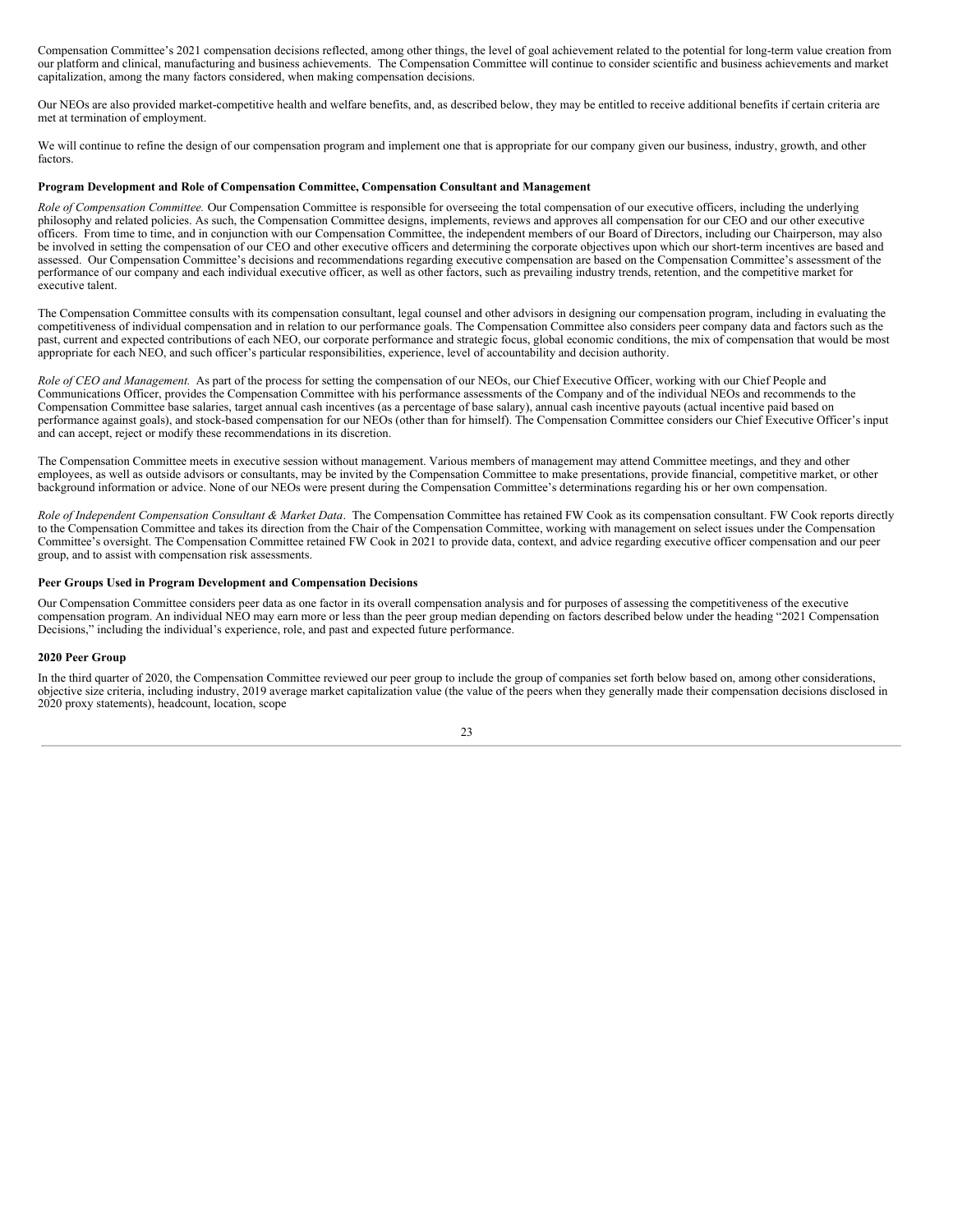of operations and commercial stage. We refer to this peer group of 18 companies as the "2020 Peer Group." These companies had 2019 12-month average market capitalization between \$161 million and \$891 million, with a median 2019 12-month average market capitalization of \$474 million. In the third quarter of 2020, when compensation data from these peers were reviewed, our market capitalization was ~\$450 million, consistent with the peer median. The 2020 Peer Group data were considered in the review of our executive compensation program for 2021.

Compensation decisions for 2021 occurred in February, 2021. At the time the Compensation Committee made these 2021 compensation decisions, our market capitalization had grown to approximately twice the median market capitalization size of \$474 million of our 2020 Peer Group. The Compensation Committee took our market capitalization into consideration when it made its 2021 compensation decisions, and as a result and as discussed below, certain components of our NEOs compensation are higher than the median of our 2020 Peer Group.

| 2020 Peer Group         |                      |                                 |  |  |
|-------------------------|----------------------|---------------------------------|--|--|
| Aduro Biotechnologies   | G1 Therapeutics      | <b>Odonate Therapeutics</b>     |  |  |
| Calithera Bioscience    | Gritstone Oncology   | Precision BioSciences           |  |  |
| Clovis Oncology         | ImmunoGen            | Replimune Group                 |  |  |
| Cytokinetics            | Jounce Therapeutics  | Syros Pharmaceuticals           |  |  |
| CytomX Therapeutics     | <b>MacroGenics</b>   | Ziopharm Oncology (now Alaunos) |  |  |
| Five Prime Therapeutics | Mersana Therapeutics | Zymeworks                       |  |  |

### **2021 Peer Group**

In January 2021, the Compensation Committee reviewed and updated our peer group to include the group of companies set forth below based on, among other considerations, objective size criteria, including industry, market capitalization, headcount, pipeline, location, scope of operations and commercial stage. We refer to this peer group of 18 companies as the "2021 Peer Group." These companies had 2020 12-month average market capitalizations of between \$548 million and \$4.361 billion, with a median 12-month average market capitalization of \$1.089 billion. In January 2021 when this 2021 Peer Group was approved by the Compensation Committee, our market capitalization was similar to the median market capitalization of the 2021 Peer Group. Therefore, the Compensation Committee also considered the 2021 Peer Group data in determining the 2021 compensation decisions in February 2021 and when reviewing our executive compensation program for 2022.

| 2021 Peer Group       |                     |                                 |  |  |  |  |  |
|-----------------------|---------------------|---------------------------------|--|--|--|--|--|
| Allogene Therapeutics | Denali Therapeutics | Mersana Therapeutics            |  |  |  |  |  |
| Arcus Biosciences     | Fate Therapeutics   | <b>Odonate Therapeutics</b>     |  |  |  |  |  |
| Atara Biotherapeutics | G1 Therapeutics     | Replimune Group                 |  |  |  |  |  |
| ChemoCentryx          | ImmunoGen           | Sangamo Therapeutics            |  |  |  |  |  |
| Clovis Oncology       | Kura Oncology       | Ziopharm Oncology (now Alaunos) |  |  |  |  |  |
| Cytokinetics          | MacroGenics         | Zymeworks                       |  |  |  |  |  |

### **Compensation Consultant Conflict of Interest Analysis**

The Compensation Committee has determined that the work of FW Cook and the individual compensation advisors employed by FW Cook does not create any conflict of interest. In making that determination, the Compensation Committee took into consideration the following factors: (i) the provision of other services to us by FW Cook; (ii) the amount of fees we paid FW Cook as a percentage of FW Cook's total revenue; (iii) FW Cook's policies and procedures that are designed to prevent conflicts of interest; (iv) any business or personal relationship of FW Cook or the individual compensation advisors employed by FW Cook with a Sutro executive officer; (v) any business or personal relationship of the individual compensation advisors with any member of the Compensation Committee; and (vi) any Sutro stock owned by FW Cook or the individual compensation advisors employed by the consultant. During 2021, we paid FW Cook fees that constituted less than 1% of FW Cook's total revenue.

### **2021 Compensation Decisions**

### **Summary**

Most 2021 compensation decisions were made in the first quarter of 2021 and were significantly influenced by our scientific and business achievements together with the competitive market for experienced talent. Our 2021 compensation decisions were based on a review of individual performance; achievement of the Company's corporate goals, including advancing our research and clinical pipelines and financial performance; and a market analysis of competitive compensation based on our 2020 and 2021 peer groups.

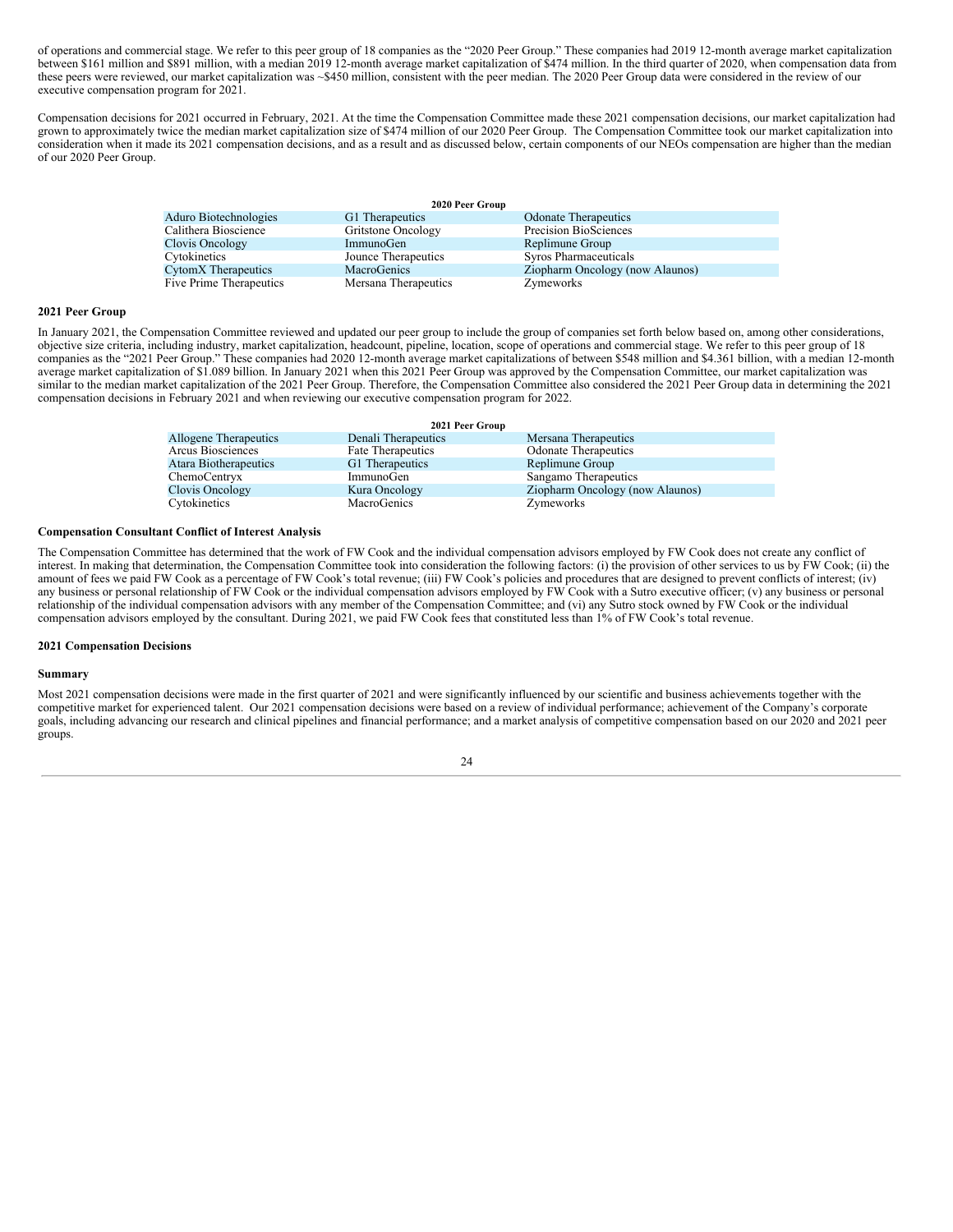For 2021 salary increases for our executive officers were generally about 3%, but they were higher for Mr. Newell and Mr. Albini because their salaries had been materially below the middle of the peer data and for Dr. Hallam due to his promotion to President of Research and Chief Scientific Officer in 2021 as a result of his performance and achievements. Target bonuses were not increased, except for the target bonuses for Mr. Newell and for Dr. Hallam, each of whose target bonus was increased by 10 percentage points. Mr. Newell's target bonus was increased so that his target bonus was more aligned with the median of our 2020 Peer Group, while Dr. Hallam's target bonus was increased in connection with his promotion.

The base salary and target bonus decisions for our executive officers were based on both performance, which was assessed as exceptional prior to the 2021 pay decisions, as well as market data. As a result, our NEOs' 2021 salaries and target bonuses were near the median of the 2020 Peer Group, with target cash compensation that was generally within 7% of the 2020 Peer Group median. The CEO's 2021 salary was below the median of the 2021 Peer Group, while it was only slightly above the median of the 2020 Peer Group, which, as discussed above, included companies that were considerably smaller than the Company based on market capitalization as of the time that the 2021 compensation decisions were made.

The target value of the NEOs' equity grants approved at the beginning 2021 were generally above the median of the 2020 Peer Group. As discussed above, at the time these grants were approved, our market capitalization had nearly doubled from where it was at the time the 2020 Peer Group was established. The Compensation Committee also compared and validated these stock grants against the market data for the 2021 Peer Group, which as discussed above, comprised companies with higher market capitalizations.

### **Base Salary**

The purpose of base salary is to provide fixed compensation to attract, retain and motivate executives with the qualifications desired for the individual position. The base salary for our NEOs is influenced by a number of factors, including the individual's position, scope of responsibilities, breadth and depth of experience, performance to date, expected future contribution, and the overall mix of base salary, performance-based cash incentives and equity compensation.

In early 2021, the Compensation Committee approved base pay increases from 2020 levels for our NEOs. This increase in salaries followed the market at the end of 2020 and were made as part of our effort to place target cash compensation near the median of the 2020 Peer Group, with on-going NEO target cash compensation that was generally within 7% of the 2020 Peer Group median data. The salary provided to Mr. Newell and Mr. Albini in 2020 was below the median of 2020 Peer Group and the Compensation Committee increased it to bring it more in line with the 2020 Peer Group practices and to reflect the achievement of the Company's corporate goals, including advancing our research and clinical pipelines and financial performance. Further, our Chief Scientific Officer, Dr. Hallam, was promoted to the title of President of Research and Chief Scientific Officer in recognition of his achievements as Chief Scientific Officer, so his salary increase reflected a larger-than-normal promotion adjustment. Accordingly, 2021 base salaries for our NEOs were as follows:

| <b>NEO</b>                      | 2020 Base Salary | 2021 Base Salary | Increase $(\% )$ |
|---------------------------------|------------------|------------------|------------------|
| William Newell                  | 554,000          | 625,000          | 12.8%            |
| Trevor Hallam, Ph.D.            | 430,500          | 488.333          | 13.4%            |
| Edward Albini                   | 400,000          | 420,000          | $5.0\%$          |
| Jane Chung, RPh                 | N/A              | $475,000^{(1)}$  | N/A              |
| Arturo Molina, M.D., M.S., FACP | 467,100          | 481.113          | $3\%$            |

(1)Ms. Chung joined the Company on August 9, 2021. The actual base salary paid disclosed in the Summary Compensation Table reflected the partial 2021 service period.

### **Performance-Based Cash Incentives**

All of our NEOs are eligible for annual performance-based cash incentive bonuses, which are designed to reward the achievement of certain annual corporate goals that the Company believes will ultimately drive stockholder value. Each performance-based cash incentive bonus opportunity is expressed as a target percentage of annual base salary. Mr. Newell's target performance-based cash bonus was 60% of his annual base salary, Dr. Hallam's target was 50% of his annual base salary and our other Named Executive Officers' targets were 40% of their annual base salaries. The 2021 incentive targets for Mr. Newell and Dr. Hallam were increased by ten percentage points from their 2020 incentive targets so that each of their target total cash compensation was closer to the median of our 2020 Peer Group and as a result of Dr. Hallam's promotion. The incentive targets for our other Named Executive Officers remained the same in 2021 as in 2020.

No amount of incentive award was guaranteed and there was no maximum potential incentive bonus. Each NEO's incentive award payout was based on the level of achievement of corporate goals determined by the Compensation Committee in early 2021, and for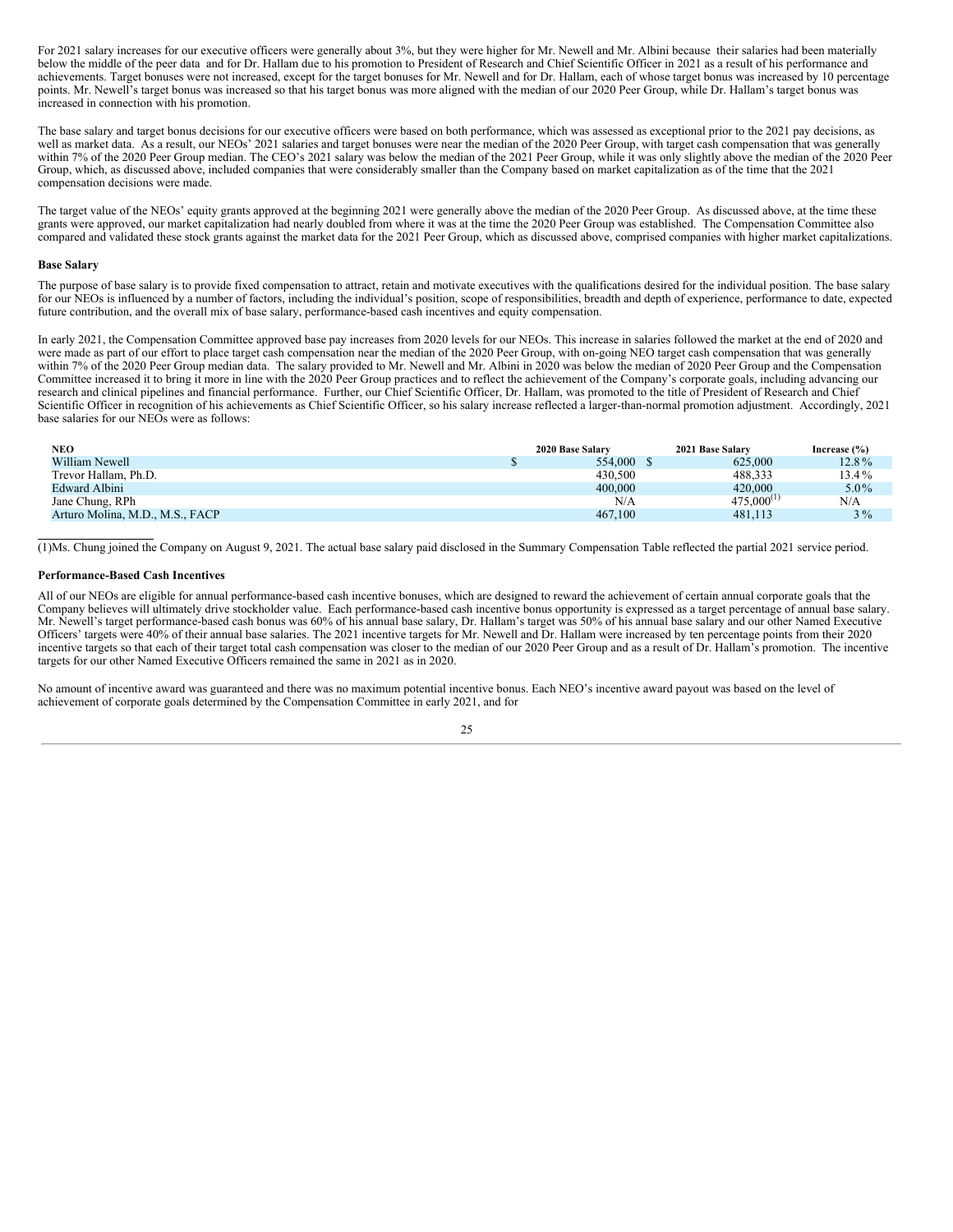NEOs other than our CEO, the participant's role in such goal achievement and the weighting of the goals, with the Compensation Committee retaining discretion to adjust or modify actual awards. The Compensation Committee did not exercise this discretion.

The corporate performance goals for the fiscal year 2021 cash incentive bonus program were determined by the Compensation Committee in accordance with the responsibility delegated by the Board of Directors and included certain developmental, research, financial, and operational milestones, as discussed below. These milestones were selected to maximize appreciation of value in the Company, including maintaining timelines for development of the Company's clinical and preclinical product candidates, successful conclusion of licensing and/or collaboration transactions, expansion and development of the Company's manufacturing activities, including through third party contract development and manufacturing organizations, maintenance of an appropriate cash position and runway, and maintaining Company culture and employee morale while adding significantly to the employee base. Each of these goals pertain to confidential company development and business plans, the disclosure of which in any additional granularity would result in competitive harm to the company. The Compensation Committee believed that each of these goals would be challenging to achieve.

In early 2022, the Compensation Committee assessed our corporate performance against the 2021 corporate goals, using both quantitative measurement and qualitative subjective judgement as to goal achievement. Accordingly, the Compensation Committee determined that the Company had achieved our corporate goals at an overall level of 105% due to overachievement with respect to development of STRO‑002, development of our financial controls and internal reporting capabilities, as well as strong performance in hiring and retaining employees in the face of significant challenges posed by the external business environment. The 2021 corporate goals, the weighting of such goals, and the facts the Compensation Committee considered in determining the achievement of such goals are set forth below.

In assessing the 2021 corporate goals, the Compensation Committee considered achievement in the following categories with the target weightings as noted:

- •Proprietary Pipeline Progression (target weighting 35%)
- •Partnered Program Progression (target weighting 20%)
- •Strategic New Dealmaking (target weighting 15%)
- •Successful Manufacturing for Clinical supply in 2021 and Preparing for Future Success (target weighting 15%)
- •Financial Performance (target weighting 10%)
- •Commitment to Execution, Culture, Talent and Team (target weighting 5%)

The Compensation Committee determined that the Company overachieved with respect to the Proprietary Pipeline Progression goal, focusing primarily on the strong progression of the Company's lead wholly owned asset, STRO-002. In particular, the Company completed enrollment in the dose expansion phase of the ongoing Phase 1 study of STRO-002 for the treatment of ovarian cancer, with interim data that supports a Phase 2 study in this indication. STRO-002 was also awarded Fast Track Designation by the FDA in August 2021. In addition, we began enrollment of patients in a STRO-002 Phase 1 dose expansion study for the treatment of endometrial cancer and opened a Phase 1 study for the treatment of patients with ovarian cancer with the combination of STRO-002 and bevacizumab.

With respect to the goal relating to Partnered Program Progression, the Compensation Committee determined that the Company fully achieved its goals. Our agreements with our collaboration partners do not permit us to disclose the milestones achieved in these relationships because of applicable confidentiality obligations.

The Compensation Committee further determined that the Company partially achieved its goals with respect to new dealmaking, noting that the Company successfully concluded significant licensing agreements with respect to STRO-002 and STRO-001 in the Greater China territory.

Similarly, the Compensation Committee determined that the Company partially achieved its goals in connection with manufacturing of clinical supply in 2021 and preparing for manufacturing success in the future. Partial achievement in this area resulted from certain challenges in Sutro's manufacturing operations and technology transfers to our third party CDMOs posed primarily by the ongoing COVID-19 pandemic. Nonetheless, our manufacturing operations did deliver sufficient material to supply both our and our partners' ongoing clinical studies and thus this goal was deemed partially achieved.

With regard to the Company's financial performance, the Compensation Committee determined that the Company overachieved in this area. In particular, the Company ended the year with greater than 18 months' cash on hand, while delivering upon short and long-term strategic objectives in accordance with the Company's goals. In addition, the Company made extraordinary efforts and progress towards compliance with Sarbanes-Oxley 404(b) and in transitioning to a large, accelerated filing schedule.

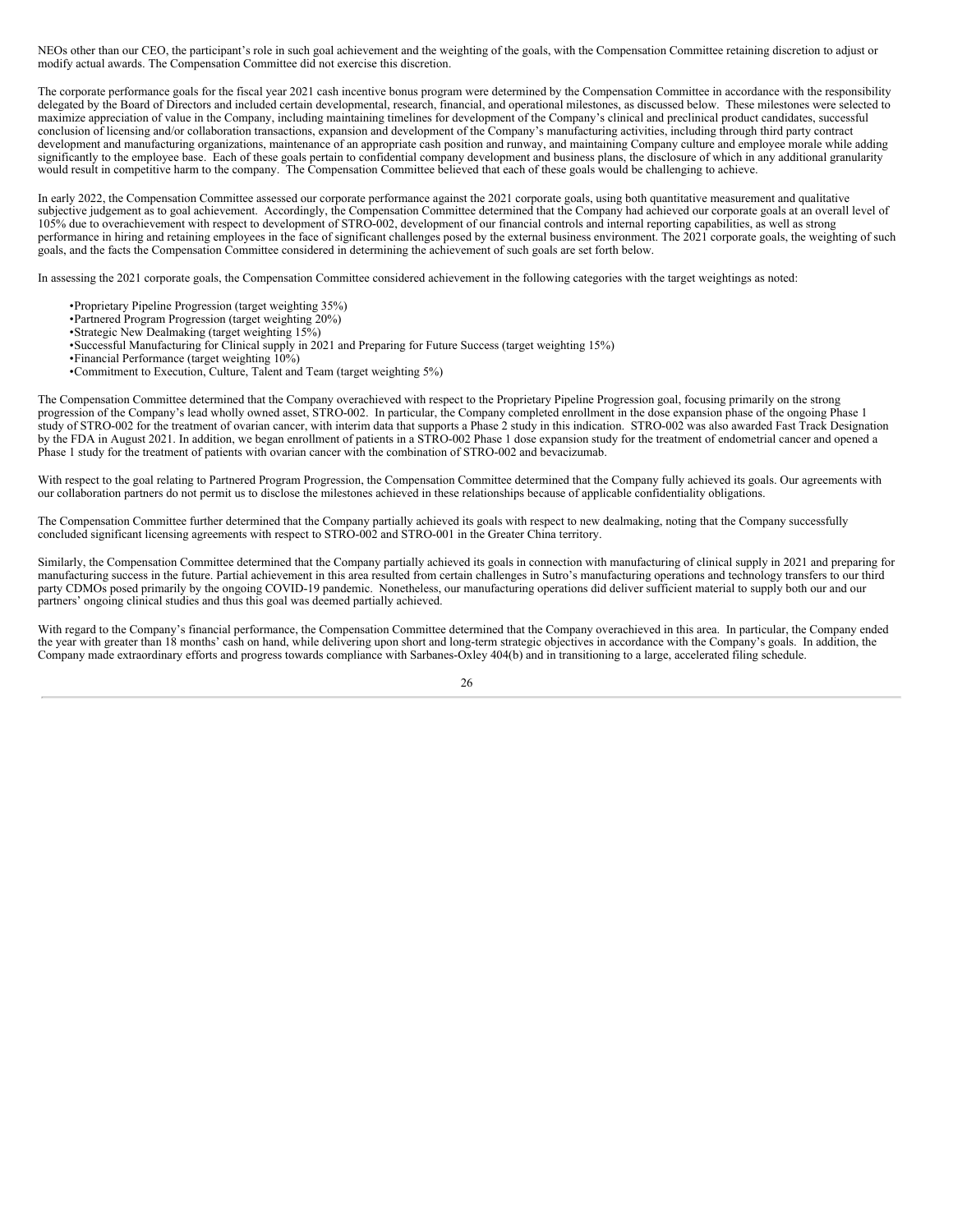Likewise, the Compensation Committee determined that the Company overachieved with respect to its commitment to execution, culture, talent and team. In particular, the Company hired and integrated a significant number of new employees in the face of challenges posed by the COVID-19 pandemic, while maintaining a turnover rate lower than industry standard. The Company further implemented company-wide learning and development programs, continued to build upon a comprehensive intern program (focusing on individuals who are first in their family to pursue higher education), integrated employees from two facilities into our new headquarters, and established a new Diversity, Equity, Inclusion and Belonging Council to support both internal and external development initiatives.

In summary, based on substantial overachievement in three goals (and particularly the Proprietary Pipeline progression goal), full achievement in another goal, and partial achievement in two goals, the Compensation Committee determined an overall goal achievement for the Company in 2021 of 105%.

The Compensation Committee awarded Mr. Newell a bonus equal to our corporate performance for the year because it determined that his performance as CEO aligns directly with our corporate performance. The Compensation Committee determined that the bonus achievement for each of the other NEOs is based on both our corporate performance and its assessment of each NEO's individual contributions towards our corporate performance. The amount of each NEO's earned cash incentive award at 105% achievement, and their target award, are reflected below:

| <b>NEO</b>                      | <b>Target Award</b> | <b>Actual Award</b> |         |
|---------------------------------|---------------------|---------------------|---------|
| William Newell                  | 375,000             |                     | 393,750 |
| Trevor Hallam, Ph.D.            | 250,000             |                     | 262,500 |
| <b>Edward Albini</b>            | 168,000             |                     | 176,400 |
| Jane Chung, RPh                 | 190,000             |                     | 199.500 |
| Arturo Molina, M.D., M.S., FACP | 192.445             |                     | 202,068 |

### **Equity Compensation**

General. We believe that equity grants provide our NEOs with the opportunity to share in increases, if any, in the value of our common stock, reinforce a long-term interest in our corporate performance, and directly motivate our NEOs to maximize long-term stockholder value. The potential realized value of certain grants depends on our stock performance and all of our equity grants utilize vesting that encourage our NEOs to continue working for us long term.

The Compensation Committee determines the size and type of equity awards after evaluating various factors applicable at the time of each such grant in their totality, which has included, among other things: the particular NEO's role and responsibilities and the Compensation Committee's view of the officer's individual performance; the prior equity awards granted to such individual; retentive value of prior awards; our corporate performance; the value of equity grants; comparative peer data provided by its compensation consultant; and dilution to our stockholders.

All grants to executive officers require the approval of the Compensation Committee.

*2021 Equity Grants.* The Compensation Committee granted our NEOs equity compensation in early 2021 in the form of stock options and RSUs, consistent with our compensation philosophy that our NEOs should have a significant proportion of their total compensation tied to our performance, to encourage retention, and to align their longterm compensation with the interests of our stockholders. The Compensation Committee felt that providing equity opportunities for our NEOs with an equity mix that included RSUs would balance alignment of executives with stockholder growth and support retention during a multi-year product development and commercial cycle. The stock options awarded in 2021 have an exercise price above our current trading price, which the Compensation Committee views as a naturally occurring performance-based outcome. The NEO's equity grants were approved in early 2021, and reflected both the Compensation Committee's review of individual performance; achievement of the Company's corporate goals, including advancing our research and clinical pipelines and financial performance; and a market analysis of competitive compensation of based on our 2020 and 2021 peer groups. Our Compensation Committee strives to design a compensation program that is tied directly to performance and generally aligned with market practices. Accordingly, the target value of our NEO's equity grants approved in early 2022 is lower as the Compensation Committee again took into consideration our market capitalization, among other factors, at the time of grant.

The Compensation Committee determined the size of the equity grants based on several factors, including:

•the 2020 Peer Group data;

•the achievement of the Company's corporate goals and individual performance;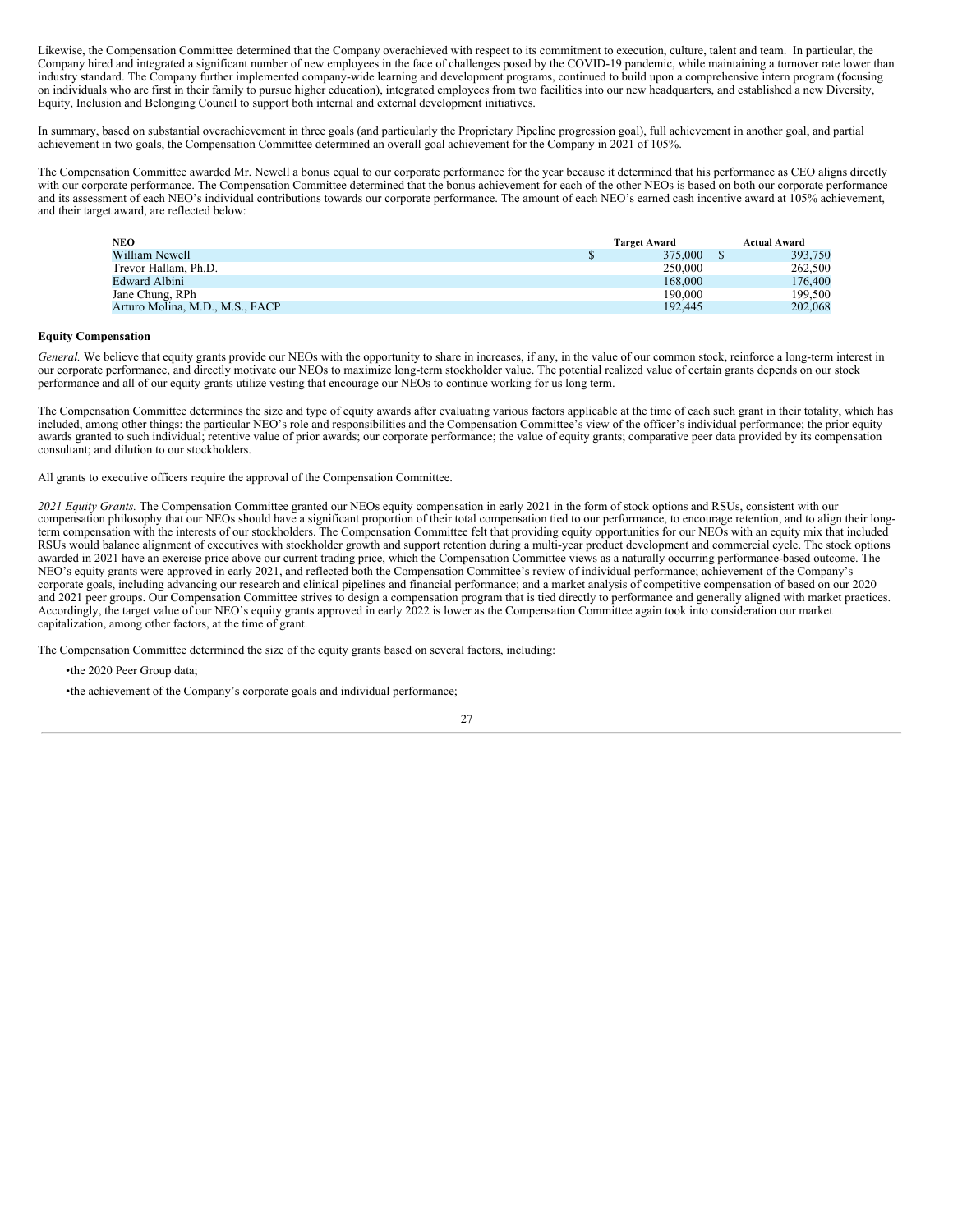•The prior equity awards granted to our NEOs;

•Internal equity among the executive team; and

•Dilution to our stockholders.

The stock option and RSU grants to each of our NEOs are reflected in the table below. The grant values generally reflected the 60-70<sup>th</sup> percentile of the 2020 Peer Group because the market capitalization of the Company was almost twice the median market capitalization of the 2020 Peer Group when the awards were approved by the Compensation Committee. The Compensation Committee determined that it was reasonable for our NEOs to have the opportunity to receive above-median compensation because the Company's achievement of corporate goals, including advancing our research and clinical pipelines and financial performance; and a market analysis of competitive compensation of based on our 2020 and 2021 peer groups. In addition to this significant increase in stockholder value, Ms. Chung received a significant option and RSU grant as inducement for her to accept the position of Chief Commercial Officer in 2021.

Looking forward to 2022, grant values for all NEOs are materially lower than the grant values in 2021, with the CEO 2022 total grant value of \$2.0 million 133% lower than the 2021 grant value shown in the table below.

| NEO                                               | 2021 Stock Options | 2021 Stock<br>Options $(S)(1)$ | <b>2021 RSUs</b><br>$^{(#)}$ | <b>2021 RSUs</b><br>$($ \$ $)(1)$ |
|---------------------------------------------------|--------------------|--------------------------------|------------------------------|-----------------------------------|
| William Newell                                    | 200,000            | 2.994.000                      | 75,000                       | 1,583,250                         |
| Trevor Hallam, Ph.D.                              | 80,000             | 1.182.600                      | 65,000                       | 1,355,650                         |
| Edward Albini                                     | 50,000             | 748,500                        | 35,000                       | 738,850                           |
| Jane Chung, RPh                                   | 160,000            | 2.043.200                      | 75,000                       | 1.377.750                         |
| Arturo Molina, M.D., M.S., FACP, M.D., M.S., FACP | 60,000             | 898,200                        | 50,000                       | 1,055,500                         |

(1)These amounts reflect the grant date fair value of the RSUs and Options computed in accordance with FASB ASC Topic 718, as set forth in the Summary Compensation Table below.

*2021 Stock Options.* The stock options granted to our NEOs in 2021 vest equally in monthly installments over four years, other than with respect to Ms. Chung, who received her stock option grant upon joining us and which vests with respect to 25% of the shares subject to the options on the first anniversary of the grant date, and the remainder of the shares vesting monthly over the following three years in equal installments.

*2021 Restricted Stock Units.* For 2021, the Compensation Committee incorporated RSUs into the equity compensation program for our NEOs. All RSUs vest equally in annual installments over four years. RSUs were utilized to ensure retention during volatile short-term markets while continuing to align with stockholders' interests.

### **Signing Bonus and Relocation Allowance**

In connection with our hiring of Jane Chung as Chief Commercial Officer in August 2021, we provided her with a sign-on bonus of \$300,000 intended to offset certain amounts repayable to Ms. Chung's prior employer and will provide an additional bonus of \$150,000 upon her completion of one-year of service, both of which must be repaid in full if Ms. Chung terminates her employment prior to the second anniversary of her employment with us. These benefits were individually negotiated with Ms. Chung and were provided because they were deemed necessary to induce her to leave her previous employer and begin employment with us. They are not part of Ms. Chung's 2022 and ongoing compensation program.

The Compensation Committee believes that having our Chief Commercial Officer present at our company headquarters is vital to ensuring integration and alignment on day-today strategy. In order to incentivize Ms. Chung to relocate to the San Francisco Bay Area, the Compensation Committee agreed to provide her with a monthly housing stipend of \$8,500 per month for her first two years of employment and \$6,500 per month for her second two years of employment.

#### **Benefits Programs**

Our employee benefit programs, including our 401(k) plan, employee stock purchase plan, and health and welfare programs, including health savings accounts and flexible spending arrangements, are designed to provide a competitive level of benefits to our employees generally, including our executive officers, and their families. We adjust our employee benefit programs as needed based upon regular monitoring of applicable laws and practices and the competitive market. Our executive officers are eligible to participate in the same employee benefit plans and programs, and on the same terms and conditions, as all other U.S. full-time employees.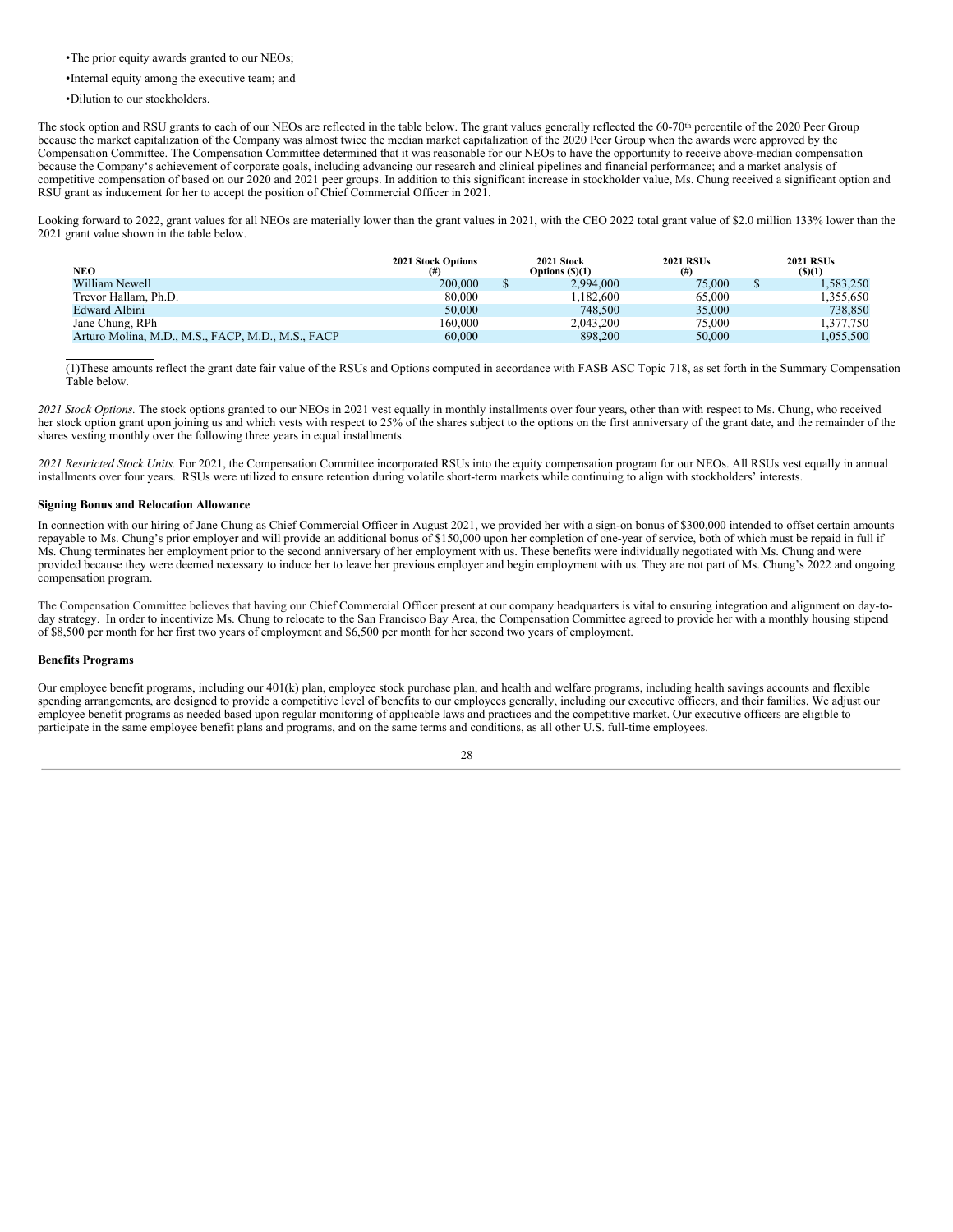# **Perquisites and Other Personal Benefits**

Currently, we do not view perquisites or other personal benefits as a component of our executive compensation program. Accordingly, we do not generally provide perquisites to our executive team. In the future, we may provide perquisites or other personal benefits in limited circumstances, such as where we believe it is appropriate to assist an individual executive in the performance of his or her duties, to make our executive team more efficient and effective and for recruitment, motivation or retention purposes. All future practices with respect to perquisites or other personal benefits will be subject to review and approval by the Compensation Committee.

#### **Employment Agreements and Severance and Change in Control Benefits**

We have entered into written employment agreements with each of our named executive officers that set forth the terms of their employment, including initial base salaries and eligibility to earn a bonus, as well as standard confidentiality and invention assignment agreements. Each of our named executive officers is employed "at will." These arrangements are further described under the section below titled "Executive Compensation Tables"

Our NEOs are entitled to certain severance and change in control benefits under the terms of our executive severance and change in control plan, or Severance Plan. Below is a summary of potential post-termination compensation for our NEOs. More details regarding such arrangements, including potential payouts, are provided below under "Potential Post-Employment Payments Table." We provide these benefits because the Compensation Committee determined that it was appropriate to provide our NEOs severance compensation if their employment is terminated under certain circumstances. The Compensation Committee believes that the severance benefits are an important element of the NEOs' competitive pay packages, that they serve important retention and motivation purposes and that such severance benefits, including generally requiring a release of claims against us as a condition to receiving any severance benefits, are best market practice and are in the best interest of the Company and its stockholders.

### *Severance Benefits*

On March 17, 2021, we adopted an executive severance and change in control plan, or Severance Plan, for each of our executives with the title of vice president (or equivalent) or above, including all of our NEOs. Under the Severance Plan, if we terminate an executive other than for cause or if the executive resigns for good reason, each as defined in the Severance Plan, the executive will receive: (i) cash severance payments equal to 18 months of his or her annual base salary for our Chief Executive Officer, 15 months for our other chief executives (including those chief executives with an additional title) and 9 months for our senior vice presidents and vice presidents; (ii) a pro rata portion of his or her bonus based on actual achievement of applicable metrics for the year; (iii) payment of COBRA premiums for continued medical coverage for up to 18 months for our Chief Executive Officer, 15 months for our other chief executives and 9 months for our senior vice presidents and vice presidents; and (iv) accelerated vesting on outstanding time-based stock options and restricted stock units that vest within 18 months for our Chief Executive Officer, 15 months for our other chief executives and 9 months for our senior vice presidents and vice presidents (any performance-based equity awards will only be accelerated according to the terms of such awards).

In the event an executive's employment terminates without cause or the executive resigns for good reason and such termination occurs on or within 18 months following a Change in Control, as defined in the Severance Plan, he or she will receive: (i) cash severance payments equal to 18 months of his or her annual base salary for our Chief Executive Officer, 15 months for our other chief executives and 9 months for our senior vice presidents and vice presidents; (ii) a pro rata portion of his or her target bonus for the year; (iii) cash severance payments equal to his or her target bonus for the year multiplied by 1.5 for our Chief Executive Officer, 1.25 for our other chief executives and 0.75 for our senior vice presidents and vice presidents; (iv) payment of COBRA premiums for continued medical coverage for up to 18 months for our Chief Executive Officer, 15 months for our other chief executives and 9 months for our senior vice presidents and vice presidents; and (v) full accelerated vesting on all outstanding stock options and restricted stock units (any performance-based equity awards will only be accelerated according to the terms of such awards).

As a condition to receiving these severance benefits, the executive is required to execute a release of claims agreement in favor of us. The Severance Plan continues in effect for three years and shall automatically renew thereafter, unless we give notice of non-renewal prior to such renewal date. Although we have the right to amend or terminate the Severance Plan, we may not do so in any manner that diminishes any benefits being paid to an executive at the time of such amendment or termination.

A description of the severance benefits provided under the Severance Agreement and the Severance Benefit Plan is provided below under the heading "Potential Post-Employment Payments Table at December 31, 2021."

### **Tax & Accounting Considerations**

We take into account the tax effects of various forms of compensation and the potential for excise taxes to be imposed on our executive officers. There are various provisions of the Code that we consider in determining compensation, including the following:

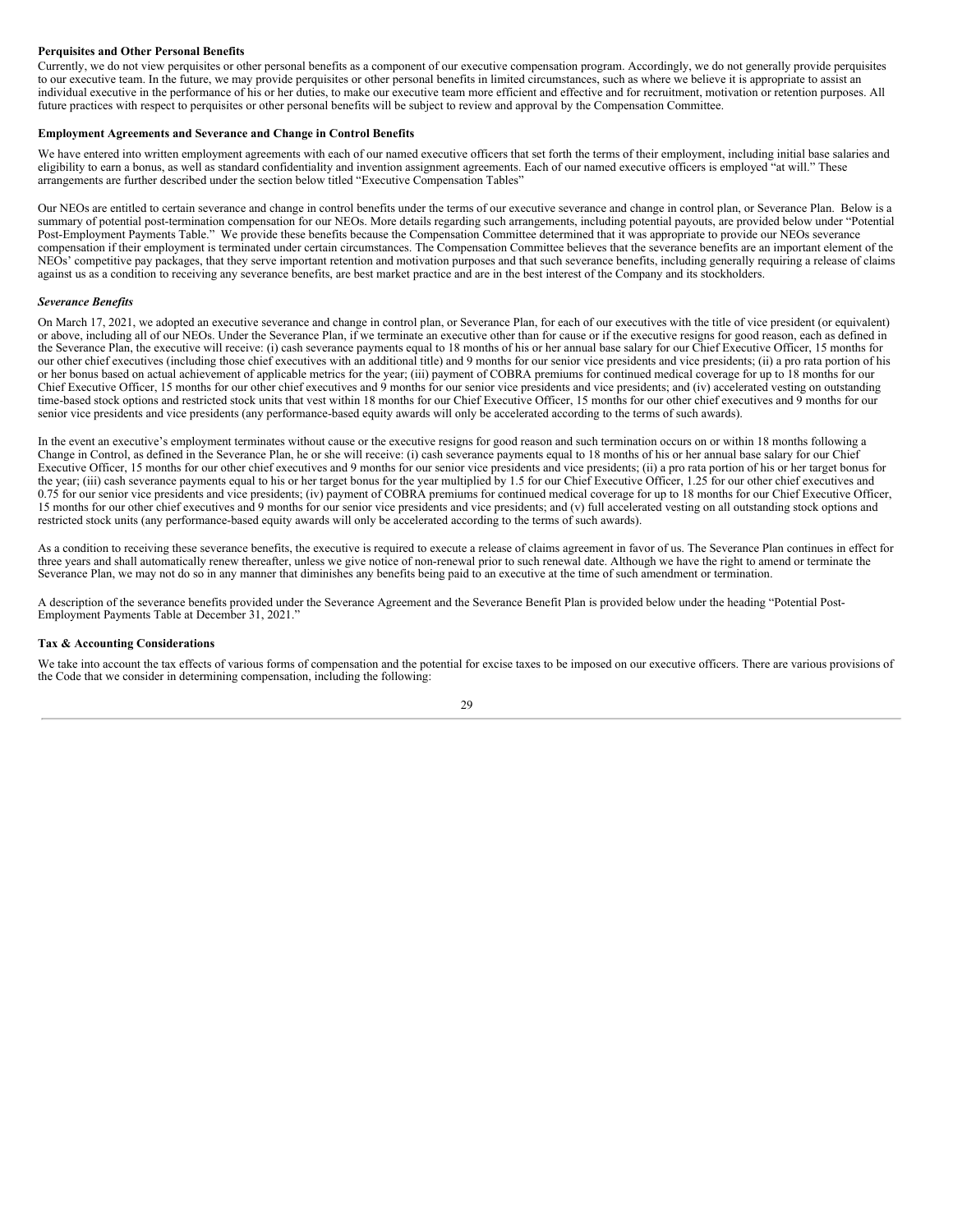*Section 162(m)*. Section 162(m) of the Code limits the amount that we may deduct from our federal income taxes for remuneration paid to our named executive officers (other than our Chief Financial Officer) to \$1 million dollars per executive officer per year. "Grandfather" provisions of the Code provide exceptions from this deduction limitation and may apply to certain compensation arrangements, including certain grants of stock options and certain RSUs, that were entered into before the Company was publicly traded and through November 2, 2017. Except for compensation attributable to the exercise of most options granted prior to November 2, 2017 under the "grandfather provisions," compensation in excess of \$1 million will likely not be deductible. Although the Compensation Committee will continue to consider tax implications as one factor in determining executive compensation, the Compensation Committee also looks at other factors in making its decisions and retains the flexibility to provide compensation for our NEOs in a manner consistent with the goals of our executive compensation program and the best interests of us and our stockholders, which may include providing for compensation that is not deductible by us due to the deduction limit under Section 162(m).

*Sections 280G and 4999*. Any payment or benefit provided to executive officers in connection with a change-in-control transaction may be subject to an excise tax under Section 4999 of the Code. These payments also may not be eligible for a company tax deduction pursuant to Section 280G of the Code. If any of these payments or benefits are subject to the excise tax, they may be reduced to provide the individual with the best after-tax result. The individual will receive a reduced amount so that the excise tax is not triggered, or the individual will receive the full amount of the payments and benefits and then be liable for any excise tax. We have not agreed and are not otherwise obligated to provide any named executive officer with such a "gross-up" or other reimbursement.

We account for stock compensation in accordance with the authoritative guidance set forth in FASB ASC Topic 718, which requires companies to measure and recognize the compensation expense for all share-based awards made to employees and directors over the period during which the award recipient is required to perform services in exchange for the award. We determine both the grant date fair value and the service period based on applicable accounting standards. This calculation is performed for accounting purposes and reported in the compensation tables included in this proxy statement.

### **Additional Executive Compensation Practices, Policies and Procedures**

*Prohibition of Hedging and Pledging*. We prohibit our NEOs (and other employees) and non-employee directors from engaging in hedging or monetization transactions involving our securities or contributing our securities to exchange funds that could be interpreted as having the effect of hedging in Company securities.

### *Compensation Policies and Practices as they relate to Risk Management*

The Compensation Committee has reviewed our executive and employee compensation programs and does not believe that our compensation policies and practices encourage undue or inappropriate risk taking or create risks that are reasonably likely to have a material adverse effect on us. The reasons for the Compensation Committee's determination include the following:

•Long-term equity compensation programs are designed to reward executives and other participants for driving sustainable and profitable growth for shareholders.

•Equity incentive awards for our executive officers have included different types of equity instruments, which helps to diversify the executive officers' interests and limit excessive risk taking.

•The vesting periods for our time-based equity awards are designed to encourage executives and other participants to focus on sustained stock price appreciation.

•Our system of internal controls over financial reporting, standards of business conduct, and compliance programs reduce the likelihood of manipulation of our financial performance to enhance payments under our bonus and sales compensation plans.

•Our Insider Trading Policy prohibits all employees from pledging stock, engaging in short sales, or hedging transactions involving our stock.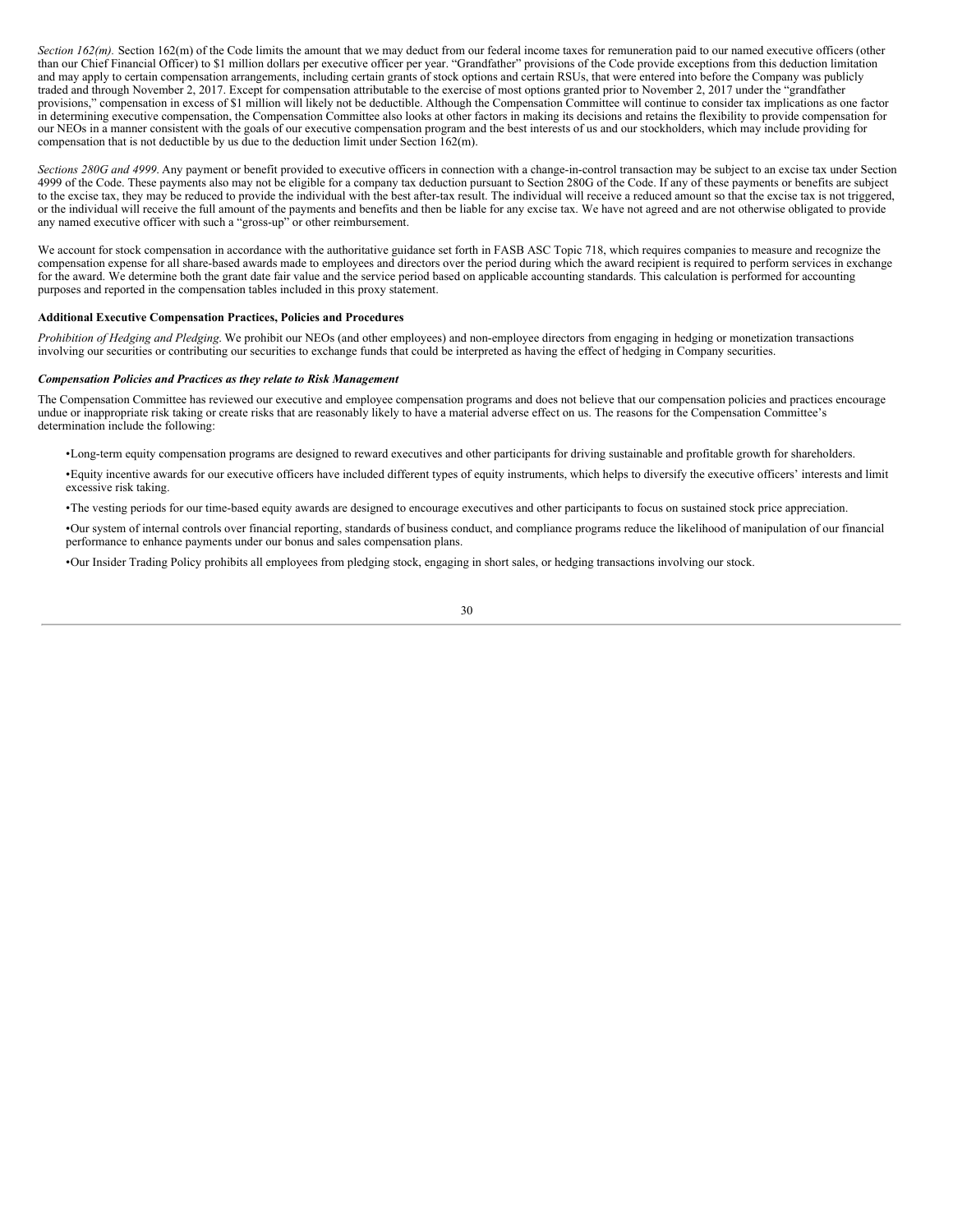# **Compensation Committee Report**

The material in this report is not "soliciting material," is furnished to, but not deemed "filed" with, the SEC and is not deemed to be incorporated by reference in any of our filings under the Securities Act or the Exchange Act, other than our Annual Report on Form 10-K (where it shall be deemed to be "furnished"), whether made before or after *the date hereof and irrespective of any general incorporation language in any such filing.*

The Compensation Committee, comprised of independent directors, reviewed and discussed the above "Compensation Discussion and Analysis" with our management. Based on such review and discussions, the Compensation Committee recommended to our Board of Directors that the "Compensation Discussion and Analysis" be included in this proxy statement and incorporated by reference into our Annual Report on Form 10-K for the fiscal year ended December 31, 2021.

> THE COMPENSATION COMMITTEE Joseph M. Lobacki, Chair Daniel H. Petree Jon Wigginton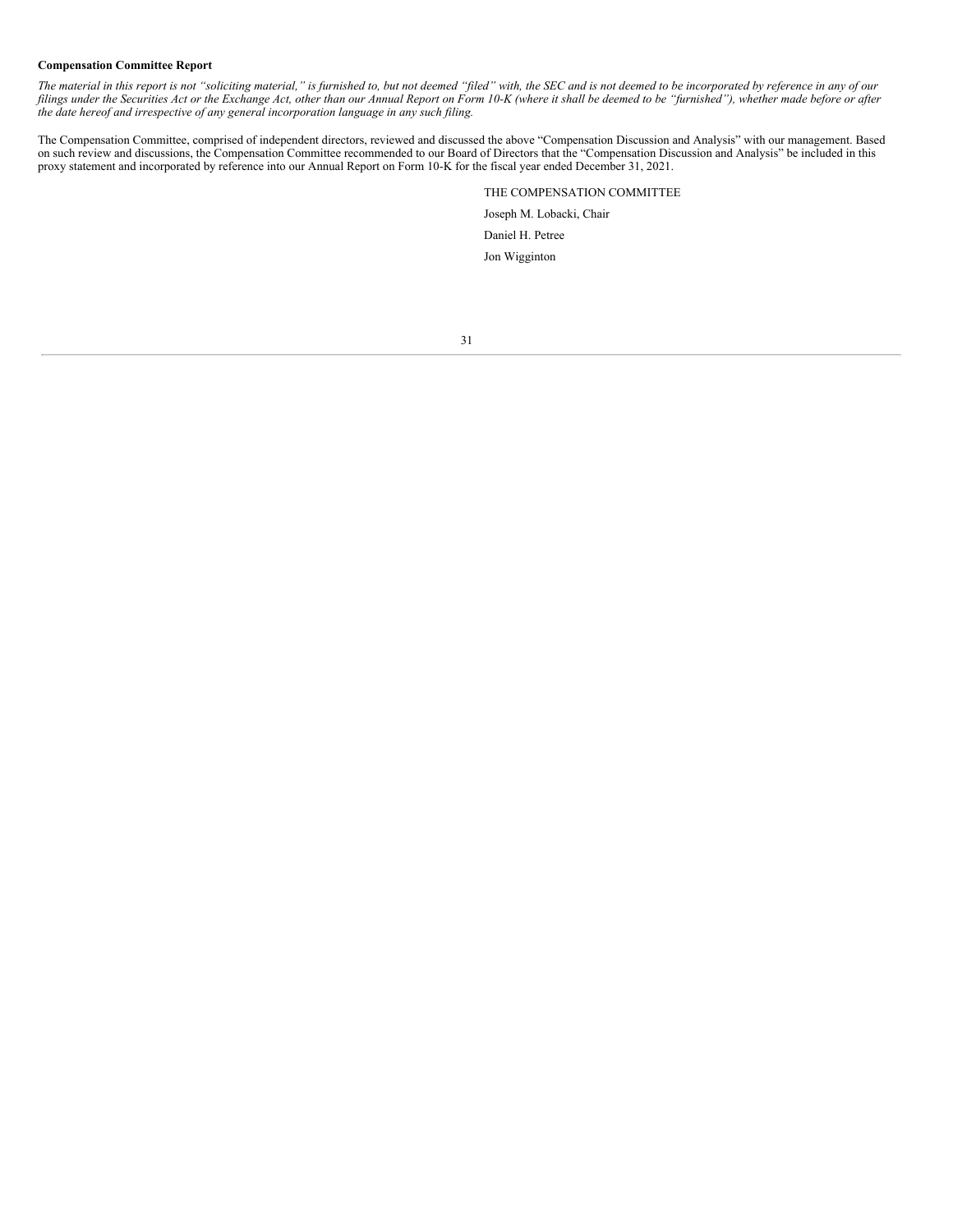# **EXECUTIVE COMPENSATION TABLES**

# **Summary Compensation Table**

The following table presents summary information regarding the total compensation for services rendered in all capacities that was earned by our named executive officers during the years ended December 31, 2021, 2020 and 2019 (except for Edward Albini and Jane Chung who became Named Executive Officers for the first time in 2021 and, therefore, the table includes only information for the year ended December 31, 2021).

| Name and<br>Principal<br><b>Position</b>                                | Year | Salary(\$)  | Bonus(\$)  | Option<br>Awards(S)(1) | <b>Stock</b><br>Awards(%)(1) | <b>Non-Equity</b><br><b>Incentive Plan</b><br>$Compenstation(\S)(2)$ | All Other<br>Compensation(\$) | Total(\$) |
|-------------------------------------------------------------------------|------|-------------|------------|------------------------|------------------------------|----------------------------------------------------------------------|-------------------------------|-----------|
| William J. Newell                                                       | 2021 | 625,000     |            | 2,994,000              | 1,583,250                    | 393,750                                                              | 37,678(3)                     | 5,633,678 |
| <b>Chief Executive</b>                                                  | 2020 | 554,000     |            | 707,500                | 554,950                      | 318,550                                                              | 20,502(3)                     | 2,155,502 |
| <i><b>Officer</b></i>                                                   | 2019 | 496,500     |            | 3,097,200              | ₫                            | 223,425                                                              | FD                            | 3,817,125 |
| Trevor Hallam, Ph.D.                                                    | 2021 | 488,333     |            | 1,182,600              | 1,355,650                    | 262,500                                                              | 132,000 (4)                   | 3,421,083 |
| Chief Scientific                                                        | 2020 | 430,500     |            | 268,850                | 211,890                      | 198,030                                                              | 132,000(4)                    | 1,241,270 |
| <i><b>Officer</b></i>                                                   | 2019 | 418,000     |            | 330,600                | ⊕                            | 150,480                                                              | 132,000(4)                    | 1,031,080 |
| <b>Edward Albini</b><br><b>Chief Financial</b><br><i><b>Officer</b></i> | 2021 | 420,000     |            | 748,500                | 738,850                      | 176,400                                                              |                               | 2,083,750 |
| Jane Chung, RPh<br>Chief Commercial<br><i><b>Officer</b></i>            | 2021 | 188,021 (5) | 300,000(6) | 2,043,200              | 1,377,750                    | 199,500                                                              | 145,003(7)                    | 4,253,474 |
| Arturo Molina, M.D.,                                                    | 2021 | 481,113     |            | 898,200                | 1,055,500                    | 202,068                                                              | 8,646(8)                      | 2,645,527 |
| M.S., FACP, Chief                                                       | 2020 | 467,100     |            | 268,850                | 211,890                      | 214,866                                                              | 12,011(8)                     | 1,174,717 |
| Medical Officer                                                         | 2019 | 453,500     |            | 330,600                | ₫                            | 163,260                                                              | FD                            | 947,360   |

(1)The amounts reported in the "Option Awards" and "Stock Awards" columns represent the aggregate grant date fair value of such awards granted to our named executive officers during<br>the years ended December 31, 2021, 2020 stock options reported in this column are set forth in Note 11 to our financial statements included in our Annual Report on Form 10-K for the year ended December 31, 2021. The amounts reported in these columns reflect the accounting cost for these equity awards, and do not correspond to the actual economic value that may be received by our named executive officers from the equity awards.

(2)The amounts reported in this column reflect cash bonuses awarded pursuant to the achievement of our 2021, 2020 and 2019 corporate objectives. For more information, see "Compensation Discussion and Analysis" included elsewhere in this Proxy Statement.

(3)The amount represented additional health benefit coverage for Mr. Newell.

(4)The amount includes \$132,000 for each of 2021, 2020 and 2019, for travel and rental housing expenses paid to Dr. Hallam, whose residence is in Pennsylvania, in conjunction with his regular duties in our California facilities.

(5)Ms. Chung joined the Company on August 9, 2021. The actual base salary paid disclosed in the Summary Compensation Table reflected the partial 2021 service period.

(6)Represents a one time sign-on bonus. For more information, see "Compensation Discussion and Analysis" included elsewhere in this Proxy Statement.

(7)The amount represents housing and relocation allowance paid to Ms. Chung.

(8)The amount represented additional health benefit coverage for Mr. Molina.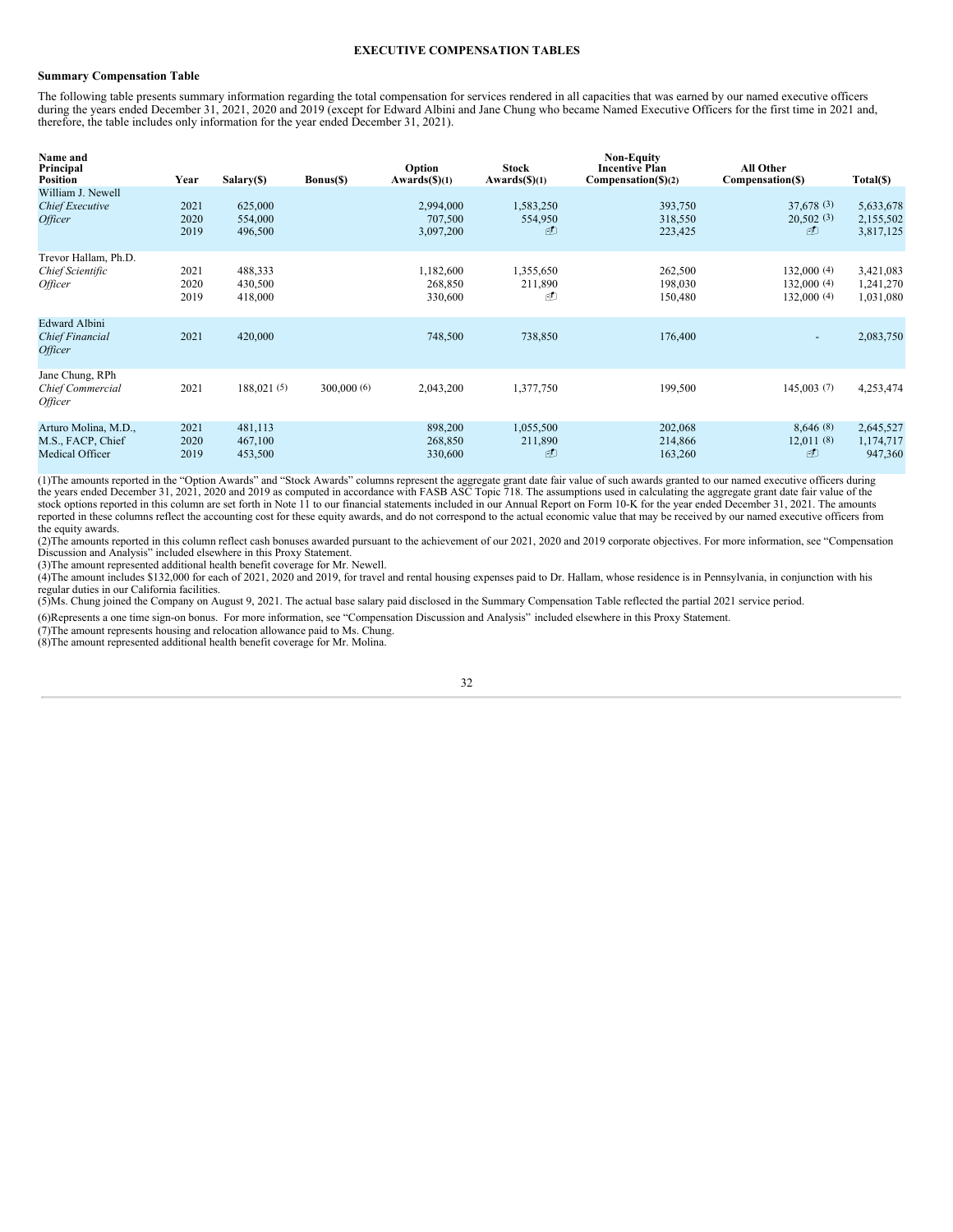### **Grants of Plan-Based Awards During Fiscal Year 2021**

The following table presents information related to grants of plan-based awards to our Named Executive Officers during 2021.

| Name                               | <b>Grant Date</b>        | <b>Estimated Future</b><br><b>Pavouts Under</b><br><b>Non-Equity</b><br><b>Incentive Plan</b><br>Awards (\$)<br>Target <sub>(1)</sub> | <b>All Other Stock Awards:</b><br><b>Number of Shares of Stock</b><br>or Units<br>$(\#)(2)$ | <b>All Other Stock</b><br><b>Option Awards:</b><br><b>Number of Securities</b><br><b>Underlying Options</b><br>$(\#)(3)$ | <b>Exercise or Base</b><br><b>Price of Option</b><br>Awards<br>(\$/Share) | <b>Grant Date Fair</b><br><b>Value of Stock</b><br>and Option<br>Awards (\$)(4) |
|------------------------------------|--------------------------|---------------------------------------------------------------------------------------------------------------------------------------|---------------------------------------------------------------------------------------------|--------------------------------------------------------------------------------------------------------------------------|---------------------------------------------------------------------------|---------------------------------------------------------------------------------|
| William J. Newell                  | 03/05/2021               | 375,000(5)                                                                                                                            | 75,000                                                                                      | 200,000                                                                                                                  | 21.11                                                                     | 4,577,250                                                                       |
| Trevor Hallam, Ph.D.               | 03/05/2021<br>04/16/2021 | 250,000(6)                                                                                                                            | 50,000<br>15,000                                                                            | 60,000<br>20,000                                                                                                         | 21.11<br>20.01                                                            | 2,538,250                                                                       |
| <b>Edward Albini</b>               | 03/05/2021               | 168,000(7)                                                                                                                            | 35,000                                                                                      | 50,000                                                                                                                   | 21.11                                                                     | 1,487,350                                                                       |
| Jane Chung, RPh                    | 08/09/2021               | 190,000(8)                                                                                                                            | 75,000                                                                                      | 160,000                                                                                                                  | 18.37                                                                     | 3,420,950                                                                       |
| Arturo Molina, M.D.,<br>M.S., FACP | 03/05/2021               | 192,445(9)                                                                                                                            | 50,000                                                                                      | 60,000                                                                                                                   | 21.11                                                                     | 1,953,700                                                                       |

(1)Amounts represent the "Target" amount of each award. There is no threshold or maximum value for these awards. For more information, see "Compensation Discussion and Analysis" included elsewhere in this Proxy Statement.

(2)The amounts shown in this column represent restricted stock units granted under our 2018 Equity Incentive Plan, which generally vest annually over four years (with 25% vesting annually) other than with respect to Ms. Chung, who received her stock award grants under 2021 Equity Inducement Plan.

(3)The amounts shown in this column represent stock options granted under our 2018 Equity Incentive Plan, which generally vest monthly over four years other than with respect to Ms. Chung, who received her stock option grant under 2021 Equity Inducement Plan upon joining us and which vests with respect to 25% of the shares subject to the options on the first anniversary of the grant date, and the rema

(4)The amounts shown in this column represent the aggregate grant date fair value of such awards as computed in accordance with FASB ASC Topic 718. The assumptions used in<br>calculating the aggregate grant date fair value of for the year ended December 31, 2021. The amounts reported in this column reflect the accounting cost for these equity awards, and do not correspond to the actual economic value that may be received by our named executive officers from the equity awards.

(5)On March 3, 2022, the Compensation Committee awarded William J. Newell a performance bonus of \$393,750 based upon achievement of our 2021 performance goals.

(6)On March 3, 2022, the Compensation Committee awarded Trevor Hallam, Ph.D. a performance bonus of \$262,500 based upon achievement of our 2021 performance goals.

(7)On March 3, 2022, the Compensation Committee awarded Edward Albini a performance bonus of \$176,400 based upon achievement of our 2021 performance goals.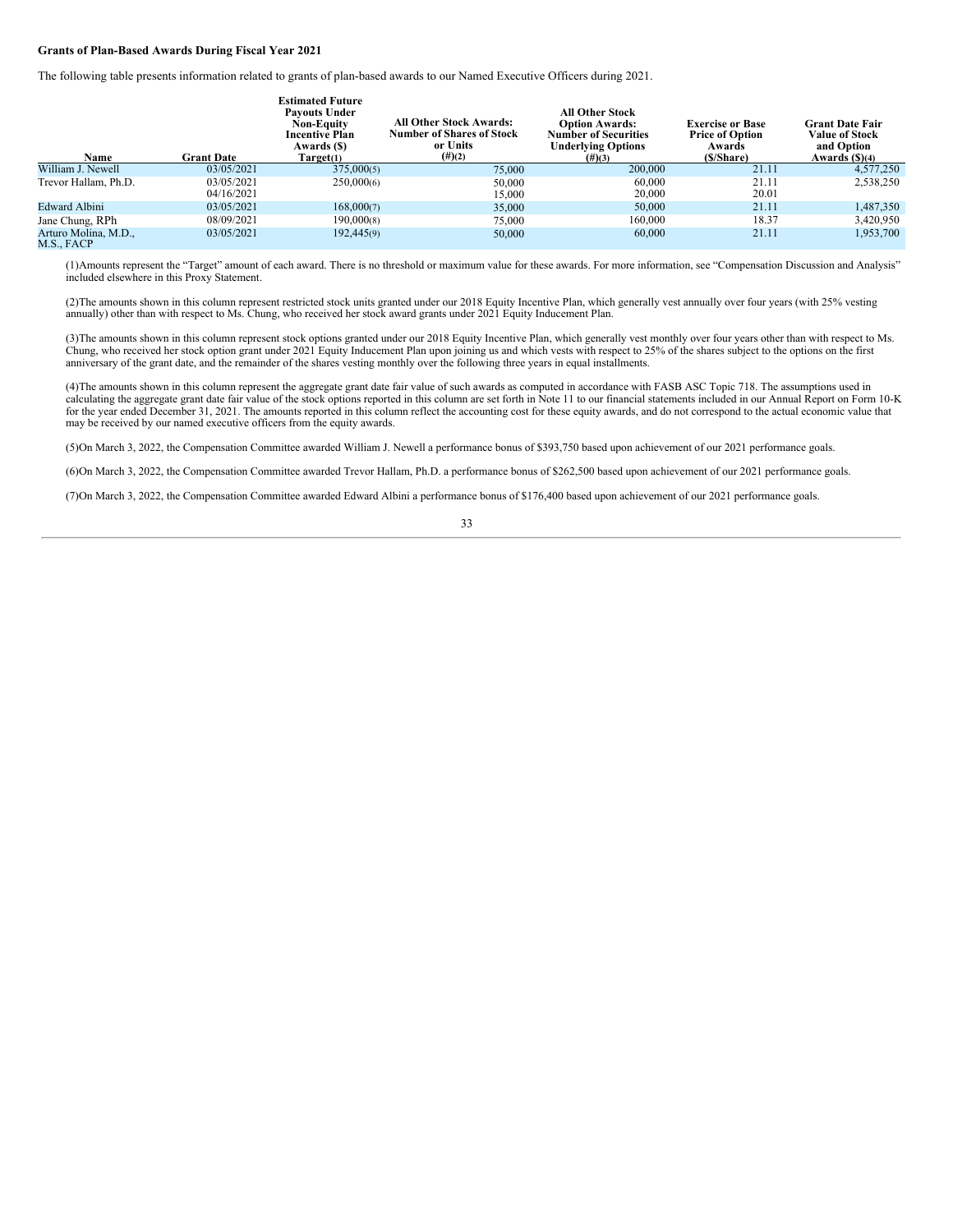(8)On March 3, 2022, the Compensation Committee awarded Jane Chung, RPh a performance bonus of \$199,500 based upon achievement of our 2021 performance goals.

(9)On March 3, 2022, the Compensation Committee awarded Arturo Molina, M.D., M.S., FACP a performance bonus of \$202,068 based upon achievement of our 2021 performance goals.

# **2021 Outstanding Equity Awards at Fiscal Year-End Table**

The following table presents, for each of our named executive officers, information regarding outstanding stock options held as of December 31, 2021.

|                      | <b>Option Awards</b>  |                                                                                                         |                                                                                                    |                                                  |                                     |                       | <b>Stock Awards</b><br><b>Number</b>                                            |                                                                                                 |
|----------------------|-----------------------|---------------------------------------------------------------------------------------------------------|----------------------------------------------------------------------------------------------------|--------------------------------------------------|-------------------------------------|-----------------------|---------------------------------------------------------------------------------|-------------------------------------------------------------------------------------------------|
| Name                 | Grant<br>Date         | Number of<br><b>Securities</b><br>Underlying<br><b>Unexercised</b><br>Options (#)<br><b>Exercisable</b> | Number of<br><b>Securities</b><br>Underlying<br><b>Unexercised</b><br>Options (#)<br>Unexercisable | Option<br><b>Exercise</b><br>Price<br><b>(S)</b> | Option<br><b>Expiration</b><br>Date | Grant<br>Date         | of Units<br>of Stock<br>That<br>Have<br><b>Not</b><br><b>Vested</b><br>$^{(#)}$ | Market<br>Value of<br><b>Units of</b><br><b>Stock</b><br>That<br><b>Have Not</b><br>Vested (\$) |
| William J. Newell    |                       |                                                                                                         |                                                                                                    |                                                  |                                     |                       |                                                                                 |                                                                                                 |
|                      | $03/05/2021$ (1)(3)   |                                                                                                         | 8,228                                                                                              | 21.110                                           | 03/04/2031                          | $03/05/2021$ (1)(4)   | 75,000                                                                          | 1,583,250                                                                                       |
|                      | $03/05/2021$ (1)(3)   | 37,500                                                                                                  | 154,272                                                                                            | 21.110                                           | 03/04/2031                          |                       |                                                                                 |                                                                                                 |
|                      | $01/29/2020$ $(1)(3)$ |                                                                                                         | 2,914                                                                                              | 10.090                                           | 01/28/2030                          | 01/29/2020(1)(4)      | 41,250                                                                          | 416,213                                                                                         |
|                      | $01/29/2020$ $(1)(3)$ | 59,895                                                                                                  | 62,191                                                                                             | 10.090                                           | 01/28/2030                          |                       |                                                                                 |                                                                                                 |
|                      | $01/29/2019$ (1)(3)   |                                                                                                         | 9,271                                                                                              | 10.450                                           | 01/28/2029                          |                       |                                                                                 |                                                                                                 |
|                      | $01/29/2019$ (1)(3)   | 324,479                                                                                                 | 111,250                                                                                            | 10.450                                           | 01/28/2029                          |                       |                                                                                 |                                                                                                 |
|                      | $09/26/2018$ (1)(3)   | 26,664                                                                                                  | 6,666                                                                                              | 15.000                                           | 09/25/2028                          |                       |                                                                                 |                                                                                                 |
|                      | 09/26/2018 (1)(3)     | 342,653                                                                                                 | 78,562                                                                                             | 15.000                                           | 09/25/2028                          |                       |                                                                                 |                                                                                                 |
|                      | 09/28/2015 (2)        | 8,347                                                                                                   | $\overline{a}$                                                                                     | 11.979                                           | 09/27/2025                          |                       |                                                                                 |                                                                                                 |
|                      | 09/28/2015 (2)        | 50,717                                                                                                  | ÷.                                                                                                 | 11.979                                           | 09/27/2025                          |                       |                                                                                 |                                                                                                 |
|                      | 09/28/2015 (2)        | 13,774                                                                                                  | $\blacksquare$                                                                                     | 11.979                                           | 09/27/2025                          |                       |                                                                                 |                                                                                                 |
|                      |                       |                                                                                                         |                                                                                                    |                                                  |                                     |                       |                                                                                 |                                                                                                 |
| Trevor Hallam, Ph.D. |                       |                                                                                                         |                                                                                                    |                                                  |                                     |                       |                                                                                 |                                                                                                 |
|                      |                       |                                                                                                         |                                                                                                    |                                                  |                                     |                       |                                                                                 |                                                                                                 |
|                      | $04/16/2021$ (1)(3)   | $\overline{a}$                                                                                          | 1,041                                                                                              | 20.010                                           | 04/15/2031                          | $04/16/2021$ $(1)(4)$ | 15,000                                                                          | 300,150                                                                                         |
|                      | 04/16/2021 (1)(3)     | 3,333                                                                                                   | 15,626                                                                                             | 20.010                                           | 04/15/2031                          |                       |                                                                                 |                                                                                                 |
|                      | $03/05/2021$ (1)(3)   | 11,250                                                                                                  | 40,737                                                                                             | 21.110                                           | 03/04/2031                          | 03/05/2021 (1)(4)     | 50,000                                                                          | 1,055,500                                                                                       |
|                      | $03/05/2021$ (1)(3)   |                                                                                                         | 8,013                                                                                              | 21.110                                           | 03/04/2031                          |                       |                                                                                 |                                                                                                 |
|                      | $01/29/2020$ $(1)(3)$ | $\overline{a}$                                                                                          | 9,875                                                                                              | 10.090                                           | 01/28/2030                          | $01/29/2020$ $(1)(4)$ | 15,750                                                                          | 158,918                                                                                         |
|                      | $01/29/2020$ (1)(3)   | 22,760                                                                                                  | 14,865                                                                                             | 10.090                                           | 01/28/2030                          |                       |                                                                                 |                                                                                                 |
|                      | $01/29/2019$ (1)(3)   |                                                                                                         | 990                                                                                                | 10.450                                           | 01/28/2029                          |                       |                                                                                 |                                                                                                 |
|                      | $01/29/2019$ (1)(3)   | 34,635                                                                                                  | 11,875                                                                                             | 10.450                                           | 01/28/2029                          |                       |                                                                                 |                                                                                                 |
|                      | 09/26/2018 (1)(3)     | 26,664                                                                                                  | 6,666                                                                                              | 15.000                                           | 09/25/2028                          |                       |                                                                                 |                                                                                                 |
|                      | $09/26/2018$ (1)(3)   | 134,492                                                                                                 | 30,525                                                                                             | 15.000                                           | 09/25/2028                          |                       |                                                                                 |                                                                                                 |
|                      | 09/28/2015 (2)        | 7,579                                                                                                   | $\overline{\phantom{a}}$                                                                           | 11.979                                           | 09/27/2025                          |                       |                                                                                 |                                                                                                 |
|                      | 09/28/2015 (2)        | 10,331                                                                                                  | ÷.                                                                                                 | 11.979                                           | 09/27/2025                          |                       |                                                                                 |                                                                                                 |
|                      | 09/28/2015 (2)        | 8,219                                                                                                   | $\blacksquare$                                                                                     | 11.979                                           | 09/27/2025                          |                       |                                                                                 |                                                                                                 |
|                      | 09/28/2015 (2)        | 7,207                                                                                                   | $\overline{a}$                                                                                     | 11.979                                           | 09/27/2025                          |                       |                                                                                 |                                                                                                 |
|                      | $02/27/2014$ (2)      | 15,631                                                                                                  | $\overline{a}$                                                                                     | 5.808                                            | 02/26/2024                          |                       |                                                                                 |                                                                                                 |
|                      | $02/27/2014$ (2)      | 9,152                                                                                                   | $\blacksquare$                                                                                     | 5.808                                            | 02/26/2024                          |                       |                                                                                 |                                                                                                 |
|                      | $02/14/2013$ (2)      | 6,343                                                                                                   | $\omega$                                                                                           | 5.808                                            | 02/13/2023                          |                       |                                                                                 |                                                                                                 |
|                      |                       |                                                                                                         |                                                                                                    |                                                  |                                     |                       |                                                                                 |                                                                                                 |
| <b>Edward Albini</b> |                       |                                                                                                         |                                                                                                    |                                                  |                                     |                       |                                                                                 |                                                                                                 |
|                      | $03/05/2021$ (1)(3)   |                                                                                                         | 7,388                                                                                              | 21.110                                           | 03/04/2031                          | $03/05/2021$ (1) (4)  | 35,000                                                                          | 738,850                                                                                         |
|                      | $03/05/2021$ (1)(3)   | 9,375                                                                                                   | 33,237                                                                                             | 21.110                                           | 03/04/2031                          |                       |                                                                                 |                                                                                                 |
|                      | $01/29/2020$ (1)(3)   |                                                                                                         | 9,875                                                                                              | 10.090                                           | 01/28/2030                          | 01/29/2020(1)(4)      | 15,750                                                                          | 158,918                                                                                         |
|                      | $01/29/2020$ (1)(3)   | 22,760                                                                                                  | 14,865                                                                                             | 10.090                                           | 01/28/2030                          |                       |                                                                                 |                                                                                                 |
|                      | $01/29/2019$ (1)(3)   | 34,635                                                                                                  | 11,875                                                                                             | 10.450                                           | 01/28/2029                          |                       |                                                                                 |                                                                                                 |
|                      | $01/29/2019$ $(1)(3)$ |                                                                                                         | 990                                                                                                | 10.450                                           | 01/28/2029                          |                       |                                                                                 |                                                                                                 |
|                      | $09/26/2018$ (1)(3)   | 78,255                                                                                                  | 17,547                                                                                             | 15.000                                           | 09/25/2028                          |                       |                                                                                 |                                                                                                 |
|                      | 09/26/2018 (1)(3)     | 26,664                                                                                                  | 6,666                                                                                              | 15.000                                           | 09/25/2028                          |                       |                                                                                 |                                                                                                 |
|                      | 09/28/2015 (2)        | 881                                                                                                     |                                                                                                    | 11.979                                           | 09/27/2025                          |                       |                                                                                 |                                                                                                 |
|                      | 09/28/2015 (2)        | 2,911                                                                                                   | $\omega$                                                                                           | 11.979                                           | 09/27/2025                          |                       |                                                                                 |                                                                                                 |
|                      | $09/28/2015$ (2)      | 8,347                                                                                                   |                                                                                                    | 11.979                                           | 09/27/2025                          |                       |                                                                                 |                                                                                                 |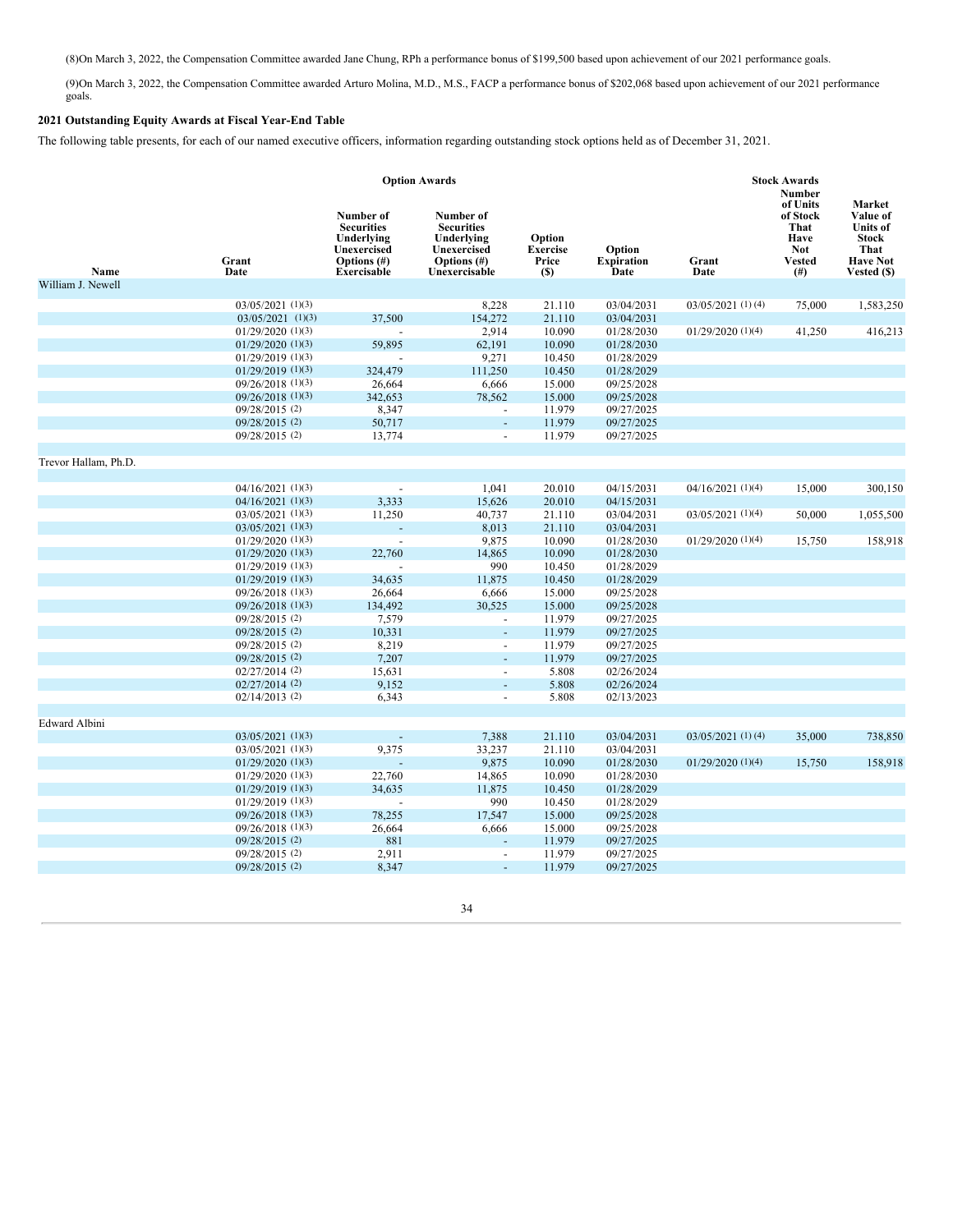| $09/28/2015$ (2) | 8.347  | $\overline{\phantom{0}}$ | 1.979 | 09/27/2025 |
|------------------|--------|--------------------------|-------|------------|
| $02/27/2014$ (2) | 15,539 | $\sim$                   | 5.808 | 02/26/2024 |
| $02/14/2013$ (2) | 45.698 | $\overline{\phantom{0}}$ | 5.808 | 02/13/2023 |
|                  |        |                          |       |            |

| Jane Chung, RPh            |                     |                          |         |          |            |                     |        |           |
|----------------------------|---------------------|--------------------------|---------|----------|------------|---------------------|--------|-----------|
|                            |                     |                          |         |          |            |                     |        |           |
|                            | 08/09/2021(5)(3)    | $\sim$                   | 160,000 | \$18.370 | 08/08/2031 | 08/09/2021(5)(4)    | 75,000 | 1,377,750 |
|                            |                     |                          |         |          |            |                     |        |           |
| Arturo Molina, M.D., M.S., |                     |                          |         |          |            |                     |        |           |
| <b>FACP</b>                |                     |                          |         |          |            |                     |        |           |
|                            |                     |                          |         |          |            |                     |        |           |
|                            | $03/05/2021$ (1)(3) | 11,250                   | 40,737  | 21.110   | 03/04/2031 | $03/05/2021$ (1)(4) | 50,000 | 1,055,500 |
|                            | $03/05/2021$ (1)(3) | $\overline{\phantom{0}}$ | 8,013   | 21.110   | 03/04/2031 |                     |        |           |
|                            | $01/29/2020$ (1)(3) | $\overline{\phantom{a}}$ | 9,875   | 10.090   | 01/28/2030 | 01/29/2020(1)(4)    | 15,750 | 158,918   |
|                            | $01/29/2020$ (1)(3) | 22,760                   | 14,865  | 10.090   | 01/28/2030 |                     |        |           |
|                            | $01/29/2019$ (1)(3) | 34,635                   | 11,875  | 10.450   | 01/28/2029 |                     |        |           |
|                            | $01/29/2019$ (1)(3) |                          | 990     | 10.450   | 01/28/2029 |                     |        |           |
|                            | $09/26/2018$ (1)(3) | 99,239                   | 22,389  | 15,000   | 09/25/2028 |                     |        |           |
|                            | $09/26/2018$ (1)(3) | 26,664                   | 6,666   | 15.000   | 09/25/2028 |                     |        |           |
|                            | $02/24/2016$ (2)    | 91,007                   | $\sim$  | 14.157   | 02/23/2026 |                     |        |           |
|                            | $02/24/2016$ (2)    | 7,063                    | $\sim$  | 14.157   | 02/23/2026 |                     |        |           |

(1)Equity award was granted under our 2018 Equity Incentive Plan.

(2)Equity award was granted under our 2004 Stock Plan.

(3)1/48th of the option vests on each monthly anniversary of the vesting commencement date, subject to the executive's continued service other than with respect to Ms. Chung, who received her stock option grant under 2021 and the remainder of the shares vesting monthly over the following three years in equal installments.

(4)1/4th of the RSUs vests on each annual anniversary of the vesting commencement date, subject to the executive's continued service.

(5)Equity award was granted under our 2021 Equity Inducement Plan.

# **Stock Option Exercises and Stock Vested During Fiscal Year 2021**

The following table presents, for each of our Named Executive Officers, the number of shares of our common stock acquired and the aggregate value realized upon the exercise of stock options during the fiscal year ended December 31, 2021.

|                                    | <b>Option Awards</b>                                |                                                   | <b>Stock Awards</b>                                  |                                                  |  |  |
|------------------------------------|-----------------------------------------------------|---------------------------------------------------|------------------------------------------------------|--------------------------------------------------|--|--|
|                                    | <b>Number of Shares</b><br>Acquired on Exercise (#) | Value<br><b>Realized on</b><br>Exercise $(S)$ (1) | <b>Number of Shares Acquired on</b><br>Vesting $(f)$ | Value<br><b>Realized on</b><br>Vesting $($ ) (2) |  |  |
| William J. Newell                  |                                                     | $\overline{\phantom{a}}$                          | 39,003                                               | 790,178                                          |  |  |
| Trevor Hallam, Ph.D.               | 21,798                                              | 467.168                                           | 16,269                                               | 328,183                                          |  |  |
| Edward Albini                      | $\overline{\phantom{0}}$                            | $\overline{\phantom{a}}$                          | 12,424                                               | 254,244                                          |  |  |
| Jane Chung, RPh                    | $\overline{\phantom{a}}$                            | $\overline{\phantom{a}}$                          |                                                      |                                                  |  |  |
| Arturo Molina, M.D., M.S.,<br>FACP | $\overline{\phantom{0}}$                            | $\overline{\phantom{a}}$                          | 13,859                                               | 281,839                                          |  |  |

(1)The value realized on exercise reflects the difference between the fair market value of our common stock at the time of exercise on the exercise date and the exercise price of the option. Amounts shown are presented on an aggregate basis for all exercises that occurred during the fiscal year ended December 31, 2021.

(2)The aggregate value realized upon the vesting of an RSU represents the aggregate market price of the shares of our common stock on the date of vesting.

# **Pension Benefit Plans and Deferred Compensation Plans**

We do not currently offer, nor do we have plans to offer, defined benefit pension plans or any non-qualified deferred compensation plans to our Named Executive Officers. Our Named Executive Officers are eligible to participate in our Section 401(k) retirement savings plan on the same basis as our other employees.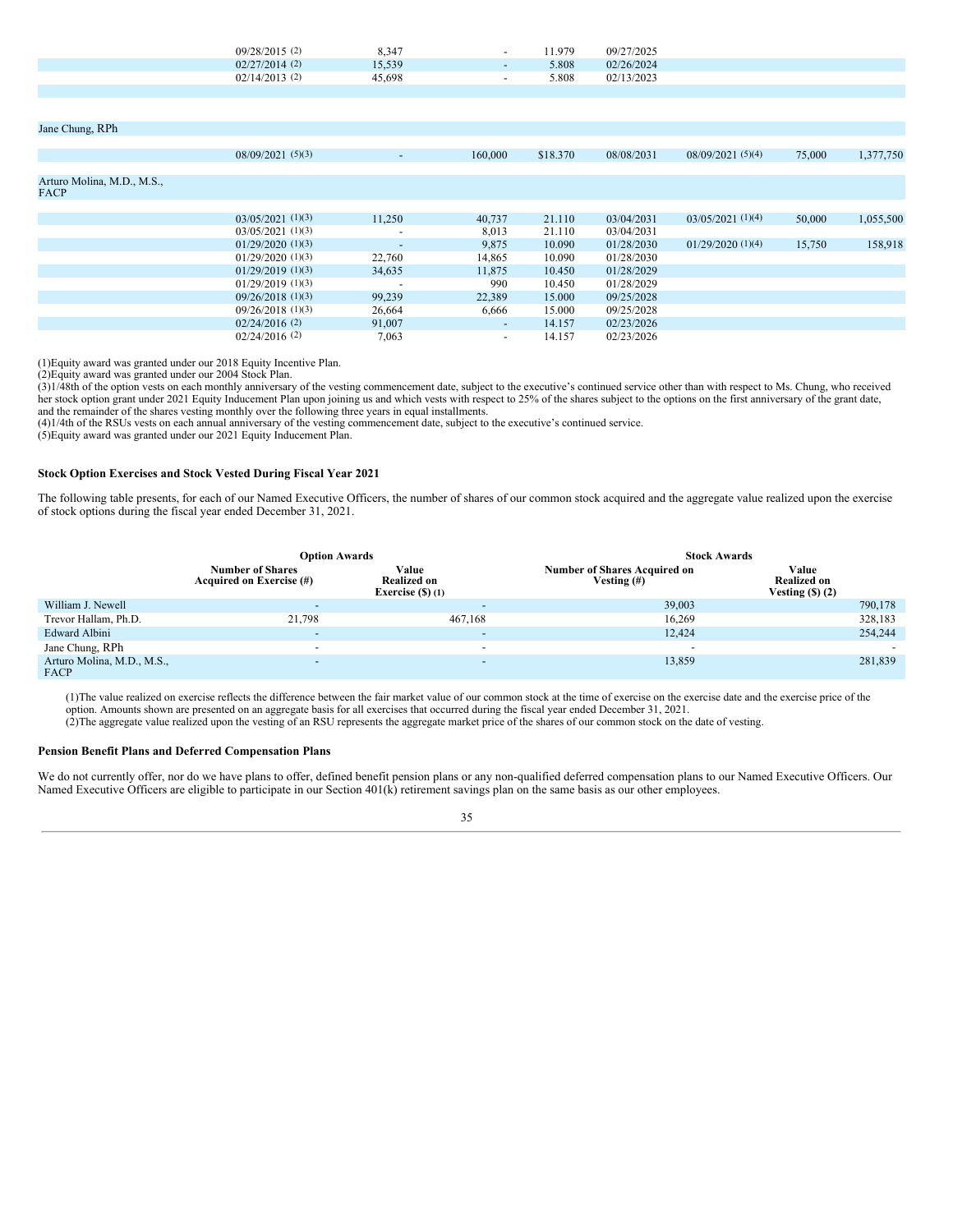### **Potential Payments upon Termination or Change in Control**

In the table below, we have estimated the potential cost to us of the compensation to which each Named Executive Officer would be entitled to upon termination or a change of control, assuming that the triggering event took place on December 31, 2021.

|                                 | <b>Termination without Cause or for Good Reason</b>                                              |                            |                                      |                                             |            |                                | <b>Termination in Connection with a Change in Control</b> |                                       |                                             |            |  |
|---------------------------------|--------------------------------------------------------------------------------------------------|----------------------------|--------------------------------------|---------------------------------------------|------------|--------------------------------|-----------------------------------------------------------|---------------------------------------|---------------------------------------------|------------|--|
| <b>Named Executive Officer</b>  | Cash<br><b>Payments</b><br>(S)(1)                                                                | Bonus<br>Payment<br>(S)(2) | Contin-<br>uation of<br>Benefits(\$) | Value of Accel-<br>erated Vesting(3)<br>(S) | Total (\$) | <b>Cash Payments</b><br>(S)(1) | <b>Bonus</b><br>Payment<br>(S)(2)                         | Contin-<br>uation of<br>Benefits (\$) | Value of Accel-<br>erated Vesting<br>(S)(3) | Total (\$) |  |
| William J. Newell               | 937,500                                                                                          | 393,750                    | 47,724                               | 1.725.639                                   | 3.104.613  | 937,500                        | 562,500                                                   | 47,724                                | 2,575,561                                   | 4,123,285  |  |
| Trevor Hallam, Ph.D.            | 610.417                                                                                          | 262,500                    | $\overline{\phantom{a}}$             | 712.135                                     | 1.585.052  | 610,417                        | 312,500                                                   |                                       | 1,377,057                                   | 2,299,973  |  |
| <b>Edward Albini</b>            | 525,000                                                                                          | 176,400                    | 14.062                               | 544,735                                     | 1,260,197  | 525,000                        | 210,000                                                   | 14,062                                | 930,657                                     | 1,679,719  |  |
| Jane Chung, RPh                 | 593,750                                                                                          | 199,500                    | 15.991                               | 279,000                                     | 1.088.241  | 593,750                        | 237,500                                                   | 15.991                                | 1.116.000                                   | 1,963,241  |  |
| Arturo Molina, M.D., M.S., FACP | 601.391                                                                                          | 202,068                    | 39,770                               | 656.335                                     | 1.499.564  | 601.391                        | 240,557                                                   | 39,770                                | 1,153,857                                   | 2,035,574  |  |
|                                 | (1) The amount related was determined based on the base salaries in effect on December 31, 2021. |                            |                                      |                                             |            |                                |                                                           |                                       |                                             |            |  |

(2)The bonus payment amount was determined based on target bonus amounts for 2021.

(3)The value of accelerated vesting is calculated based on the per share closing price of our common stock as of December 31, 2021 less, if applicable, the exercise price of each outstanding stock option.

#### **EQUITY COMPENSATION PLAN INFORMATION**

<span id="page-39-0"></span>The following table presents information as of December 31, 2021 with respect to compensation plans under which shares of our common stock may be issued.

| Plan category                                                 | <b>Number of securities</b><br>to be issued upon<br>exercise of<br>outstanding options,<br>warrants and rights |  | Weighted-average<br>exercise price of<br>outstanding options,<br>warrants and rights<br>(1) | <b>Number of securities</b><br>remaining available<br>for future issuance<br>under equity<br>compensation plans<br>(3) |  |
|---------------------------------------------------------------|----------------------------------------------------------------------------------------------------------------|--|---------------------------------------------------------------------------------------------|------------------------------------------------------------------------------------------------------------------------|--|
| Equity compensation plans approved by security holders        | 8,513,528(2)                                                                                                   |  | 13.60                                                                                       | 1,957,892                                                                                                              |  |
| Equity compensation plans not approved by security<br>Holders | 530,000(4)                                                                                                     |  | 19.14                                                                                       | 220,000(5)                                                                                                             |  |
| Total                                                         | 9,043,528                                                                                                      |  | 13.93                                                                                       | 2,177,892                                                                                                              |  |

(1)The weighted-average exercise price does not reflect the shares that will be issued in connection with the settlement of restricted stock units (RSUs), since RSUs have no exercise price. (2)Includes our 2004 Stock Plan and our 2018 Equity Incentive Plan (2018 EIP). Excludes purchase rights accruing under our 2018 Employee Stock Purchase Plan (2018 ESPP). (3)There are no shares of common stock available for issuance under our 2004 Plan, but the plan will continue to govern the terms of stock options granted thereunder. Any shares of common stock that are subject to outstanding awards under the 2004 Plan that are issuable upon the exercise of stock options that expire or become unexercisable for any reason without having been exercised in full will generally become available for future grant and issuance under our 2018 EIP. In addition, this includes 1,284,641 shares of common stock that remain available for grant under our 2018 EIP and 673,251 shares of common stock that remain available for purchase under the 2018 ESPP. Additionally, the number of shares reserved for issuance under our 2018 EIP will increase automatically on January 1 of each of 2019 through 2028 by the number of shares equal to the lesser of 5% of the aggregate number of outstanding shares of our common stock as of the immediately preceding December 31, or a number as may be determined by our Board of Directors. Pursuant to this provision, the number of shares reserved for grant and issuance under our 2018 EIP increased by 2,316,303, 2,287,605, 1,154,948, and 1,142,409 shares, respectively, on January 1, 2022, 2021, 2020 and 2019. Similarly, the number of shares of a hares equal to the lesser of 1% of of outstanding shares of our common stock as of the immediately preceding December 31, or a number of shares as may be determined by our Board of Directors. Pursuant to this provision, the number of shares reserved for grant and issuance under our 2018 ESPP increased by 463,260, 457,521, 230,989 and 228,481 shares, respectively, on January 1, 2022, 2021, 2020 and 2019.

(4)Includes our 2021 Equity Inducement Plan.

(5)Reflects shares of common stock that remain available for grant under our 2021 Equity Inducement Plan.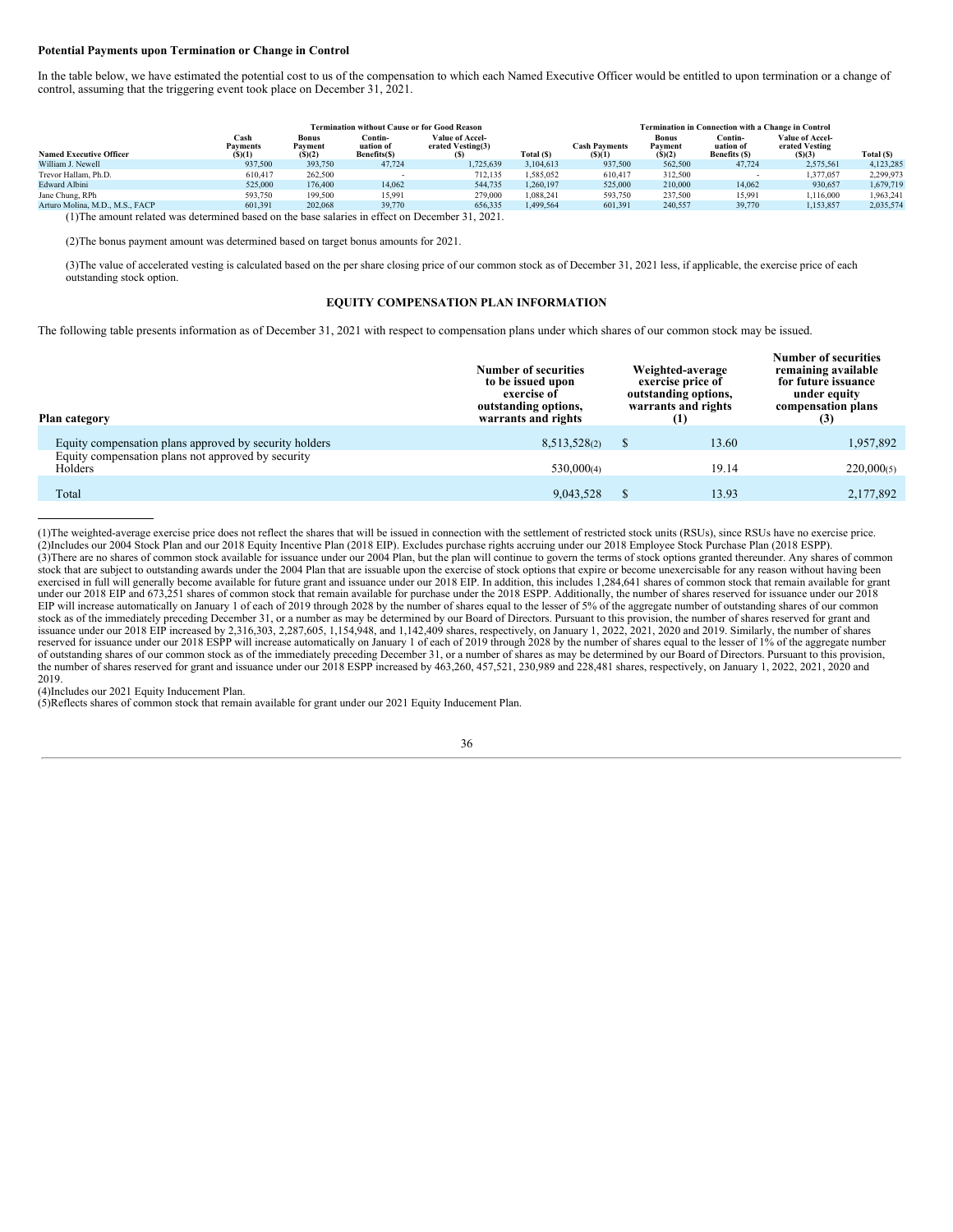# **PROPOSAL NO. 3**

# **ADVISORY VOTE ON EXECUTIVE COMPENSATION**

<span id="page-40-0"></span>In accordance with Section 14A of the Exchange Act, we are including in this proxy statement the opportunity for our stockholders to vote to approve, on a non-binding, advisory basis, the compensation of our named executive officers as disclosed in this proxy statement. This non-binding advisory vote is commonly referred to as a "say on pay" vote. We are requesting that stockholders vote, in an advisory capacity, on our named executive officer compensation as disclosed in the "Executive Compensation" section of this proxy statement at the Annual Meeting.

We strongly encourage stockholders to review the information contained in the "Executive Compensation—Compensation Discussion and Analysis" section of this proxy statement for additional details on our compensation of our Named Executive Officers, including our compensation philosophy and objectives, as well as the processes the Compensation Committee used to determine the structure and amounts of the compensation of our Named Executive Officers. The Compensation Committee and the Board believe that these policies and procedures are effective in implementing our compensation philosophy and in achieving its goals. We are asking you to indicate your support for the compensation of our Named Executive Officers as described in this Proxy Statement. This vote is not intended to address any specific item of compensation, but rather the overall compensation of our Named Executive Officers and the philosophy, policies and practices described in this Proxy Statement.

> "RESOLVED, that our stockholders approve, on a non-binding advisory basis, the compensation of the named executive officers, as disclosed in the proxy statement pursuant to Item 402 of Regulation S-K, including the Compensation Discussion and Analysis, the compensation tables and narrative discussion and the other related disclosures."

While the results of this advisory vote are not binding, the Compensation Committee will consider the outcome of the vote in deciding whether to take any action as a result of the vote and when making future compensation decisions for our named executive officers.

# **OUR BOARD OF DIRECTORS RECOMMENDS A VOTE** *"FOR"* **APPROVAL OF PROPOSAL NO. 3**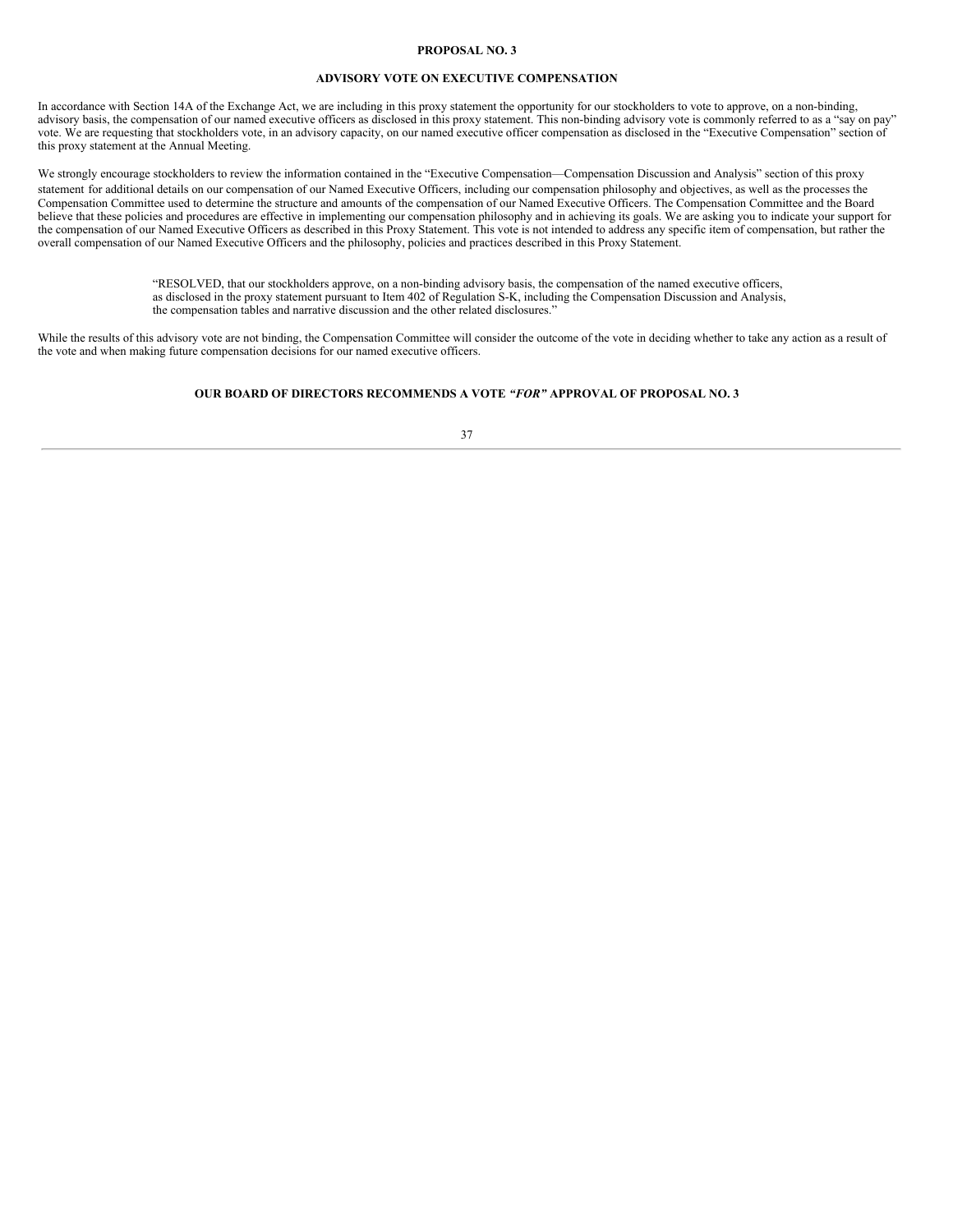# **PROPOSAL NO. 4**

# **ADVISORY VOTE ON THE FREQUENCY OF THE VOTE ON EXECUTIVE COMPENSATION**

<span id="page-41-0"></span>As discussed above in Proposal No. 3, legislation and related SEC regulations require that we provide stockholders with the opportunity to vote, on a non-binding, advisory basis, for their preference as to how frequently to vote on future advisory votes on the compensation of our named executive officers as disclosed in accordance with the compensation disclosure rules of the SEC (such as provided in Proposal 3). Stockholders may indicate whether they would prefer that we conduct future advisory votes on executive compensation once every one, two, or three years. Stockholders also may abstain from casting a vote on this proposal.

We recommend voting on the frequency for the Say-on-Pay vote every year. Our Board believes that an advisory vote every year will provide our stockholders the ability to evaluate the effectiveness of our overall compensation philosophy, policies and practices in the context of our business results for such year and on a timelier basis. An annual advisory vote is also consistent with our goal to seek input from, and engage in discussion with, our stockholders on corporate governance matters and our compensation philosophy, policies and practices for our named executive officers.

This vote is advisory, which means that the vote on executive compensation is not binding on the Company, our Board or the Compensation Committee. We recognize that our stockholders may have different views as to the best approach for our Company, and therefore we look forward to hearing from our stockholders as to their preferences on the frequency of an advisory vote on executive compensation. Our Board and Compensation Committee will take into account the outcome of the vote; however, when considering the frequency of future advisory votes on executive compensation, our Board may decide that it is in the best interests of our stockholders and the Company to hold an advisory vote on executive compensation more or less frequently than the frequency receiving the most votes cast by our stockholders.

### **OUR BOARD OF DIRECTORS RECOMMENDS A VOTE FOR "***ONE YEAR***" FOR PROPOSAL NO. 4 CERTAIN RELATIONSHIPS AND RELATED-PARTY TRANSACTIONS**

<span id="page-41-1"></span>From January 1, 2021 to the present, there have been no transactions, and there are currently no proposed transactions, in which the amount involved exceeds \$120,000 to which we or any of our subsidiaries was (or is to be) a party and in which any director, director nominee, executive officer, holder of more than 5% of our capital stock, or any immediate family member of or person sharing the household with any of these individuals, had (or will have) a direct or indirect material interest, except for payments set forth under "Proposal No. 1 Election of Class I Directors" and "Executive Compensation" above.

# **Policies and Procedures for Related-Person Transactions**

Our Board of Directors has adopted a written related-person transactions policy. Under this policy, our executive officers, directors, nominees for election as a director, beneficial owners of more than 5% of our common stock, and any members of the immediate family of and any entity affiliated with any of the foregoing persons, are not permitted to enter into a material related person transaction with us without the review and approval of our Audit Committee, or a Committee composed solely of independent directors in the event it is inappropriate for our Audit Committee to review such transaction due to a conflict of interest. The policy provides that any request for us to enter into a transaction with an executive officer, director, nominee for election as a director, beneficial owner of more than 5% of our common stock or with any of their immediate family members or affiliates in which the amount involved exceeds \$120,000 will be presented to our Audit Committee for review, consideration and approval. In approving or rejecting any such proposal, our Audit Committee will consider the relevant facts and circumstances available and deemed relevant to the Audit Committee, including, but not limited to, whether the transaction is on terms no less favorable than terms generally available to an unaffiliated third party under the same or similar circumstances and the extent of the related person's interest in the transaction.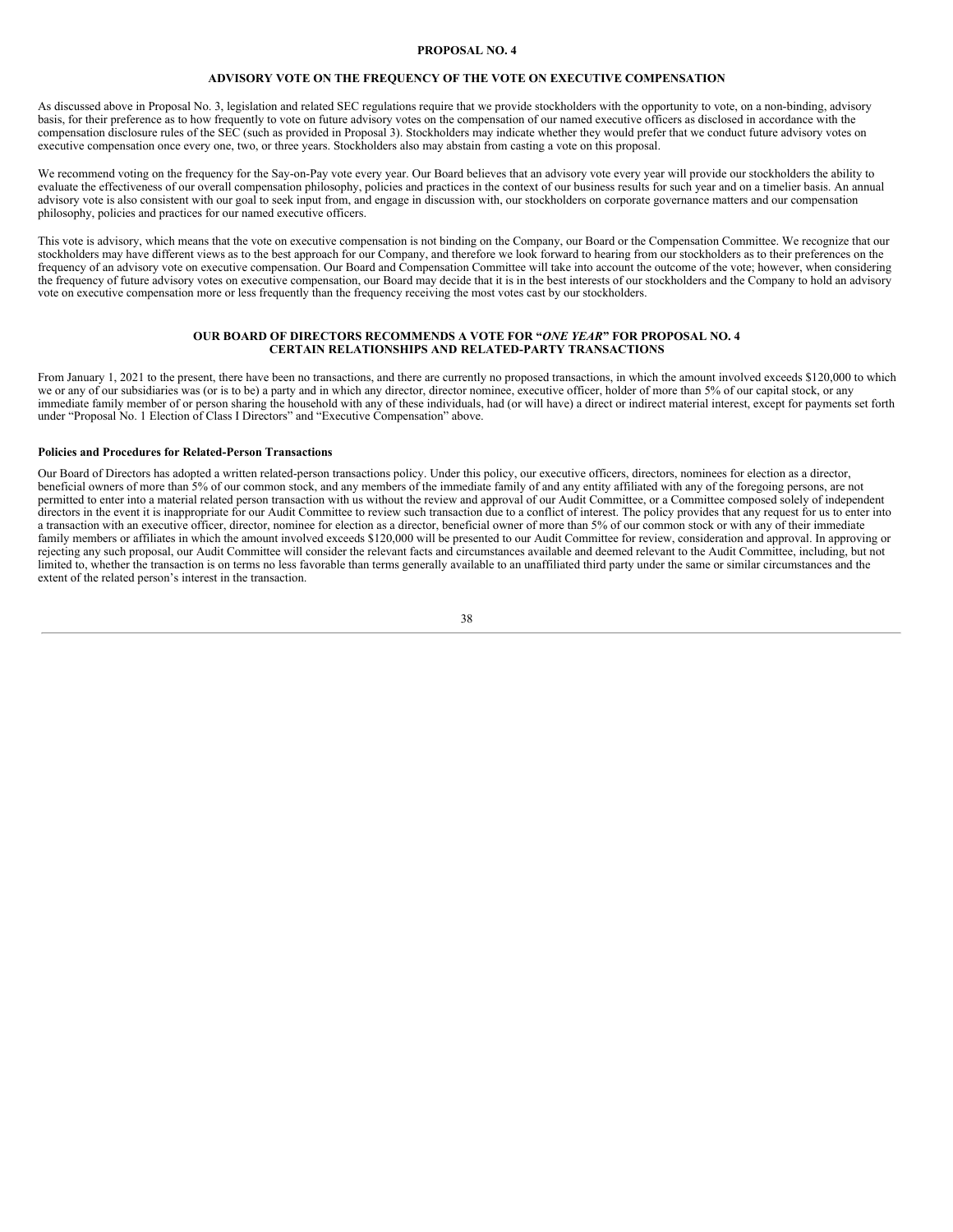### **ADDITIONAL INFORMATION**

### <span id="page-42-0"></span>**Stockholder Proposals to be Presented at Next Annual Meeting**

Requirements for Stockholder Proposals to be Brought Before an Annual Meeting. Our bylaws provide that for stockholder nominations to our Board of Directors or other proposals to be considered at an annual meeting of stockholders, the stockholder must give timely notice thereof in writing to the Corporate Secretary at Sutro Biopharma, Inc., 111 Oyster Point Boulevard, South San Francisco, California, 94080.

To be timely for our company's annual meeting of stockholders to be held in 2023 (2023 Annual Meeting), a stockholder's notice must be delivered to or mailed and received by our Corporate Secretary at our principal executive offices not earlier than the close of business on February 6, 2023, and not later than the close of business on March 8, 2023. A stockholder's notice to the Corporate Secretary must set forth as to each matter the stockholder proposes to bring before the 2023 Annual Meeting the information required by applicable law and our bylaws. However, if the date of the 2023 Annual Meeting is more than 30 days before or more than 70 days after the one-year anniversary of the date of our 2022 Annual Meeting, for the stockholder notice to be timely, it must be delivered to the Corporate Secretary at our principal executive offices not earlier than the close of business on the 120th day prior to the currently proposed annual meeting and not later than the close of business on the later of (1) the 90th day prior to such annual meeting or (2) the close of business on the 10th day following the day on which public announcement of the date of such meeting is first made by us.

Requirements for Stockholder Proposals to be Considered for Inclusion in our Proxy Materials. Stockholder proposals submitted pursuant to Rule 14a-8 under the Exchange Act and intended to be presented at our 2023 Annual Meeting must be received by us not later than December 24, 2022, in order to be considered for inclusion in our proxy materials for that meeting. A stockholder's notice to the Corporate Secretary must set forth as to each matter the stockholder proposes to bring before the 2022 Annual Meeting the information required by applicable law and our bylaws.

#### **Available Information**

The Annual Report on Form 10-K is also available at https://ir.sutrobio.com/.

#### **"Householding" – Stockholders Sharing the Same Address**

The SEC has adopted rules that permit companies and intermediaries (such as brokers) to implement a delivery procedure called "householding." Under this procedure, multiple stockholders who reside at the same address may receive a single copy of our Annual Report on Form 10-K and proxy materials, including the Notice of Internet Availability, unless the affected stockholder has provided other instructions. This procedure reduces printing costs and postage fees, and helps protect the environment as well.

We expect that a number of brokers with account holders who are our stockholders will be "householding" our Annual Report on Form 10-K and proxy materials, including the Notice of Internet Availability. A single Notice of Internet Availability and, if applicable, a single set of our Annual Report on Form 10-K and other proxy materials will be delivered to multiple stockholders sharing an address unless contrary instructions have been received from one or more of the affected stockholders. Once you have received notice from your broker that it will be "householding" communications to your address, "householding" will continue until you are notified otherwise or until you revoke your consent. Stockholders may revoke their consent at any time by contacting their broker. Stockholders may revoke their consent at any time by contacting American Stock Transfer & Trust Company, LLC, either by calling toll-free (800) 937-5449, or by writing to American Stock Transfer & Trust Company, LLC, Operations Center, 6201 15<sup>th</sup> Avenue, Brooklyn, New York 11219.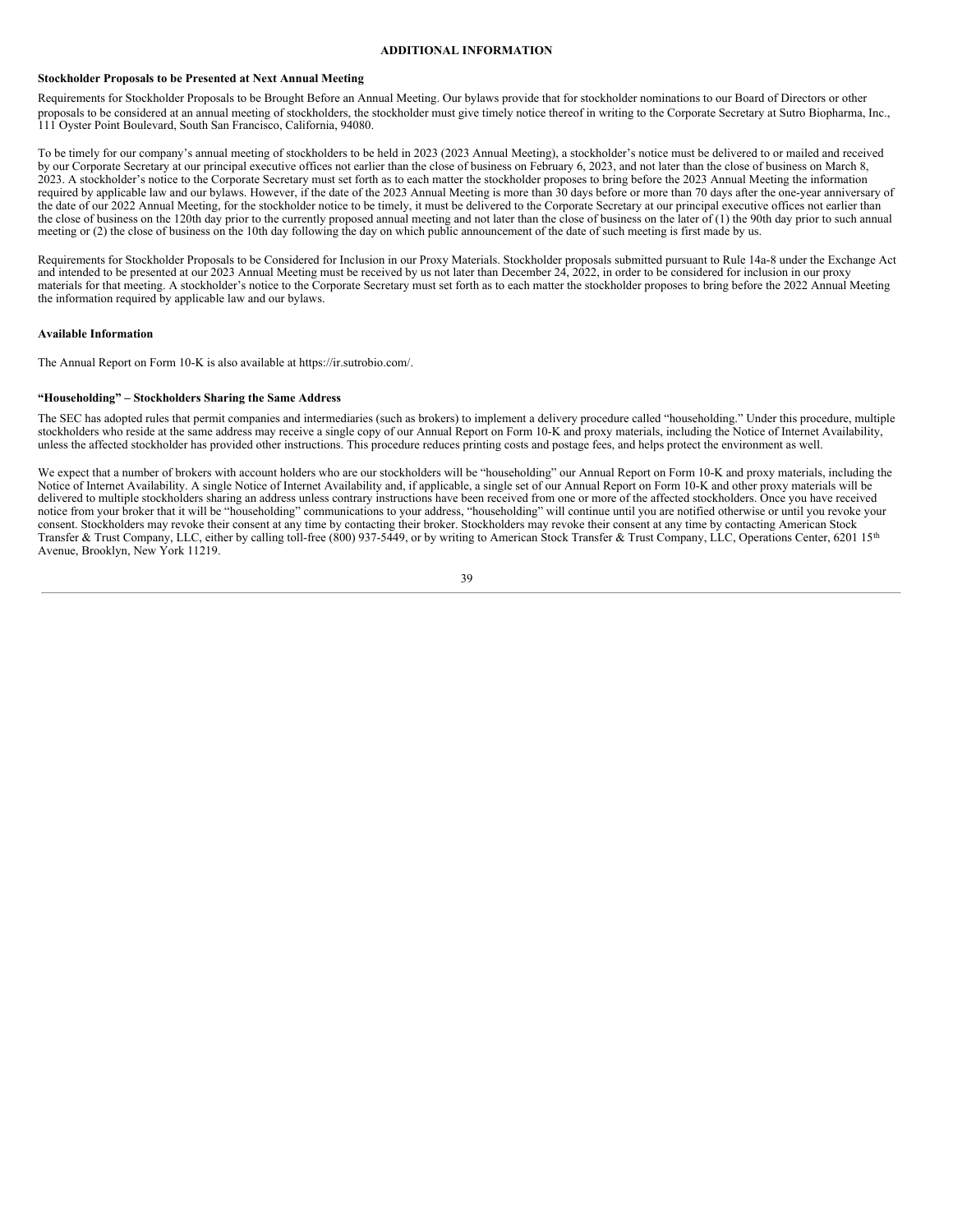Upon written or oral request, we will undertake to promptly deliver a separate copy of the Notice of Internet Availability and, if applicable, Annual Report on Form 10-K and other proxy materials to any stockholder at a shared address to which a single copy of any of those documents was delivered. To receive a separate copy of the Notice of Internet Availability and, if applicable, Annual Report on Form 10-K and other proxy materials, you may write our Investor Relations Department at Sutro Biopharma, Inc., 111 Oyster Point Boulevard, South San Francisco, California, 94080, Attn: Investor Relations, or call Annie Chang, Vice President, Investor Relations, at (650) 801-5728.

Any stockholders who share the same address and currently receive multiple copies of our Notice of Internet Availability or Annual Report on Form 10-K and other proxy materials who wish to receive only one copy in the future can contact their bank, broker or other holder of record to request information about "householding" or our Investor Relations Department at the address or telephone number listed above.

# **OTHER MATTERS**

<span id="page-43-0"></span>Our Board of Directors does not presently intend to bring any other business before the meeting and, so far as is known to the Board of Directors, no matters are to be brought before the meeting except as specified in the notice of the meeting. As to any business that may arise and properly come before the meeting, however, it is intended that proxies, in the form enclosed, will be voted in respect thereof in accordance with the judgment of the persons voting such proxies.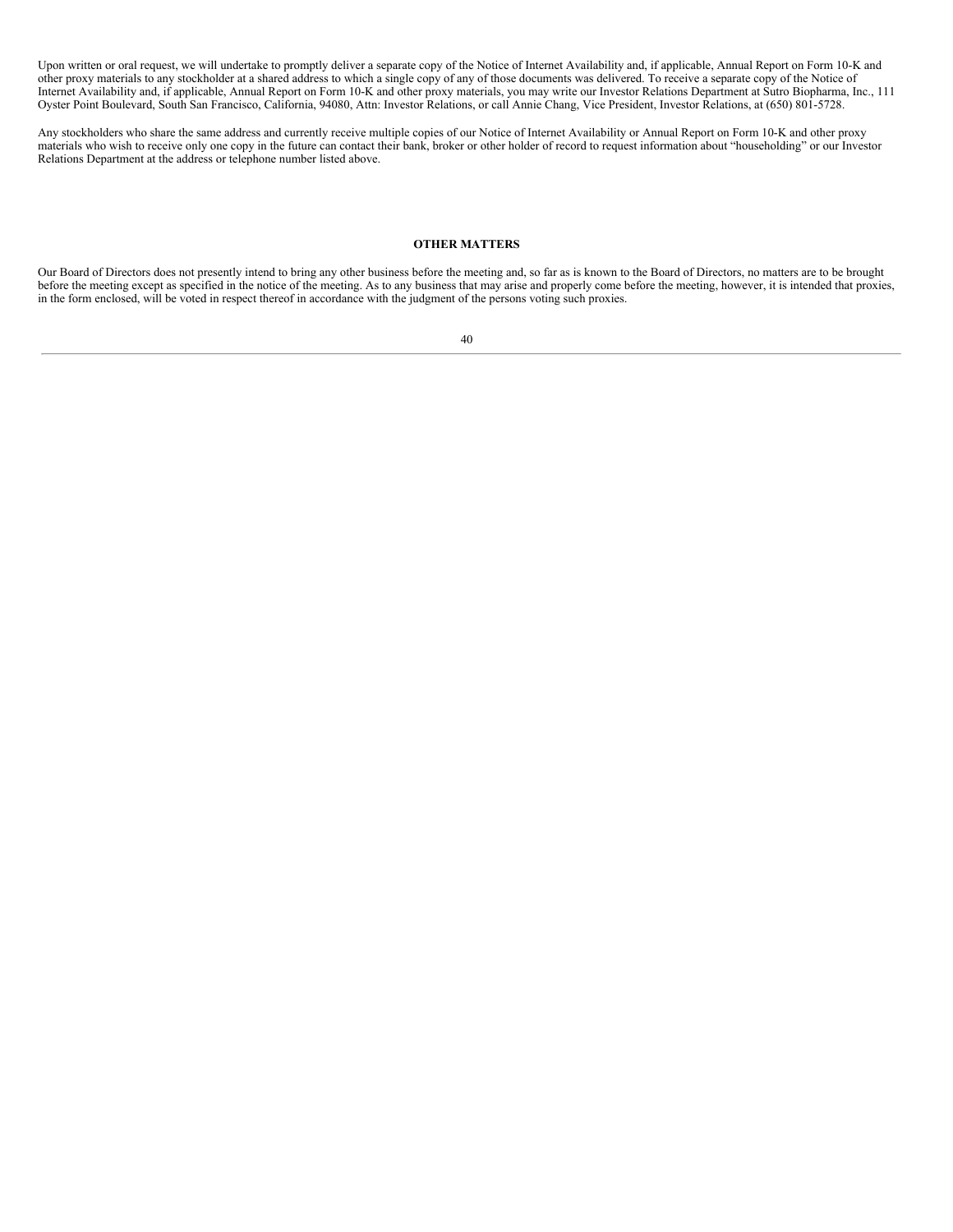



VIEW MATERIALS & VOTE<br>
USE TO THE VEHICLE AND CONSIDER THE GREATER BEFORE THE INTERNATION USE IN THIS PART WAS USED TO SERVER THE INTERNATION TO THE INTERNATION CONSIDERATION IN THE MATERIAL STATE IN THE MATERIAL CONSIDERA

information that is printed in the box marked by the arrow available and follow the linetnuclions.<br>Instructions. <br>NoTE BY PHONE - 1-800-630-6303<br>VOTE BY PHONE - 1-800-630-6303<br>We are your protect prince to framently voting

TO VOTE, MARK BLOCKS BELOW IN BLUE OR BLACK INK AS FOLLOWS:

| THIS PROXY CARD IS VALID ONLY WHEN SIGNED AND DATED.                                                                                                                                                                                                                                                                                                |                          |  |                 |          |                                 |                          |                                                                                                                                                          |  |                         |      | DETACH AND RETURN THIS PORTION ONLY |     |                 |         |  |
|-----------------------------------------------------------------------------------------------------------------------------------------------------------------------------------------------------------------------------------------------------------------------------------------------------------------------------------------------------|--------------------------|--|-----------------|----------|---------------------------------|--------------------------|----------------------------------------------------------------------------------------------------------------------------------------------------------|--|-------------------------|------|-------------------------------------|-----|-----------------|---------|--|
| The Board of Directors recommends you vote FOR<br>the following:                                                                                                                                                                                                                                                                                    |                          |  | For<br>All<br>н | All<br>Π | Withhold For All<br>Except<br>Ω |                          | To withhold authority to vote for any<br>individual nominac(s), mark "For All<br>Except" and write the number(s) of the<br>nominee(s) on the line below. |  |                         |      |                                     |     |                 |         |  |
| 1. Election of Directors                                                                                                                                                                                                                                                                                                                            |                          |  |                 |          |                                 |                          |                                                                                                                                                          |  |                         |      |                                     |     |                 |         |  |
| Nominees<br>01) Michael Dybbs, Ph.D.                                                                                                                                                                                                                                                                                                                | 02) John G. Freund, M.D. |  |                 |          | 03) Heidi Hunter                |                          |                                                                                                                                                          |  | 04) Jon Wigginton, N.D. |      |                                     |     |                 |         |  |
| The Board of Directors recommends you vote FOR proposals 2 and 3:                                                                                                                                                                                                                                                                                   |                          |  |                 |          |                                 |                          |                                                                                                                                                          |  |                         |      |                                     | For | Against Abstain |         |  |
| 2. To ratify the appointment of Ernst & Young LLP as our independent registered public accounting firm for the<br>fiscal year ending December 31, 2022.                                                                                                                                                                                             |                          |  |                 |          |                                 |                          |                                                                                                                                                          |  |                         |      | O                                   | о   | O               |         |  |
| 3. To approve, on a non-binding, advisory basis, the compensation of our named executive officers.                                                                                                                                                                                                                                                  |                          |  |                 |          |                                 |                          |                                                                                                                                                          |  |                         |      |                                     | ο   | ο               | O       |  |
| The Board of Directors recommends you vote 1 YEAR on the following proposal:                                                                                                                                                                                                                                                                        |                          |  |                 |          |                                 |                          |                                                                                                                                                          |  |                         |      | 1 year                              |     | 2 years 3 years | Abstain |  |
| 4. To determine, on a non-binding, advisory basis, the frequency of future non-binding, advisory votes on the<br>compensation of the Company's named executive officers.                                                                                                                                                                            |                          |  |                 |          |                                 |                          |                                                                                                                                                          |  |                         |      |                                     | Ω   | Ω               | Ω       |  |
| WOTE: Such other business as may properly come before the meeting or any adjournment thereof.                                                                                                                                                                                                                                                       |                          |  |                 |          |                                 |                          |                                                                                                                                                          |  |                         |      |                                     |     |                 |         |  |
|                                                                                                                                                                                                                                                                                                                                                     |                          |  |                 |          |                                 |                          |                                                                                                                                                          |  |                         |      |                                     |     |                 |         |  |
|                                                                                                                                                                                                                                                                                                                                                     |                          |  |                 |          |                                 |                          |                                                                                                                                                          |  |                         |      |                                     |     |                 |         |  |
| Please sign exactly as your name(s) appear(s) hereon. When signing as<br>attorney, executor, administrator, or other fiduciary, please give full<br>title as such. Joint owners should each sign personally. All holders must<br>sign. If a corporation or partnership, please sign in full corporate or<br>partnership name by authorized officer. |                          |  |                 |          |                                 |                          |                                                                                                                                                          |  |                         |      |                                     |     |                 |         |  |
|                                                                                                                                                                                                                                                                                                                                                     |                          |  |                 |          |                                 |                          |                                                                                                                                                          |  |                         |      |                                     |     |                 |         |  |
| Signature [PLEASE SIGN WITHIN BOX]                                                                                                                                                                                                                                                                                                                  | Date                     |  |                 |          |                                 | Signature (Joint Owners) |                                                                                                                                                          |  |                         | Date |                                     |     |                 |         |  |